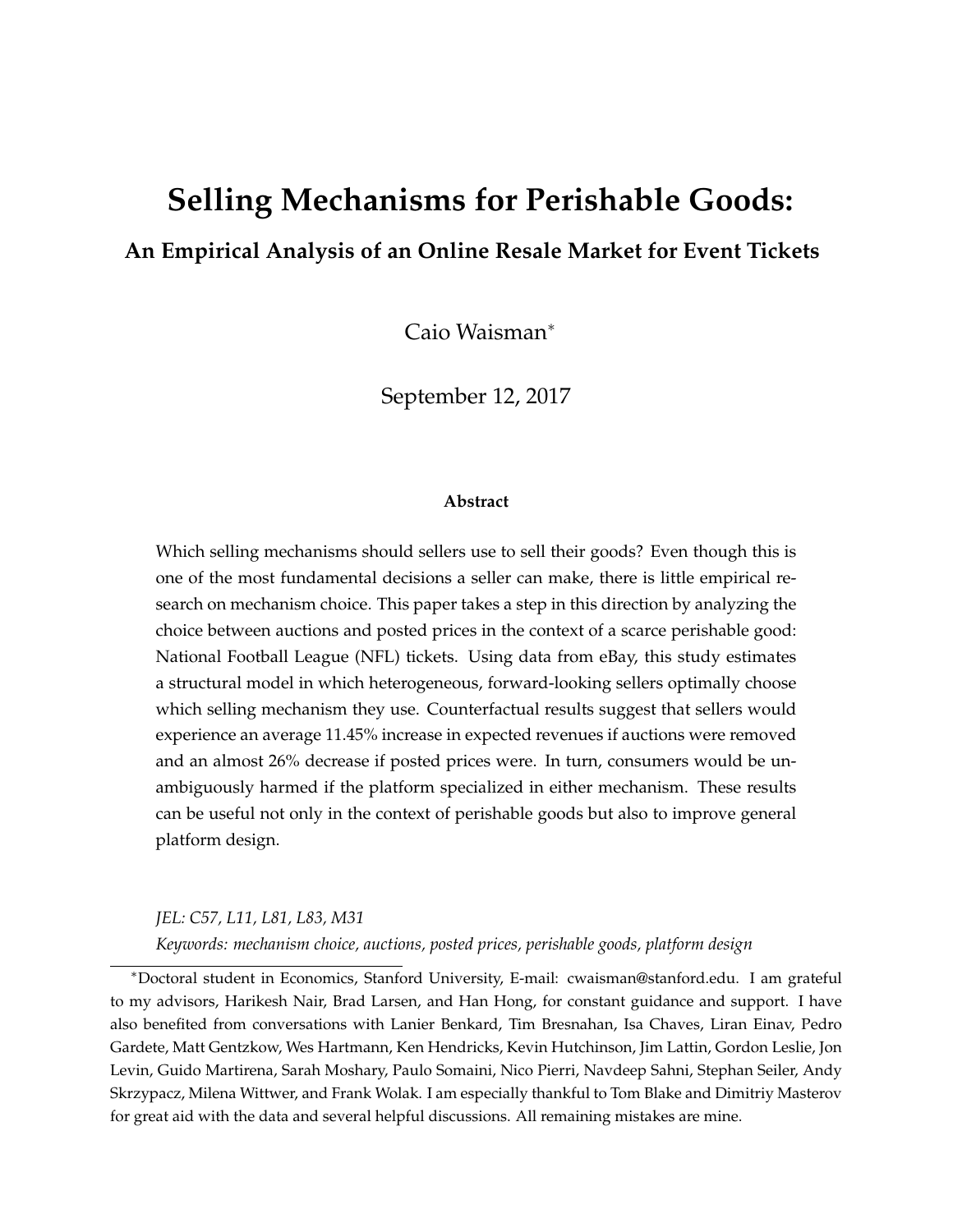### **1 Introduction**

The choice of which selling mechanism to use is one of the most fundamental decisions a seller can make. While the determination of optimal pricing and other considerations given a chosen mechanism has received significant attention in both the empirical marketing and economics literatures, the choice of which mechanism to use has received scarce attention. The advent of modern technology-based marketplaces which bring buyers and sellers together to facilitate trade has made it easier for platforms to offer a variety of selling mechanisms, and for sellers to choose which of these mechanisms to trade their products. These platforms have used a wide array of different mechanisms, most notably auctions and posted prices: TaskRabbit and Prosper.com, which began their operations as auction-based platforms, have now abandoned auctions and focused on better matching procedures, eBay began as an auction market but now hosts several mechanisms, and Upwork and Freelancer still rely heavily on procurement-like mechanisms to match workers to employers for specific tasks. Against this background, it is increasingly becoming important to develop a deeper understanding of the relative efficacy of various selling formats as well as of the forces which drive buyers' and sellers' choices between mechanisms in real markets. This paper takes a step in this direction by analyzing the choice between auctions and posted prices in the context of National Football League (NFL) tickets offered at eBay.

Event tickets, as well as airline seats, hotel rooms, and online advertising spots, are examples of perishable goods. Such goods are ubiquitous. The fact that these goods need to be consumed before or at a deadline introduces several layers of complexity to the problem of how to sell them because the environment in which they are traded is inherently nonstationary. As a consequence, the improvement of markets for perishable goods is a continuing effort, and the use of different selling mechanisms is frequently suggested as a way to achieve this goal. However, there is little empirical evaluation of individuals' behavior in a perishable good market in which several mechanisms are actually available to sellers, which is necessary to assess the efficacy and best way to implement this policy.

This setting which I consider in this study is a favorable one to conduct this exercise for several reasons. First, event tickets are a traditional example of a perishable good since they lose their value after the event takes place. In addition, NFL tickets are particularly scarce, with teams playing only eight regular season home games per year, which intensifies the importance of deadlines as the substitution of these goods becomes infea-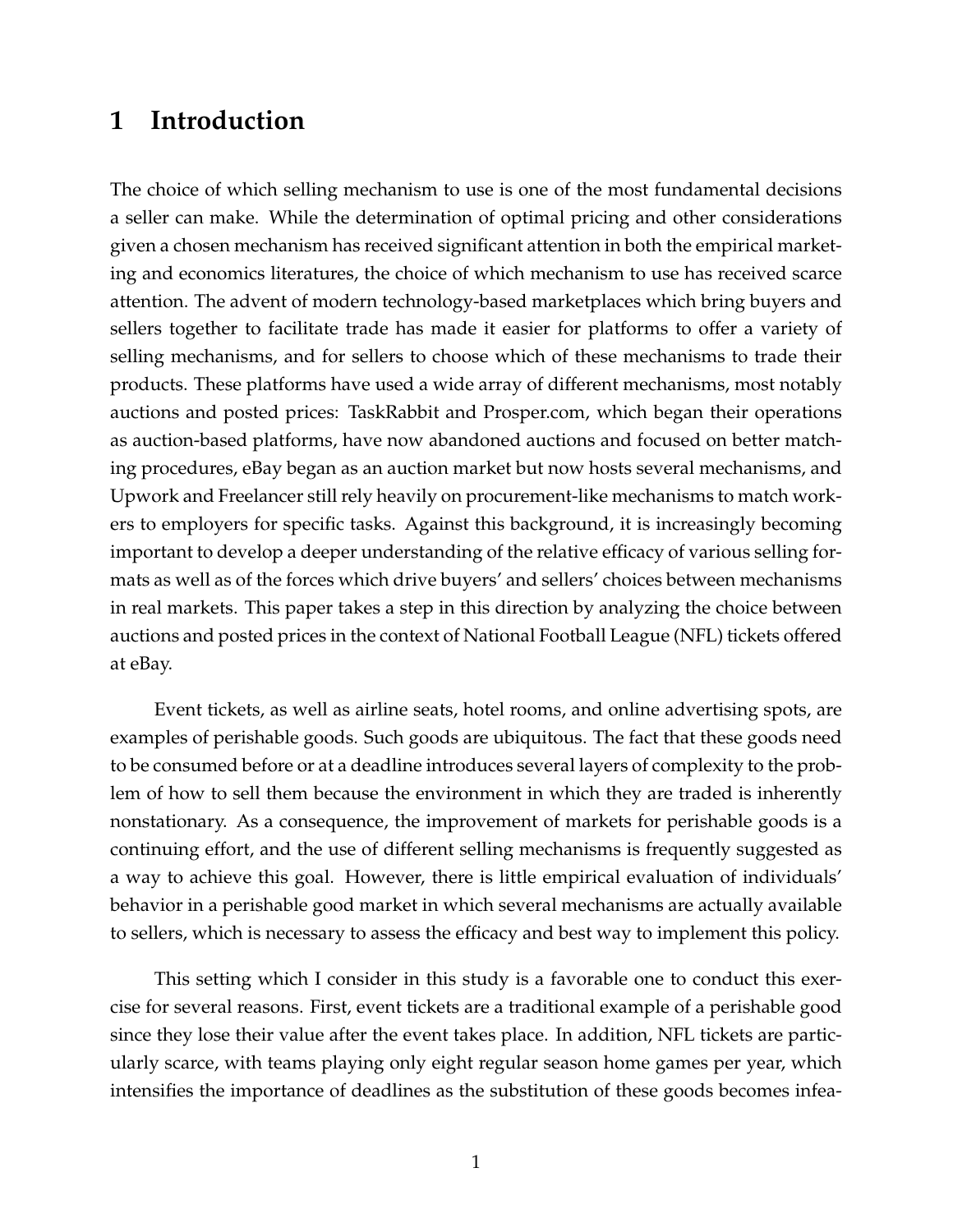sible. Second, eBay offers a menu of different selling mechanisms from which sellers can choose when listing a good, and these different mechanisms are used at the same time to offer comparable items. This is attractive because it allows me to model how the market splits across the different formats and perform counterfactual exercises in which the set of mechanisms available to sellers changes while accounting for the redistributive effects of these changes. On the other hand, explicitly measuring this mechanism substitution pattern would not be possible in settings in which only one mechanism is available. A further advantage is that the existence of a deadline shifts the incentives of sellers to choose their selling mechanism, so variation in mechanism choice is observed within the same sellertickets pair over time. Finally, the market for NFL tickets is arguably not as complex as that of other relevant perishable goods such as airline seats or hotel rooms, which facilitates the analysis. $<sup>1</sup>$ </sup>

This paper first documents how individuals behave across time in a perishable good market where several mechanisms are available. Since the data used in this study come from eBay the focus is on the tradeoff between auctions and posted prices as these are the main mechanisms available at this platform. Most tickets enter the market within one week of the game, with very little activity on game day. Furthermore, as predicted by several revenue management models and previously documented by other studies, both posted prices and auction start prices decrease with respect to face values (i.e. prices on the primary market) as the deadline approaches. This pattern of decreasing prices is to be expected in light of both the proximity to the deadline and the increase in supply. However, while supply expands considerably as the deadline approaches, the increase in demand more than compensates it. This apparent contradiction between higher demand and lower prices can be explained with forward-looking behavior: sellers anticipate future market conditions and take them into account when making mechanism choices and pricing decisions.

If sufficiently far from or close to the deadline, sellers are relatively more likely to choose posted prices, with auctions being overwhelmingly favored around two weeks before the game. Most sellers are casual, offering tickets for only one game and never relisting their tickets when the first attempt of selling them was unsuccessful. Moreover, most sellers that do relist seem to have persistent preferences towards specific selling mechanisms as they do not switch between auctions and posted prices at any point in time.

 $1$ In the case of airline seats and hotel rooms there are several, vertically differentiated firms competing in the market. In addition, there is more scope for consumers to intertemporally substitute consumption. On the other hand, there is a unique provider of NFL tickets in the primary market, and different games are not as close substitutes as, for instance, the same hotel room at two points in time.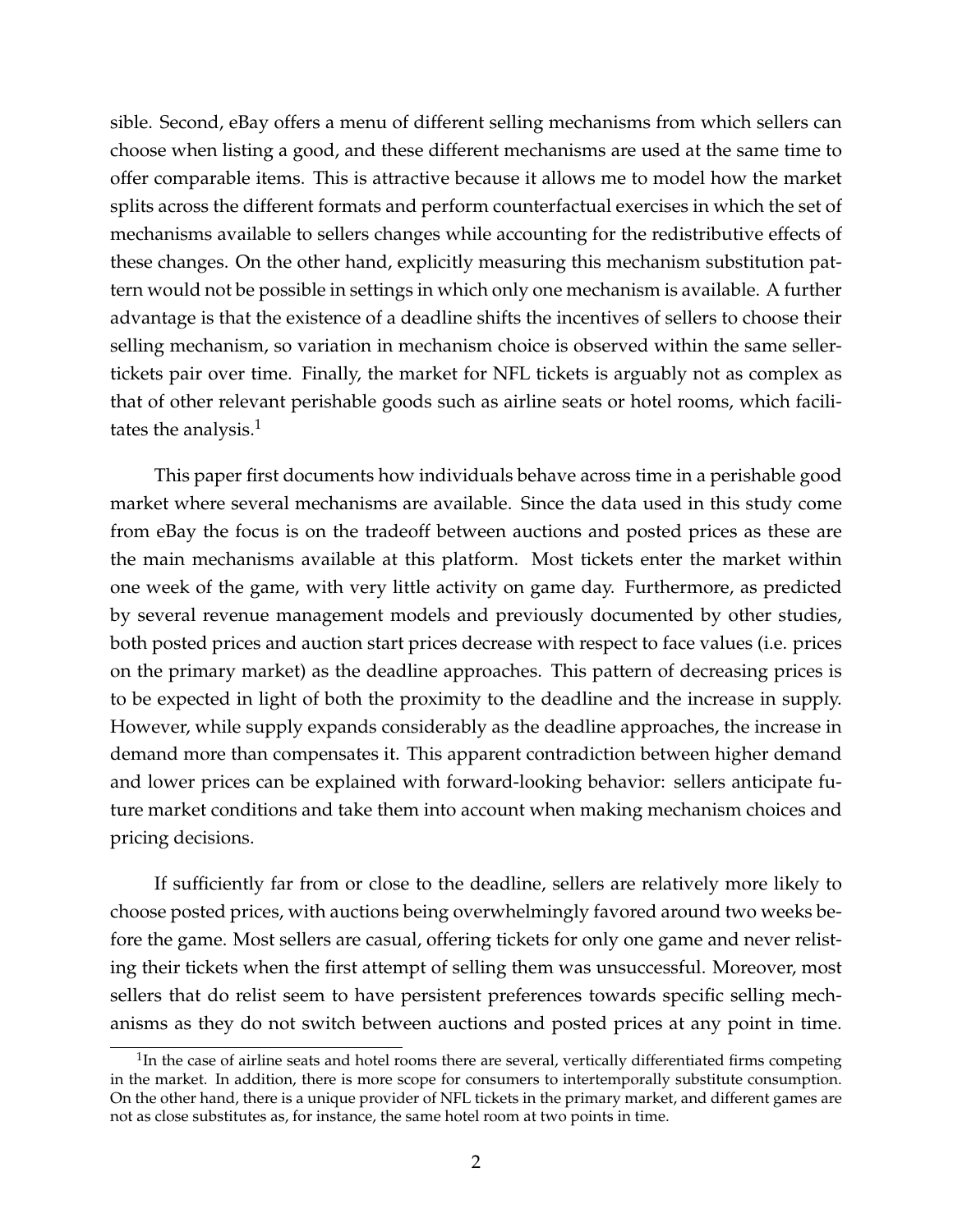However, the data also display substantial heterogeneity *across* sellers: similar sellers offering comparable tickets at the same time systematically make different choices. Finally, buyers seem to become less prone to participate in auctions when the deadline is close, possibly because they become less willing to wait to find out whether they will obtain the tickets.

The main goal of this paper is to analyze and quantify the impacts of changes in the menu of selling mechanisms on market outcomes. To achieve this goal, I propose an empirical structural model of dynamic mechanism choice which is specified to capture the aforementioned empirical patterns as well as institutional details of eBay. A structural model is required because counterfactual scenarios in which, for instance, only posted prices are available, are not observed. Thus, it is necessary to account for how such changes impact the functioning of this market, including how each mechanism's market interacts with the others. In this model, sellers are assumed to have perfect foresight over future market conditions and can choose between auctions and posted prices as well as alter their choices as the deadline approaches. Their choice of mechanism as well as its features – starting prices and length of auctions or posted prices – are the result of a finite-horizon, dynamic optimization problem. Buyers randomly arrive to sellers' listing and make optimal decisions based on their willingness-to-pay to acquire the tickets with which they were matched at specific days.

I estimate this model in three steps. The first difficulty in this exercise is that the number of potential buyers that arrive to each listing is not observed. In the first step, in which I recover the distribution buyers' willingness-to-pay and how it changes over time, I circumvent this issue by leveraging existing tools from the literature on empirical auctions with an unknown number of bidders. These tools along with the theoretical prediction that the submitted bids equals buyers' valuations allow me to recover the distribution of buyers' willingness-to-pay in a flexible and yet parsimonious time-varying fashion.

The second step infers the random process through which potential buyers arrive to sellers' listings. Since the realizations of this process are not observed, I make use of sales outcomes to estimate the parameters of these arrival processes. In particular, given the listing's price and the estimated distributions of valuations the estimation procedure aims to rationalize whether the good was sold by varying these arrival parameters based on observable market and seller characteristics.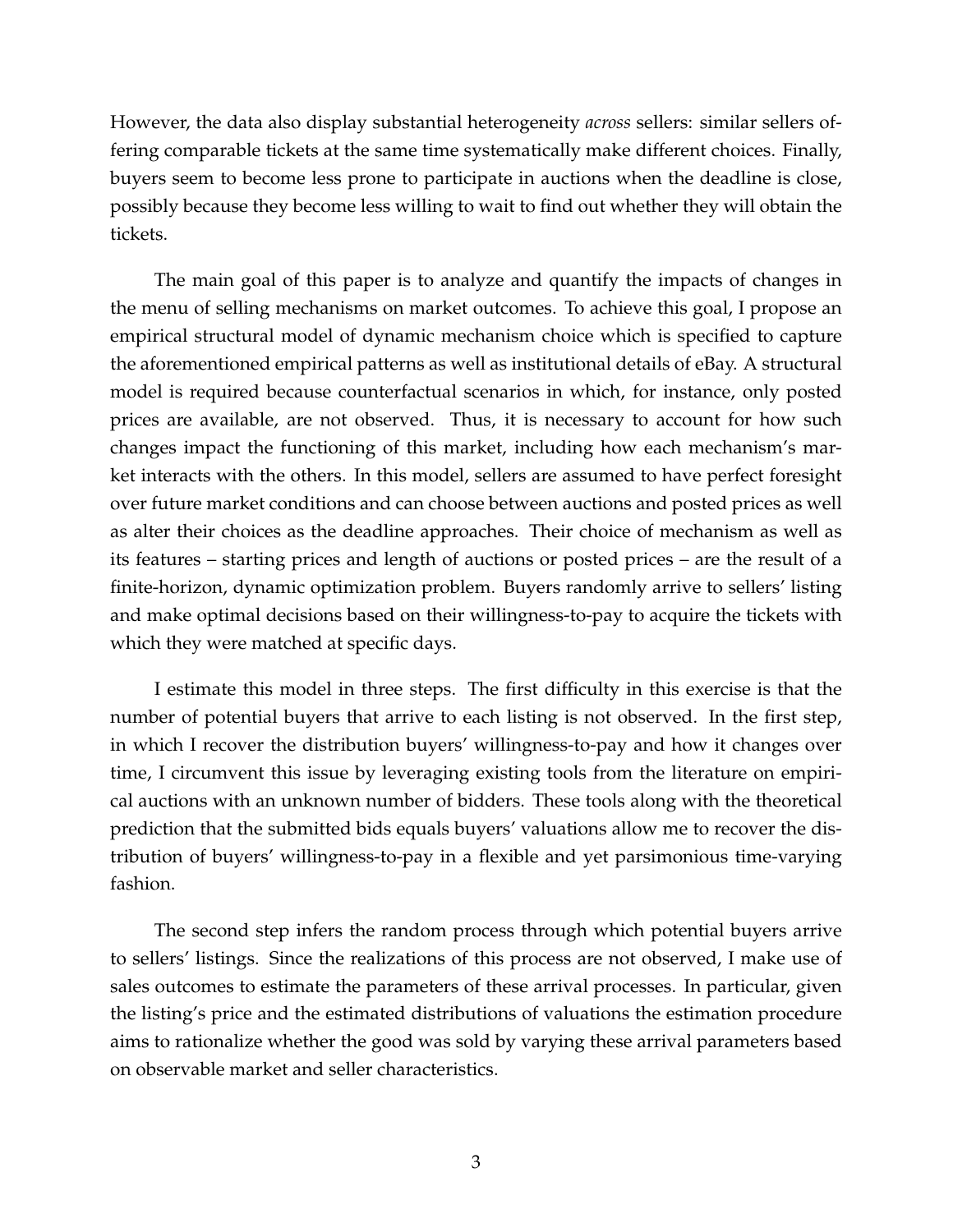After recovering the demand side primitives, the third step recovers the supply side parameters, which were taken as given in the previous two steps. It is necessary to rationalize two sets of decisions by sellers: mechanism choice and exit. Thus, I propose two sets of parameters to be estimated, namely risk aversion and outside option parameters. Depending on how risk averse a seller is she will react differently to a set of demand conditions, while the level of her outside option will guide her decision to exit the market. To accommodate the heterogeneity in sellers' choices, I allow these parameters to be sellerspecific and estimate the parameters of the distribution of risk aversion and outside option parameters. The estimation is based on the solution to the sellers' optimization problem, which can be solved by backward induction since the time horizon is finite. This solution gives rise to mechanism-specific conditional choice probabilities, which are matched to the observed decisions via simulated maximum likelihood.

Based on these estimates I conduct counterfactual studies in which the menu of mechanisms is altered. In particular, I assess what would be the impact on market outcomes (i.e. sales and transaction prices) when only posted prices or only auctions were available to sellers. I find that sellers would benefit from a platform specialized in posted prices, with unconditional expected revenues accrued by them on average increasing by 11.45%. On the other hand, an auction-only platform would reduce expected revenues by almost 26%. In turn, buyers would always be harmed when if only one type of selling mechanism was available, as not only the probability of making a purchase would decrease, but the expected sale prices would increase. Thus, allowing for different mechanisms to be used has opposite effects for the two sides of this market. These findings can potentially be useful to guide general platform design. By shedding light on the drivers of mechanism choice and how users respond to changes in the menu of mechanisms available on a platform, this paper can aid in deciding which mechanisms a platform should offer.

It is important to mention what this model does not capture. In particular, it does not account for the entry decisions of sellers and buyers, that is, it does not explicitly model how sellers' and buyers' decide whether and when to enter the market. Instead, for the purposes of the counterfactual exercises I assume that sellers would still have entered the market with the same tickets at the same point in time, with demand evolving proportionally to existing supply in the same way as it did in the data. That is, if existing supply at a point in time implied in the counterfactual is different from what was observed in the data, I assume that the number of potential buyers adjusts so that the relative number of buyers to listings is the same as what is observed. Furthermore, it does not model buyers'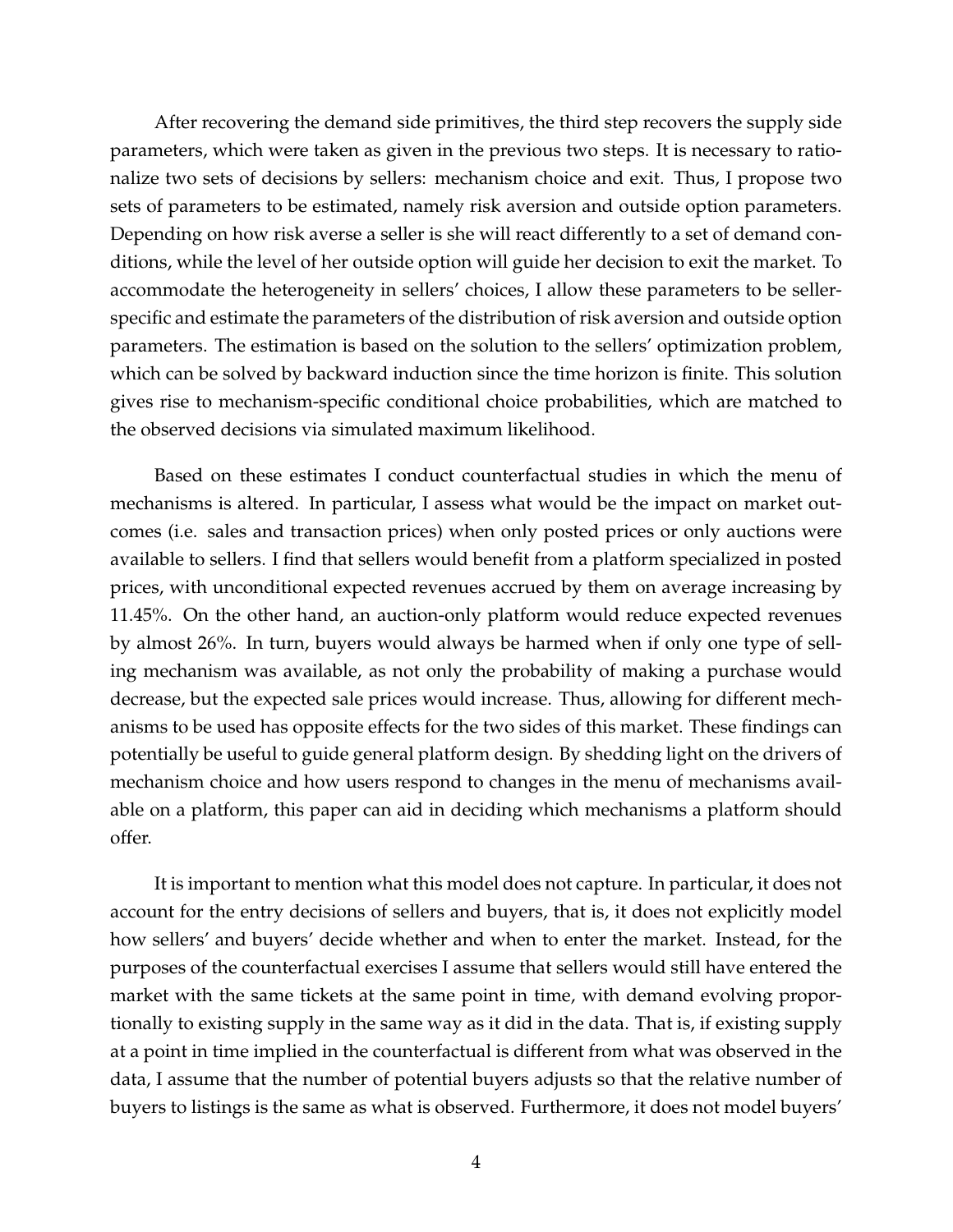search process and decision to participate in a given listing. Rather, it associates to each mechanism a random buyer arrival process, which can be interpreted as a reduced-form way to capture these buyers' choices. For instance, if in this market equilibrium buyers' face the same expected payoffs in auction and posted price markets, these processes can be seen as an approximation to the mixed strategy probabilities of a given buyer joining a particular market.

The remainder of the paper proceeds as follows. First, I briefly review the existing literature to which this paper is related. I then describe the empirical setting in more detail, focusing on the market for NFL tickets and the eBay marketplace. Next I describe the sample used in this study and document the main empirical patterns it displays. Motivated by such patterns, I propose an empirical model which aims to rationalize sellers' choices and discuss how this model's primitives can be estimated. I then present the model's estimates and counterfactual results. Finally, I conclude the paper by summarizing the key findings and outlining directions for future research.

## **2 Literature review**

This paper is primarily related to the literatures on mechanism choice, perishable goods, and online markets. In the sections below I summarize both the existing theoretical and empirical work in these areas and how it relates to my research.

#### **2.1 Theory**

The literature on mechanism choice is closely related to the one on mechanism design. I will focus on the choice between auctions and posted prices as this is the tradeoff studied not only in this paper, but also in several theoretical models. In static models, it is often the case that, all else constant, auctions weakly dominate posted prices from a seller's perspective, that is, in terms of expected revenue. Perhaps the first comparison between these two mechanisms in a dynamic setting was made by [Wang](#page-43-0) [\(1993\)](#page-43-0), who showed that when buyers arrive randomly and auctions are costless posted prices are indeed dominated by auctions. For auctions not to be optimal, it is required that auctioning costs exist and the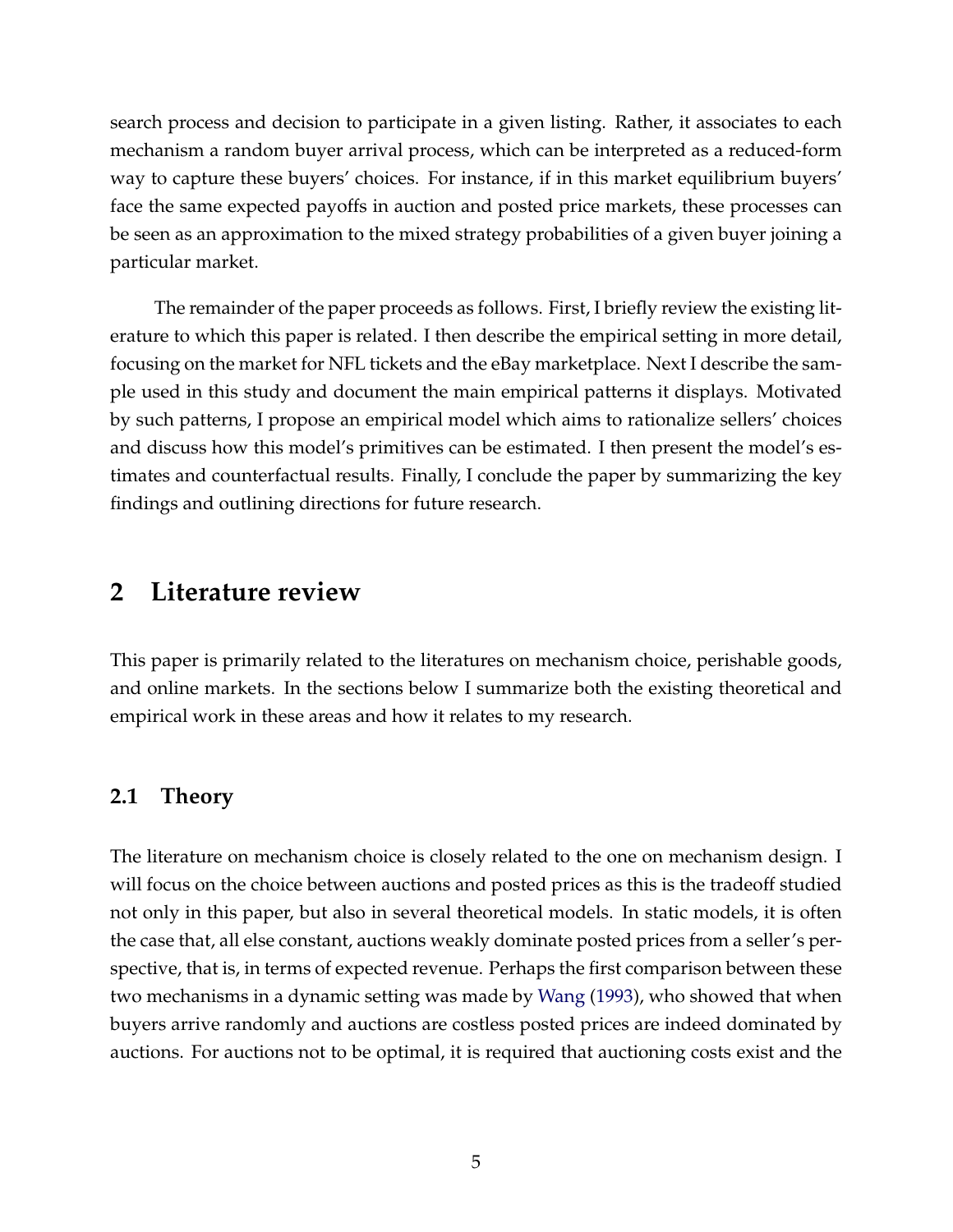distribution of buyers' valuations is not too steep.<sup>2</sup> [Ziegler and Lazear](#page-44-0) [\(2003\)](#page-44-0) modeled such costs as impatience and found that posted prices will be chosen if the seller is sufficiently impatient because they yield immediate transactions, whereas auctions need to last for a specified amount of time regardless of whether a willing buyer arrives.

Within marketing, the topic of mechanism choice was mostly addressed in more constrained environments: instead of comparing different mechanisms, researchers addressed different policies within a given mechanism. One example of such approach is the choice between EDLP and HiLo, as in, for instance, [Ho et al.](#page-41-0) [\(1998\)](#page-41-0). Another example is the literature on life-cycle pricing of durables goods that focuses on the choice between commitment and price-cutting, of which a recent example is  $\ddot{O}$ ry [\(2016\)](#page-41-1).

Theoretical work on how to sell a perishable good is vast, particularly in the field of revenue management, as the textbook by [Talluri and van Ryzin](#page-43-1) [\(2004\)](#page-43-1) attests. While most of this work concerned optimal pricing, of which a seminal example is [Gallego and van](#page-40-0) [Ryzin](#page-40-0) [\(1994\)](#page-40-0), more recently researchers have also focused on optimal dynamic auctions for perishable goods as in [Vulcano et al.](#page-43-2) [\(2002\)](#page-43-2) and [Pai and Vohra](#page-41-2) [\(2013\)](#page-41-2). However, this literature has traditionally focused on deriving the optimal policy given a selling mechanism instead of on the optimal choice of mechanism.

More recent work has merged mechanism design with revenue management, relating directly to the question of optimal selling mechanisms for perishable goods. [Board](#page-39-0) [and Skrzypacz](#page-39-0) [\(2016\)](#page-39-0) showed that when the seller can commit to a selling strategy the optimal policy is to post a sequence of prices which evolve optimally according to observed outcomes and then run an auction at the deadline in case there are any units of the good left. When the seller cannot commit, [Dilme and Li](#page-40-1) [\(2016\)](#page-40-1) find that it is optimal for the seller to hold sporadic fire sales. However, these papers require strong assumptions about consumer knowledge and rationality. Contributions have also been made on general mechanism design problems with deadlines, of which an example is [Mierendorff](#page-41-3) [\(2016\)](#page-41-3), and on dynamic mechanism design specifically for online commerce, which was studied by [Gallien](#page-40-2) [\(2006\)](#page-40-2).

Motivated in part by the advent of online markets, recent studies have also addressed the concurrent use of different mechanisms to sell comparable goods. Similarly to this paper, most of these studies focused on the tradeoff between auctions and posted prices. [Kultti](#page-41-4) [\(1999\)](#page-41-4) showed that if buyers choose whether to join an auctions market or

<sup>&</sup>lt;sup>2</sup>Intuitively, if the dispersions of buyers' valuations is low, an informed seller would benefit less from an auction as this mechanism performs relatively better under high demand uncertainty.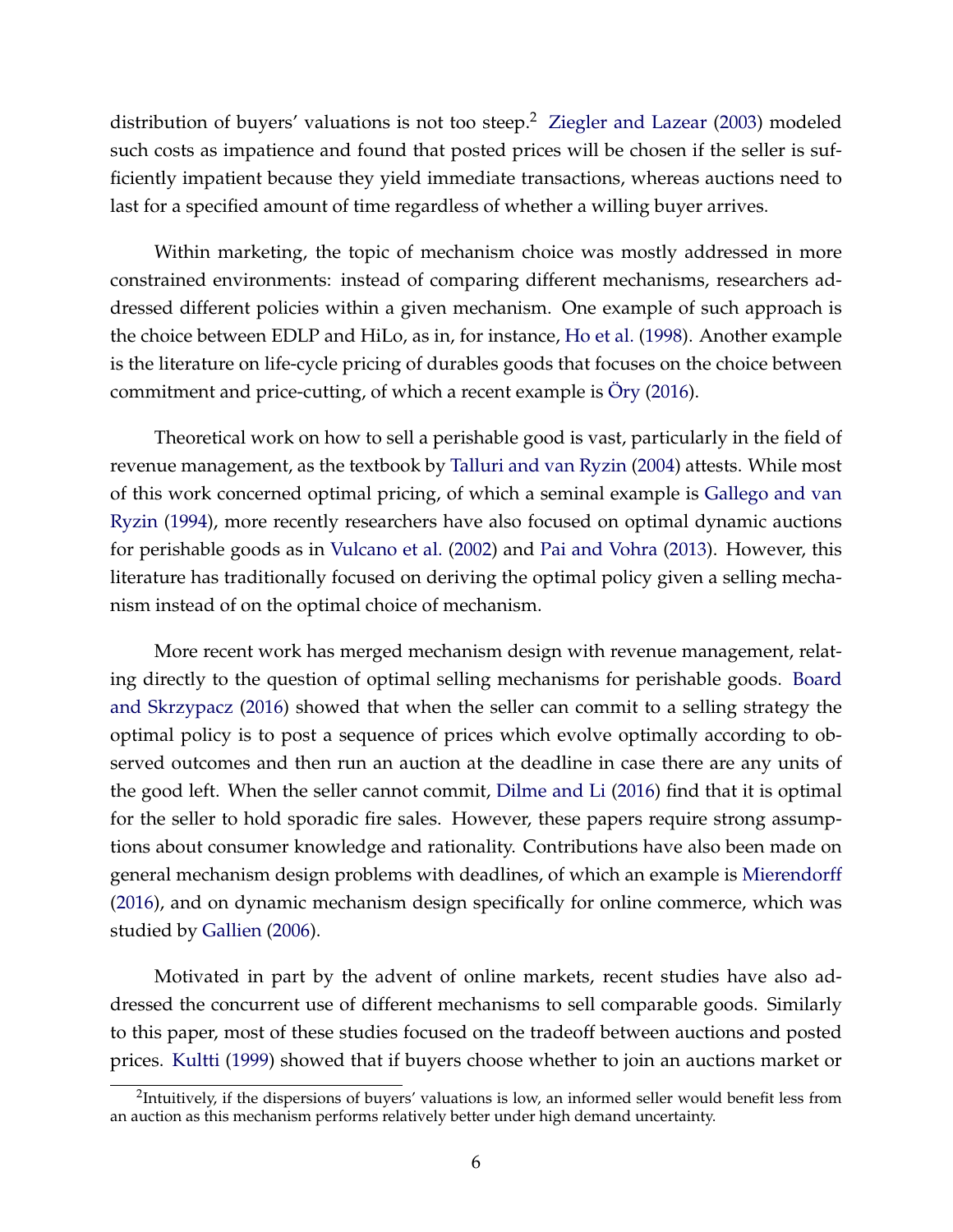a posted prices market then the markets reach an equilibrium in which the two mechanisms become equivalent, while [Etzion et al.](#page-40-3) [\(2006\)](#page-40-3), [Caldentey and Vulcano](#page-39-1) [\(2007\)](#page-39-1), [Etzion](#page-40-4) [and Moore](#page-40-4) [\(2013\)](#page-40-4), [Hummel](#page-41-5) [\(2015\)](#page-41-5), and [Selcuk](#page-42-0) [\(2017\)](#page-42-0) allowed buyers to participate in both markets and derived conditions under which sellers are better off using both mechanisms. Given this tension in the theoretical literature, more empirical work on this topic could be useful. Recent contributions such as [Anwar and Zheng](#page-39-2) [\(2015\)](#page-39-2) and [Chen et al.](#page-39-3) [\(2016\)](#page-39-3) have also incorporated the possibility of using auctions with buy-it-now prices.

This study follows the modeling approach of majority of the aforementioned papers in that it does not explicitly model competition. In particular, it specifies the sellers' optimization problem as a single-agent problem, in which competing sellers only interact in a stylized way in the spirit of monopolistic competition. While there are several studies which explicitly account for dynamic price competition in a perishable goods setting, to my knowledge a model which allows competing sellers to choose different mechanisms in such environment is yet to be developed.

#### **2.2 Empirics**

Mechanism choice has proven to be a fruitful field of empirical research in recent years. This is in part due to the advent of online markets, which facilitated the access to certain mechanisms by sellers, particularly auctions (see [Farronato](#page-40-5) [\(2017\)](#page-40-5) for a survey on research regarding selling mechanisms in online markets). An early contribution was made by [Hammond](#page-41-6) [\(2010\)](#page-41-6), who documented a pattern also found in this study and in several others: posted prices are less likely to be successful, but yield higher payments conditional on a sale. Furthermore, both mechanisms are concurrently used to sell identical or similar goods, despite the usual revenue-dominance property of auctions. Several possible explanations for these patterns have been suggested: [Zeithammer and Liu](#page-43-3) [\(2006\)](#page-43-3) found that both observable and unobservable seller heterogeneity are the most likely driver of mechanism choice. In this paper, observed seller heterogeneity plays a role in how many potential buyers a seller attracts, while unobserved heterogeneity takes the form of risk aversion and outside option parameters. [Einav et al.](#page-40-6) [\(2015\)](#page-40-6) suggested that seller experimentation could be a factor into mechanism choice. [Einav et al.](#page-40-7) [\(2017\)](#page-40-7) explained the decline in the use of auctions with changes in seller incentives as consequence of changes on the eBay platform and on buyers' preferences for each mechanism. There were no such changes in the platform during the time period of my data, and buyer heterogeneity is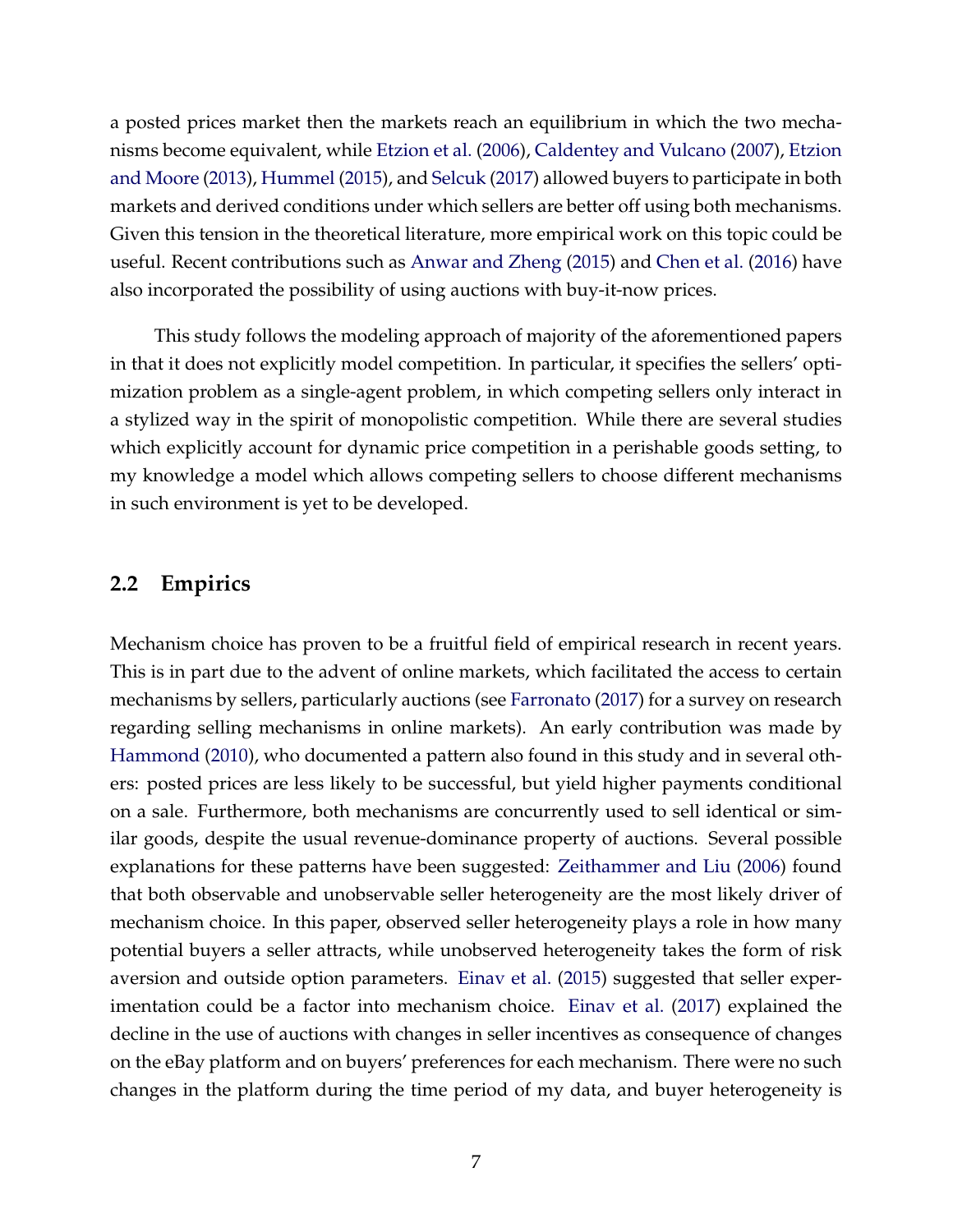captured flexibly in my model. [Coey et al.](#page-39-4) [\(2016\)](#page-39-4) explained the use of different mechanisms through private buyer deadlines, with auctions acting as discount opportunities. In my setting not only buyers' deadlines are public, but they also apply to sellers. A different stream of the literature analyzes mechanism choice by the platforms themselves rather than users. Examples include [Huang](#page-41-7) [\(2016\)](#page-41-7) and [Wei and Lin](#page-43-4) [\(2017\)](#page-43-4), who studied the decision of abandoning auctions in favor of centralized price setting by Prosper.com, finding mixed evidence on whether this decision was beneficial. However, none of these studies have addressed this tradeoff in the context of a perishable good market.

Within marketing, empirical studies also focused more on addressing different policies within a mechanism rather than on comparing mechanisms. In the context of the tradeoff between EDLP and HiLo, examples of studies include [Hoch et al.](#page-41-8) [\(1994\)](#page-41-8), [Lal and](#page-41-9) [Rao](#page-41-9) [\(1997\)](#page-41-9), [Bell and Lattin](#page-39-5) [\(1998\)](#page-39-5), [Pesendorfer](#page-42-1) [\(2002\)](#page-42-1), [Bell and Hilber](#page-39-6) [\(2006\)](#page-39-6), [Ellickson and](#page-40-8) [Misra](#page-40-8) [\(2008\)](#page-40-8), and [Ellickson et al.](#page-40-9) [\(2012\)](#page-40-9). In turn, the topic of life-cycle pricing of durable goods has recently been empirically studied by, for example, [Nair](#page-41-10) [\(2007\)](#page-41-10), [Daljord](#page-40-10) [\(2014\)](#page-40-10), and [Rao](#page-42-2) [\(2015\)](#page-42-2). Nevertheless, despite the similarities between these topics and the one addressed here it is important to emphasize that such themes are not directly concerned with mechanism choice itself.

The studies to which this article is most closely related display structural estimation of models in which sellers choose between auctions and posted prices. [Hammond](#page-41-11) [\(2013\)](#page-41-11) proposed a static model of competing sellers offering compact-discs, and found that seller outside options are a key force behind which mechanism they choose, with high outside option sellers tending to favor posted prices. [Sweeting](#page-43-5) [\(2013\)](#page-43-5) and [Bauner](#page-39-7) [\(2015\)](#page-39-7) are the papers to which this study is most closely related, studying mechanism choice in the context of Major League Baseball (MLB) tickets on eBay. However, both these studies incorporated the sellers' choice of hybrid auctions, from which I abstract. On the other hand, [Hammond](#page-41-11) [\(2013\)](#page-41-11), [Sweeting](#page-43-5) [\(2013\)](#page-43-5), and [Bauner](#page-39-7) [\(2015\)](#page-39-7) follow an essentially static approach, while this study attempts to take into account the inherent dynamic nature of selling perishable goods such as event tickets. Furthermore, these three papers relied on heterogeneous mechanism-specific costs to explain sellers' choices. In this paper, this essential seller heterogeneity is introduced as seller-specific risk aversion parameters.

This paper also relates to others that empirically studied event tickets. [Sainam et al.](#page-42-3) [\(2010\)](#page-42-3) studied the effects of consumer options on both consumer surplus and sellers' profits, indicating that resale can be beneficial to both. On the other hand, the analysis of resale opportunities has been controversial as it can incentivize rent-seeking behavior.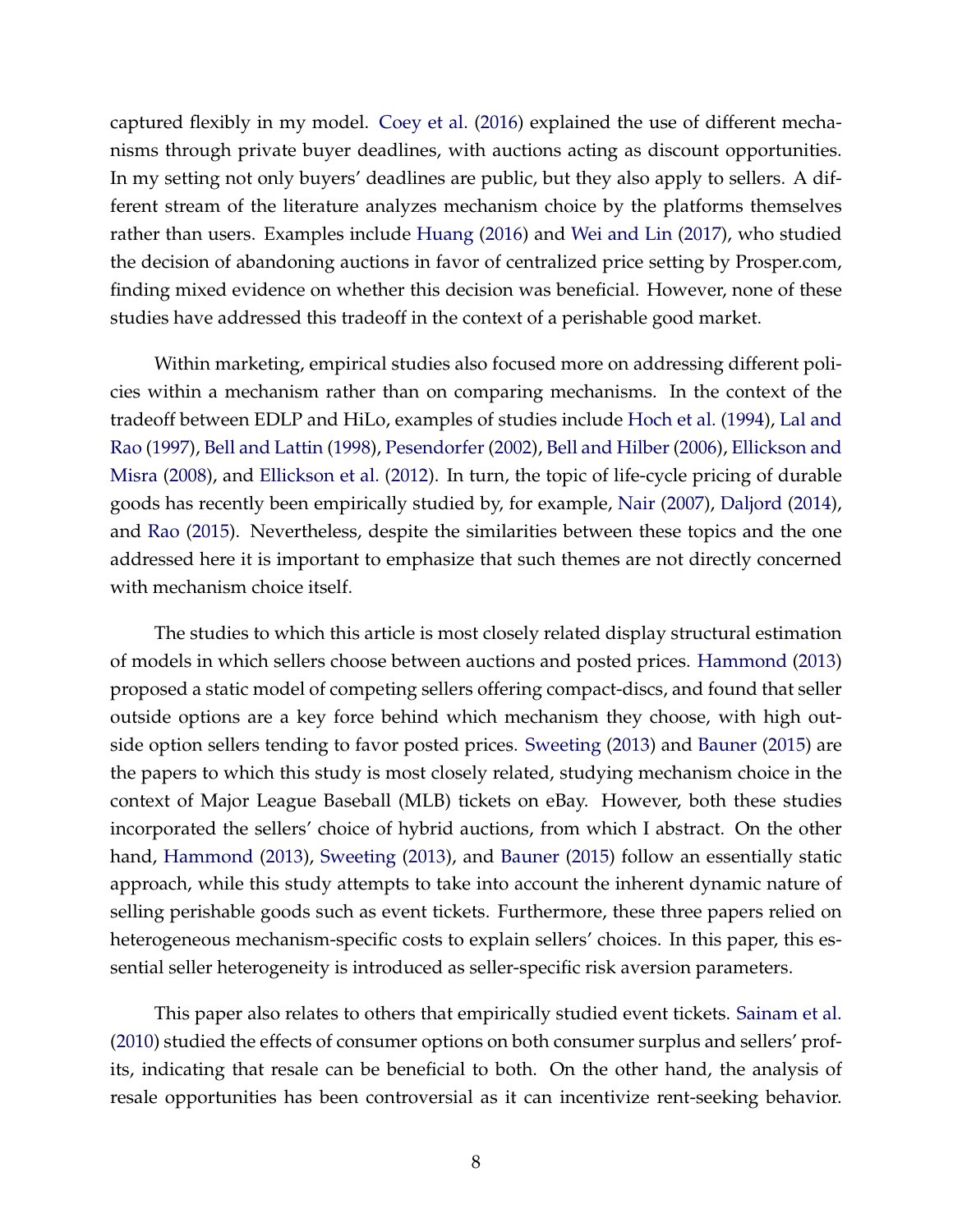[Leslie and Sorensen](#page-41-12) [\(2014\)](#page-41-12) structurally estimated a model of rent-seeking applied to concert tickets, while [Bhave and Budish](#page-39-8) [\(2014\)](#page-39-8) compare outcomes with and without auctions in the primary market for tickets and found that the use of auctions can mitigate arbitrage. Finally, [Sweeting](#page-43-6) [\(2012\)](#page-43-6) not only documented empirical regularities consistent with most dynamic pricing models (e.g. prices decrease as the deadline approaches) but also estimated a structural model of forward-looking sellers. However, his analysis was confined to posted prices, while here I explore the topic of mechanism choice.

### **3 Empirical setting**

This section describes the empirical setting studied in this paper. First, it briefly describes the overall market for NFL tickets and the main platforms for ticket resale, StubHub and Ticketmaster. Then it describes in more detail the platform eBay, whose data are used in this paper.

### **3.1 NFL and the market for NFL tickets**

The NFL is the American professional football league, which is arguably the most popular sport in the United States. According to [Statista](#page-43-7) [\(2016\)](#page-43-7), between 2009 and 2015 on average one third of survey respondents picked pro football as their favorite sport.<sup>3</sup> This popularity is also reflected in ticket prices and attendance, as shown in Table [1:](#page-45-0) as of 2015-16, the NFL had the most expensive average ticket as well as the highest absolute and relative average attendances per game. However, this is likely due not only to football's popularity but also because opportunities to go to an NFL game are much more scarce than for other American sports leagues, as in each season NFL teams play only two preseason and eight regular season home games, while MLB teams play 81 regular season home games alone, and National Hockey League (NHL) and National Basketball Association (NBA) teams play 41 such games.

In the last 15 years the financial performance of the NFL displayed constant improvement. Total revenue accrued by NFL teams increased steadily, going from 4.28 in 2001 to 12.16 billion dollars in 2015. Ticket prices also grew in the last decade, rising from

 $3$ College football was the fourth most picked sport with an average on 11.29% behind pro football, pro baseball (15%), and other answers (15%).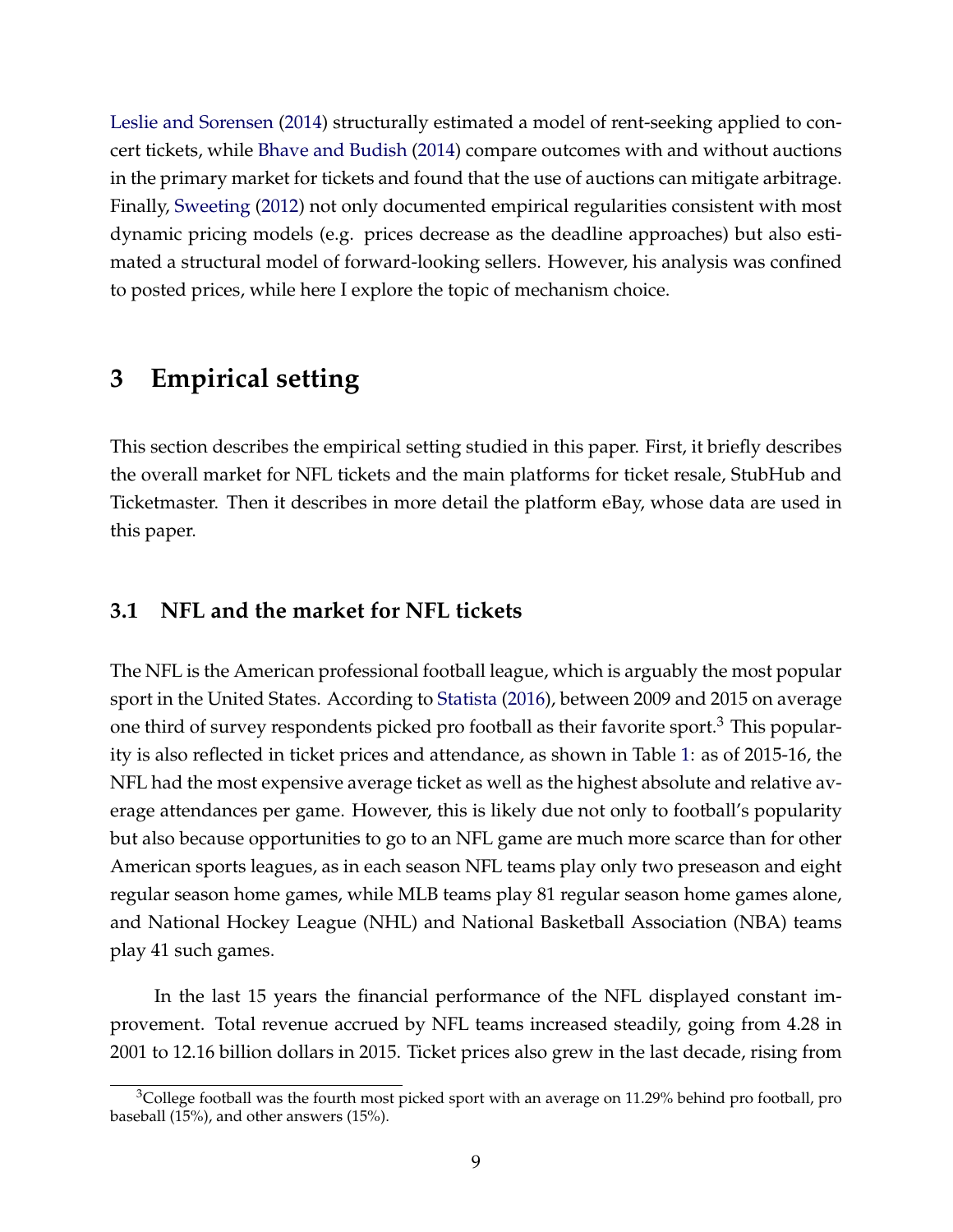an average of 62.38 in 2006 to 92.98 dollars in 2016. A back-of-the-envelope calculation reveals that game tickets still comprise a relevant share of teams' revenues. In 2015, the average ticket price was 85.83 dollars, with an average total regular season attendance of 539,333 per team, and an average revenue of 380 million dollars per team. Hence, ticket revenue constituted on average 12.18% of total revenues accrued by teams.

The primary source of tickets for NFL games is through the teams themselves via the platform Ticketmaster, with which the NFL has had a long agreement. Teams offer season packages that entail tickets for the aforementioned ten games as well as rights and advantages in case the team reaches the playoffs. It is also common for these packages to include parking and party passes. While most teams have waitlists to acquire these packages, they also offer tickets for individual games, which are limited and more expensive than a season package ticket, and prices might vary across games. More recently teams have started to offer specific packages for subsets of games (e.g. versus conference rivals only), possibly as a price discrimination tool.

Tickets can also be acquired in the secondary market through several sources. The largest player in the American ticket resale market is StubHub, with an estimated market share of 50% according to [Satariano](#page-42-4) [\(2015\)](#page-42-4). StubHub, which was acquired by eBay in 2007, specializes in ticket resale and allows sellers to list their tickets through posted prices only, charging average commission fees of 25% over transaction prices (roughly 10% from buyers and 15% from sellers). Nevertheless, activities on StubHub and eBay are kept separate, which means that sellers are not precluded from listing their tickets on both platforms at the same time.

Ticketmaster is the second largest platform in the American ticket resale market with an estimated market share of 11%. In the context of NFL tickets, it has a specific resale platform, Ticket Exchange, which is promoted as the official secondary market for NFL tickets. This platform has had a long and controversial policy of price floors which effectively prevented sellers from choosing prices below the face value of the tickets, and was subject to antitrust investigations and eventually abandoned in November of  $2016<sup>4</sup>$  Furthermore, Ticket Exchange charges buyers a 15% commission fee applied to the transaction amount, and either 10% (for season ticket holders) or 15% (others) from sellers.

<sup>&</sup>lt;sup>4</sup>See [Pociask](#page-42-5) [\(2014\)](#page-42-5) and [Belson](#page-39-9) [\(2016\)](#page-39-9) for examples of news coverage of this issue.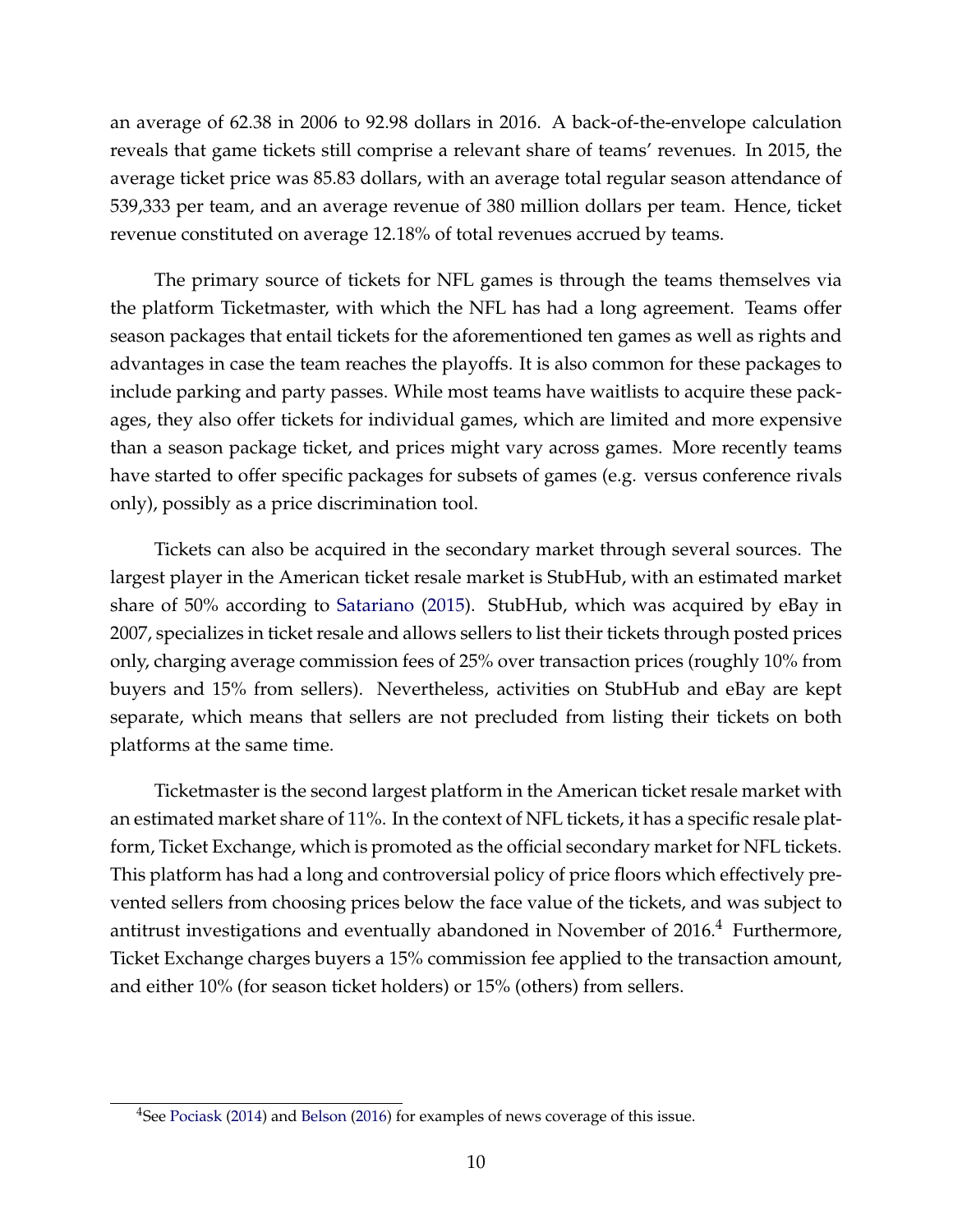#### **3.2 eBay marketplace**

Unlike Ticketmaster and StubHub, eBay is not specialized in ticket resale, offering a wide variety of goods. Sellers can choose from a standardized menu of mechanisms: ascendinglike auctions, hybrid auctions with a buy-it-now option, posted prices, and posted prices with an option for buyers to make offers to sellers, who can then engage in bargaining. These choices can be changed over the duration of a listing, and even though posted price listings have a specified duration, in practice they can be extended and reviewed at the seller's discretion. On the other hand, auctions need to last for a specified number of days, which is chosen by the seller. The options offered by eBay are one, three, five, seven, or ten days. While a seller in principle can end an auction prematurely this is rarely seen in the data.<sup>5</sup> This can be in part explained by a fee that a seller needs to pay in case the auction is ended after bids were submitted and without a sale being made. Another possible explanation is that ending the auction in this fashion could potentially yield negative feedback to the seller, which is of crucial importance in online markets (see [Tadelis](#page-43-8) [\(2016\)](#page-43-8) for a review of the existing research on this topic).

Multiple units cannot be offered through auctions: for instance, if a seller creates an auction offering two tickets, then this listing effectively is for the pair as a bundle. On the other hand, if this seller creates a posted price listing for these two tickets then nothing prevents the sale of them separately. Consequently, eBay has a limited policy that allows sellers to offer the same item in two different formats at the same time. However, it does not allow sellers to have two concurrent posted price listings for the same item. In the data, few sellers choose to use both mechanisms at the same time. This may be because it is costly for sellers to monitor multiple listings and some might prefer not to run the risk of selling the same set of tickets twice as at least one of these transactions will not be completed, potentially yielding negative reviews for the seller as a consequence.

The focus of this paper is on the tradeoff between posted prices and auctions. Consequently, the choices of hybrid auctions and bargaining-enabled listings will not be considered, which is in accordance with the data: while many sellers choose hybrid auctions, the buy-it-now option is rarely used by buyers. On the other hand, negotiations do play a more substantial role among posted price sales. This will be captured in a stylized way in the model through daily price choices by sellers. A more thorough discussion will be given in the description of the data and of the model itself.

 $5$ Out of 27,040 auctions in the final sample only 475 (less than 1.76%) were ended prematurely.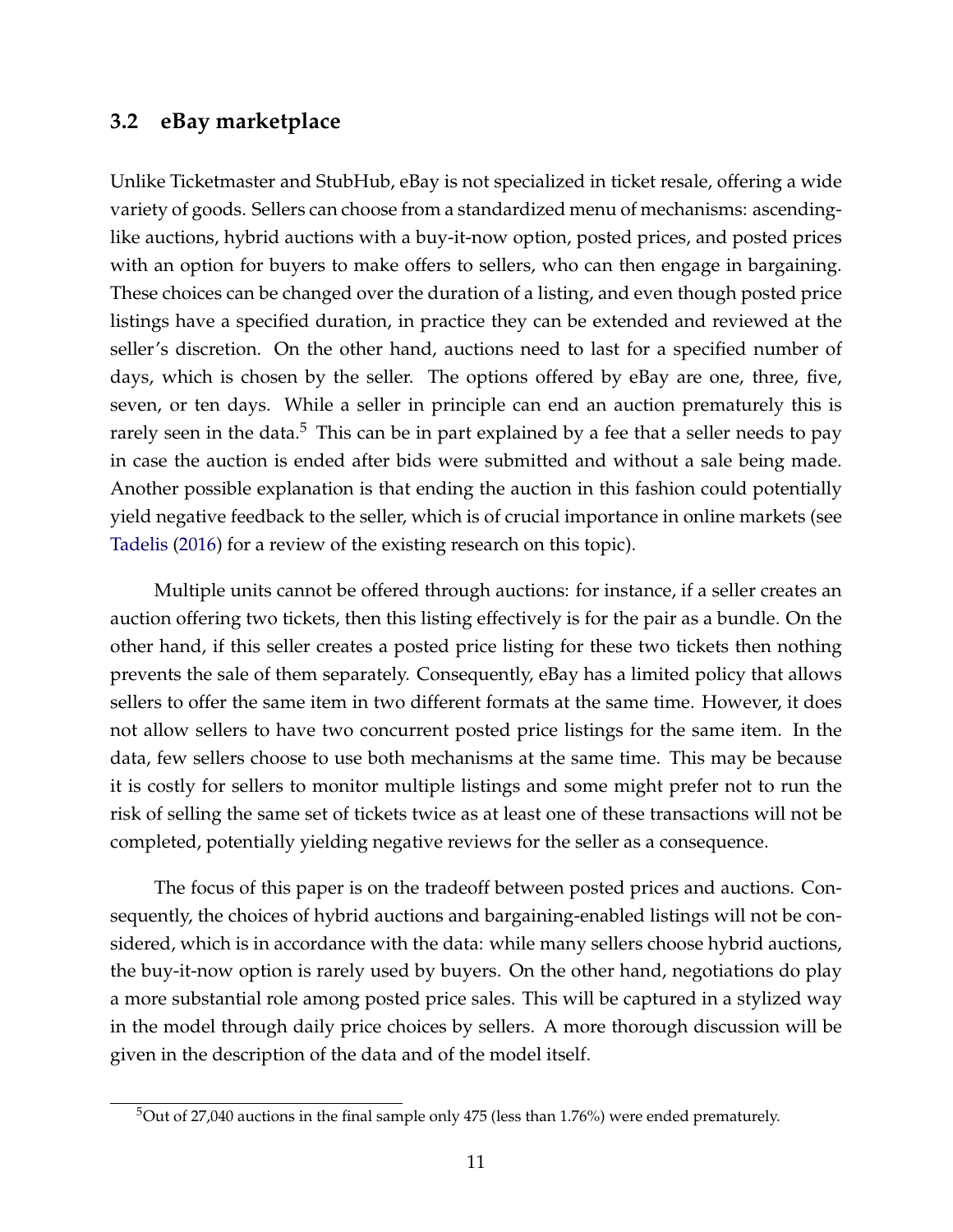Finally, fees charged on eBay are considerably lower than on Ticket Exchange and StubHub. Sellers are charged a 9% commission fee over the transaction amount, and this fee is capped above at \$250. Listing fees of less than one dollar are only applied to listings in excess of 50 in a month, and are reimbursed in case the item listing ends in a sale.

## **4 Data and descriptive analysis**

This section describes and summarizes the data and presents the main empirical patterns which the empirical model needs to take into account. I first describe what variables the data contain, followed by a brief summary of the final sample used in this exercise. Then I proceed to document the market evolution and outcomes. Finally, I report sellers' choices, focusing on how mechanism choice changes as the deadline approaches.

### **4.1 Observed variables**

The bulk of the data used in this study comes from eBay. For all listings of NFL tickets created on eBay between January of 2013 and February of 2014, I observe: when the listing was created and when it ended, its format (auction, hybrid auction, or posted price with or without a bargaining option), the start, posted, reserve, or buy-it-now prices,<sup>6</sup> the duration of auctions, the title and subtitle chosen by sellers, the product category, whether the list was sold and for what price, the number of bundles and tickets per bundle, the location of the seats and the game to which they corresponded, the identity of sellers and potential buyers, all bids submitted, and all offers made in negotiations.

Regarding sellers, I further observe their title and their feedback score and percentage rating. The score is computed in the following way: a seller receives one point for each positive rating, no points for each neutral rating, and loses one point for each negative way. Naturally, the higher the score, the "better" the seller. The percentage rating is simply the fraction of all ratings received by a seller that were positive. In addition, I compute two measures of user experience in selling tickets: the total number of tickets sold by each format and the number of listings offered. Finally, I use the seller's title to

 $6$ On eBay, start prices are the price at which bidding starts, acting effectively as a public reserve price, while reserve prices are private and only disclosed if bids are submitted. Since reserve prices are rarely biding in my data I will ignore them and use only start prices, referring to them as reserve prices.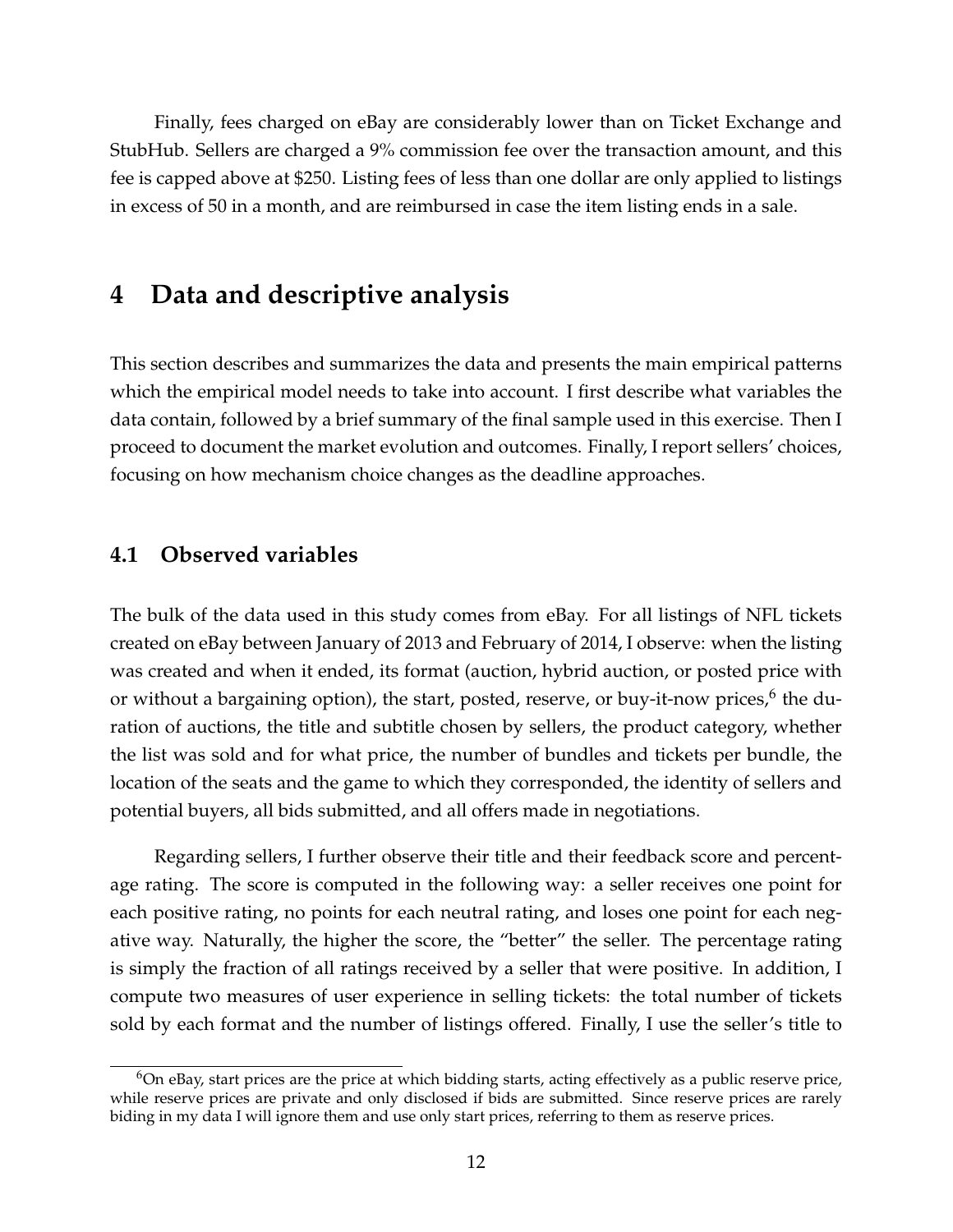classify them into being specialized in selling tickets or not: sellers whose title contained words such as "sports" or "tickets" were defined as specialized.

In addition to observables regarding supply and demand outcomes such as transaction prices, offers, and bids, I also observe a measure of potential demand. For each listing-day pair, I observe all users who clicked to see the listing's web page and how many times each user clicked.<sup>7</sup> Based on this variable, I am able to compute a measure of relative scarcity which I refer to as demand-to-supply (DTS) ratio. For each game-day pair, it consists of the total number of different users who were observed clicking on at least one listing for tickets divided by the number of total available listings of tickets. Despite being admittedly endogenous and noisy, this measure is used to describe how the market evolves over time, particularly as the game approaches.

Finally, I use the face value of the tickets, that is, their original prices in the primary market to compare and interpret monetary amounts. To recover tickets prices for the 2013 NFL season, which is the one my data encompass, I first made use of the Wayback Machine through the Internet Archive website to access each team's web page in mid-2013. When pricing schedules were not available through this resource I contacted each team separately to try to obtain past prices directly from them. At the end of this process I was able to recover prices for 31 out of the 32 teams, the exception being the Washington Redskins. These prices referred to the individual ticket price charged in season passes, and were matched to each listing based on the location of the tickets.

### <span id="page-13-0"></span>**4.2 Overview of final sample**

To perform the exercise proposed in this paper it is necessary to have data that track the *same set of tickets* across time. This means that identifying the listings of NFL tickets on eBay does not suffice. Rather, listings for the same set of tickets need to be linked to assess not only differences across sellers, but also if and how a given seller changes the selling mechanism as the deadline approaches. These *chains* of listings are not directly available, and were created through a lengthy and manual process which is described in detail in Appendix [A.](#page-65-0) This subsection gives just an overview of this method and of the sample resulting from it.

<sup>7</sup>Users are classified based on their IP number. Since it is not possible to know whether the same individual clicked on a given listing with different IP numbers, each number is treated as a different potential buyer.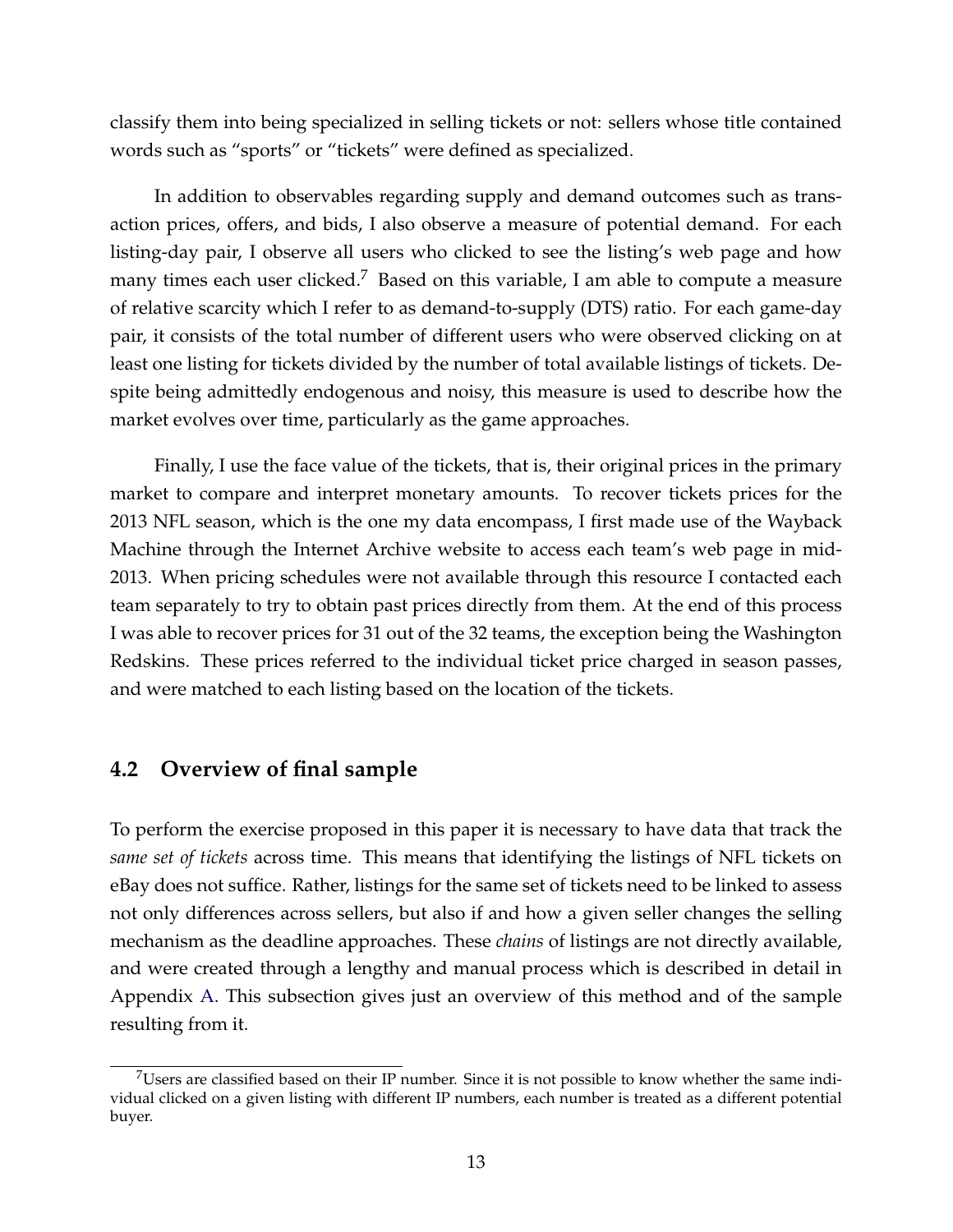To restrict the number of observations I only consider tickets for the 2013 NFL season made available in the United States eBay website. I choose this season so that the data have as many observations as possible with key information on the tickets so that I could link them across different listings. This information is the game to which the tickets corresponded, the number of tickets offered, and the section and row in which the tickets were located. This information was sparse for the previous seasons, while the number of ticket listings decreased substantially after 2014, which justifies the choice of the 2013 season. I further restrict attention to regular season games which took place in the continental United States.<sup>8</sup> I also only consider listings of tickets for specific games, which leaves out listings just for parking passes and other special events as well as listings for several games, and exclude tickets for the Washington Redskins home games because it was the only team for which I could not obtain ticket prices in the primary market. Finally, I focus on activity within four weeks of the game. This restriction is not strong: in this period, almost 61% of tickets were introduced to the market, more than 70% of all tickets were offered at least once, and more than 73% of the transactions observed in the data took place.

The key quantities are displayed in Table [2.](#page-45-1) The final sample has tickets for 245 regular season games, $9$  with 43,221 listings across 27,047 chains, offered by 10,799 different sellers. Thus, each set of tickets is listed on average 1.6 times, and each seller offers on average 2.5 sets of tickets.

Table [3](#page-46-0) shows the overall distribution of listings across mechanisms. Since the focus of this paper is on the tradeoff between auctions and posted prices, hybrid auctions are treated as simple auctions unless the buy price was accepted, in which case the listing was considered a posted price, and bargaining-enabled listings are always treated as posted prices. A more detailed analysis incorporating these four possible mechanisms is given in Appendix [B,](#page-67-0) where I argue that this simplification is inconsequential. The majority of listings are offered through auctions, which are disproportionately more likely to be successful than posted prices. $10$ 

However, the analysis at the listing level can be misleading. Table [4](#page-46-1) further char-

<sup>&</sup>lt;sup>8</sup>This excludes games of the NFL International Series, which took place in London, England, between the Minnesota Vikings and the Pittsburgh Steelers and between the Jacksonville Jaguars and San Francisco 49ers, as well as the game hosted by the Buffalo Bills against the Atlanta Falcons in Toronto, Canada.

 $9$ These are all eligible games because there are 256 regular season games in total, but Washington Redskins (8) and International Series (3) games were excluded.

 $10$ Multi-bundle posted price listings (e.g. for two pairs) are considered to be successful if at least one of the bundles is sold.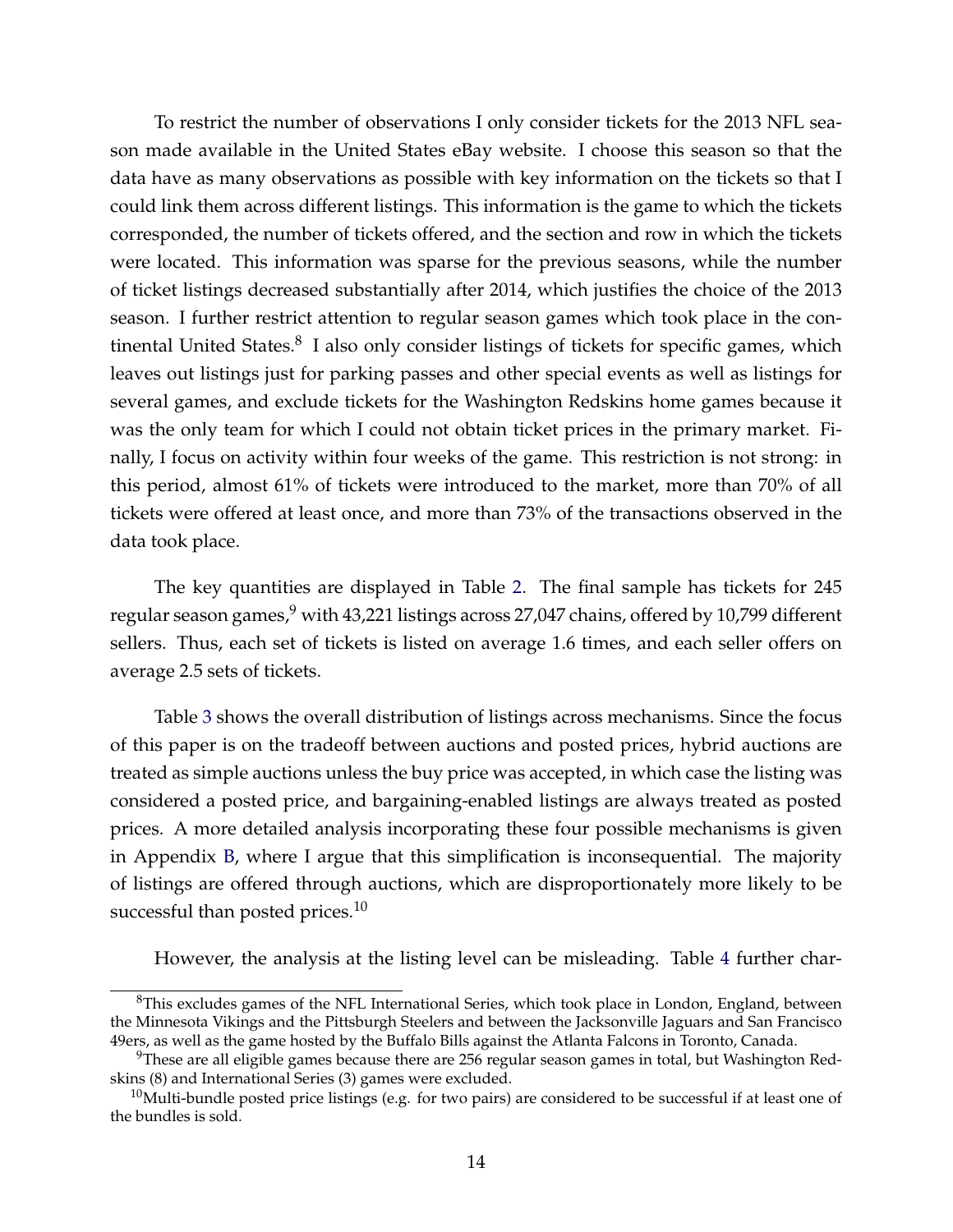acterizes the types of chains of tickets regarding whether and how they were relisted. A little less than two thirds of all sets of tickets are only made available once, in part due to a higher conversion rate: almost 58% of these tickets are sold, while less than 41% of relisted tickets were ever sold. Among the sets that get relisted, the majority are always made available through the same format, which is a first suggestion that sellers have preferences towards specific mechanisms, and once more there is some indication that auctions are more likely to be successful by comparing the second and third rows. Further evidence of this is shown in Table [5,](#page-47-0) which details what mechanisms are chosen for the single-listing chains. Not only are the majority of these chains offered as auctions, but these are also more likely to be successful.

Table [6](#page-47-1) exhibits the overall transition patterns between mechanisms when tickets fail to sell and are relisted. The rows show which format was chosen before and the columns indicate the sellers' new choice conditional on the ticket being offered again (i.e. relisted). As expected, there is considerable persistence in sellers' mechanism choice. However, it is also interesting to note that posted prices are relatively more likely to be relisted as auctions than the converse: 85.12% of relisted auctions re-entered the market as auctions, but only 81.83% of relisted posted prices re-entered the market as such.

Finally, Table [7](#page-48-0) illustrates the heterogeneous types of and choices across sellers. Most sellers are casual: almost 60% offer only one set of tickets in the sample, more than 62% never relist, and over 63% offer tickets for a single game. Moreover, almost all sellers offer tickets for games of only one team. Rigid preferences for specific mechanisms are once again seen since more than two thirds of the sellers that relist at some point always use the same mechanism. Further description of seller heterogeneity and how it affects sellers' decisions is provided in Appendix [D.](#page-70-0)

#### <span id="page-15-0"></span>**4.3 Market evolution**

While the analysis in the previous section was essentially cross-sectional, this subsection presents the main empirical patterns of the market over time. The analysis focuses on the raw patterns without accounting for heterogeneity for ease of interpretation. Results which account for heterogeneity are presented in Appendix [E](#page-73-0) and are qualitatively equivalent to the ones which I describe below. Game day is normalized to be day 0 throughout this analysis and the model.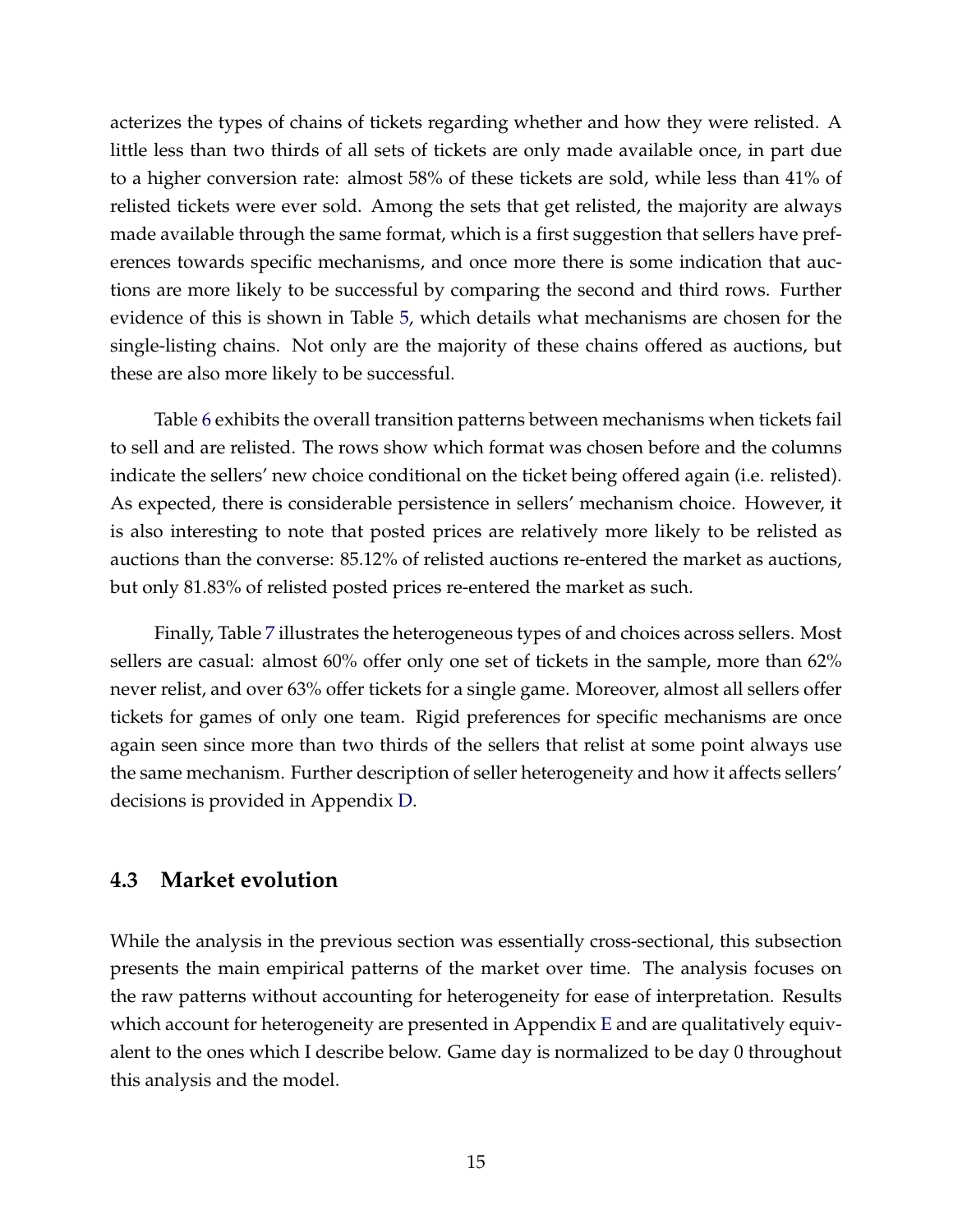Figure [1](#page-56-0) presents the evolution of supply: it displays the number of available listings at each day before the deadline pooled across all games in the sample. A few interesting patterns emerge. First, there is a weekly expansion in supply: the number increases by around 800 listings seven days prior to the game, by roughly 500 fourteen days before, and 300 three weeks before. This is likely due to the weekly pattern of NFL games, which take place mostly on Sundays. Thus, it is possible that fans watch games, update their beliefs about the value of a game, and then decide whether to participate in the market. Second, most of the activity takes place within one week of the game. For instance, the average number of listings increases from 1,008 fifteen days before the game to more than three times this number with just six days before the game. Finally, the market vanishes quickly, with supply going from 1,585 listings one day before the game to 308 on game day, the lowest level during the four weeks prior to the game.

The expansion in supply is accompanied by an increased in demand as displayed in Figure [2.](#page-57-0) The histogram shows the number of potential buyers looking for tickets on the website averaged across all games for each day.<sup>11</sup> Once again a weekly pattern can be seen, with the average level of demand increasing and then falling noticeably on game day. This Figure also shows a steady inflow of new consumers to the market, which suggests that the pool of consumers is changing as well.

Given that both demand and supply increase as game day approaches it is useful to understand how the market evolves in relative terms, which is displayed in Figure [3.](#page-57-1) It displays the average demand-to-supply (DTS) ratio across games, that is, the average ratio between the number of distinct potential buyers and the number of existing listings.<sup>12</sup> Once again a weekly pattern can be seen, with the mean DTS ratio noticeably increasing one, two, and three weeks before the deadline. Furthermore, the average DTS ratio increases as game day approaches: the number of potential buyers for each listing goes from around two fourteen days before the game to more than four on the day before the game.

Since demand seems to grow faster than supply, the pattern presented in Figure [4](#page-58-0) is somewhat surprising: both auction start prices and buy-it-now prices decrease relative

 $11$ I consider a potential buyer to be an user, identified by the user's IP address, who viewed (i.e. clicked on) at least one listing page for a particular game.

<sup>&</sup>lt;sup>12</sup>The DTS ratio is related to the concept of "queue length" from the competitive search literature, which is defined as the number of vacancies posted by firms divided by the number of unemployed workers in the labor market. In this paper's context, sellers listing tickets can be seen as firms positing jobs, and potential buyers correspond to the unemployed workers. See [Rogerson et al.](#page-42-6) [\(2005\)](#page-42-6) for an overview of search-theoretic models of the labor market, including directed search.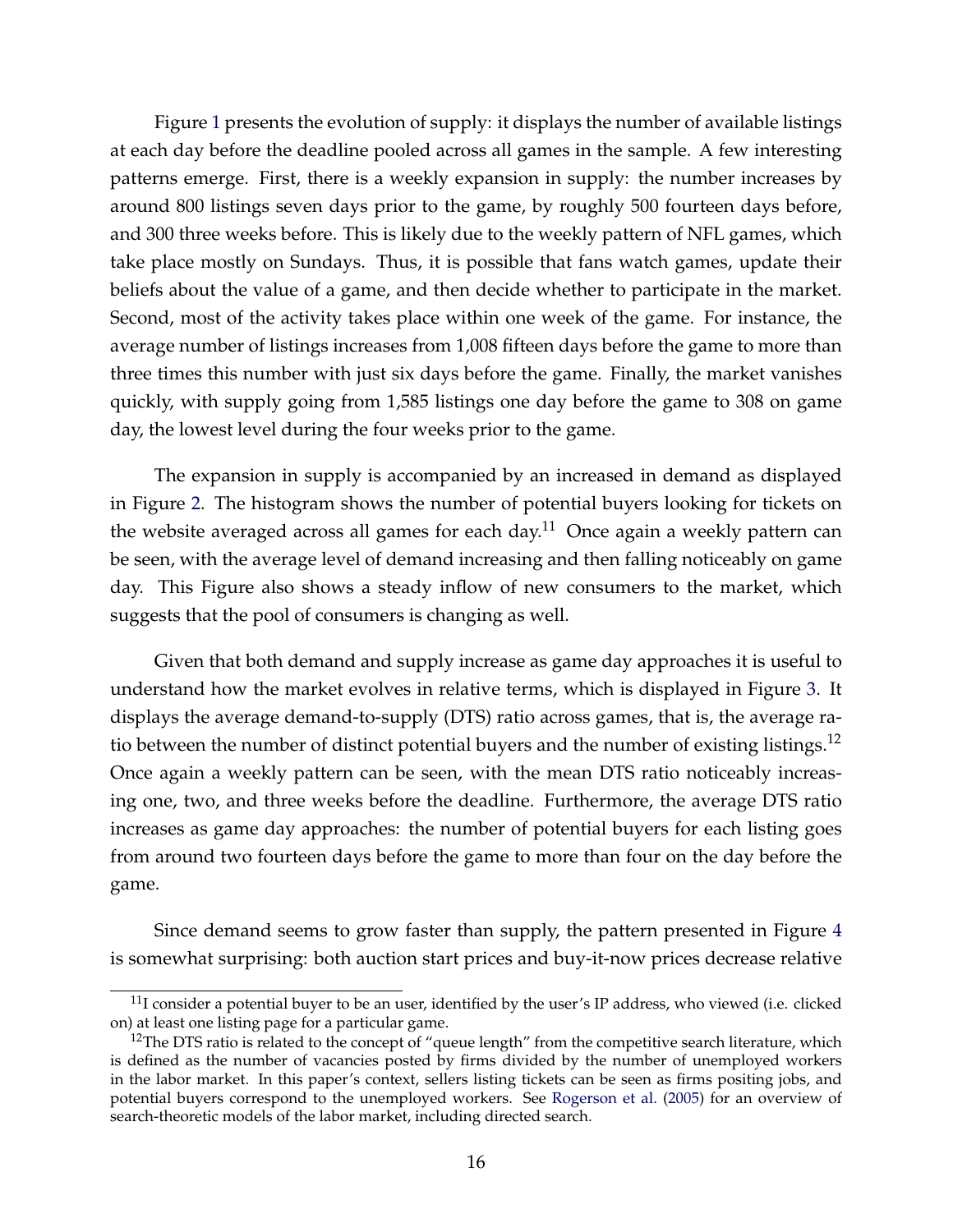to the face value of the tickets, even though conditions are arguably more favorable to sellers. This pattern was also reported by [Sweeting](#page-43-6) [\(2012\)](#page-43-6) in the context of MLB tickets. Interestingly not only the patterns but also the magnitudes of the average ratios between the prices chosen by sellers and the face values are comparable. These patterns will be rationalized in the model through forward-looking behavior: sellers anticipate favorable conditions in the future when making their decisions further away from the game.

#### **4.4 Sellers' mechanism choice and performance**

In this subsection, I show how mechanism choice evolves as the deadline approaches. For this subsection and for the estimation of buyer arrival and sellers' parameters I will focus on a more homogeneous subsample, which contains only pairs of tickets that were never offered simultaneously across two or more listings (i.e. doublelisted) and which were always offered as a pair (i.e. were never rebundled). Just a little more than 5% of sets of tickets are doublelisted or rebundled, and of the remaining chains almost 75% consisted of pairs. Therefore, this restriction still maintains the majority and most common sets of tickets in the data.

Figure [5](#page-58-1) shows the number of listings created on each day before the game and the fraction of these listings that entered the market as auctions. The creation of listings mirrors the pattern seen in Figure [1](#page-56-0) for the entire sample, but the mechanism choice is already somewhat reflective of forward-looking behavior. Auctions are the most common choice until one day before the game, when there is a huge decrease in the likelihood of a seller creating an auction. This is reasonable: since auctions need to last for at least one day, the incentives for creatingq one when the deadline is extremely close are weak. However, even before the final day there are movements in this probability. A month away from the game, the probability of creating an auction is around 64% and increases to almost 75% ten days before the game, when it starts decreasing. Another indication of forward-looking behavior is displayed in Figure [6,](#page-59-0) which shows the duration chosen for the created auctions. While it is expected that sellers do not choose a duration which would make the auction be over only after the game took place, these options start being disregarded even before this is the case. This variation is indicative of the tradeoffs sellers face, and will play a big role in identifying the parameters of the model.

Having described overall seller behavior, I now show how sellers switch between mechanisms. Figures [7](#page-59-1) and [8](#page-60-0) show the probability of choosing each mechanism condi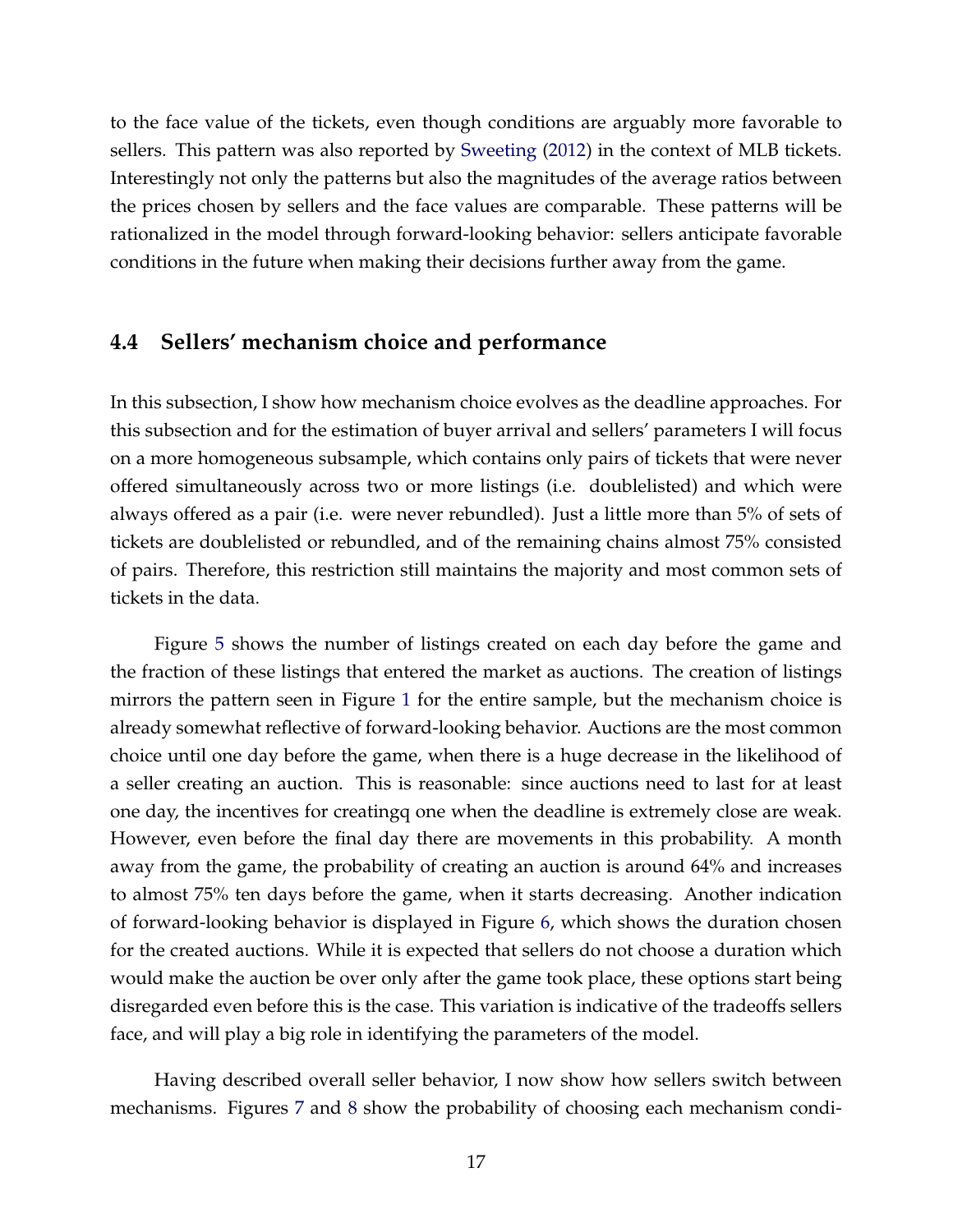tional on relisting, which admittedly is a very selected sample. Auctions are very persistent, being substituted for posted prices only in the last two days. However, posted prices display a different pattern: they become more likely to switch from posted price listings to auctions, but then become more persistent once more.<sup>13</sup>

Turning to the performance of each mechanism, Figures [9](#page-60-1) and [10](#page-61-0) make this comparison in two dimensions: the probability of a sale and the expected price conditional on a sale (with respect to the face value). They display the probability of a sale and average prices of listings by the day of their creation. Auctions are almost always more likely to be successful, the exception being game day and the day before. However, posted prices almost always yield higher expected prices. Thus, the tradeoff between these two mechanisms is actually a tradeoff between these two quantities. It is important to note that several studies have documented this same fact in other contexts.<sup>14</sup> However, it is interesting to note that this tradeoff is found even in a nonstationary environment at almost each point in time instead of only at the cross-sectional level.

#### **4.5 Buyers' mechanism choice**

Finally, even though the focus of this paper is on sellers' behavior and how it changes as a function of the distance to the deadline it is also important to document that buyers' behavior also changes. To do so, I make use of the entire final sample as in subsection [4.2](#page-13-0) and [4.3](#page-15-0) to illustrate how potential buyer split between auctions and posted prices over time. First, Figure [11](#page-61-1) displays the average number of consumers on each day that clicked on at least one listing across auctions and posted prices.

The overall levels of consumers in the auction market are always higher and once again the weekly pattern presents itself. However, a notable difference is that the number of consumers in the posted price is increasing during the entire week of the game, while the number of potential buyers in the auction market starts falling four days before the game. This trajectory somewhat mirrors that of the creation of auctions shown in Figure [5,](#page-58-1) which explains why once the demand-to-supply ration shown in Figure [3](#page-57-1) is broken down across markets the two curves evolve similarly, as shown in Figure [12.](#page-62-0)

To better understand consumers switching behavior, for each listing-day pair I cal-

 $13$ The only exception is the 27th day, mainly due to the small number of observations (relistings).

 $14$ Examples include [Hammond](#page-41-6) [\(2010\)](#page-41-6), [Bauner](#page-39-7) [\(2015\)](#page-39-7), [Einav et al.](#page-40-7) [\(2017\)](#page-40-7), and [Coey et al.](#page-39-4) [\(2016\)](#page-39-4).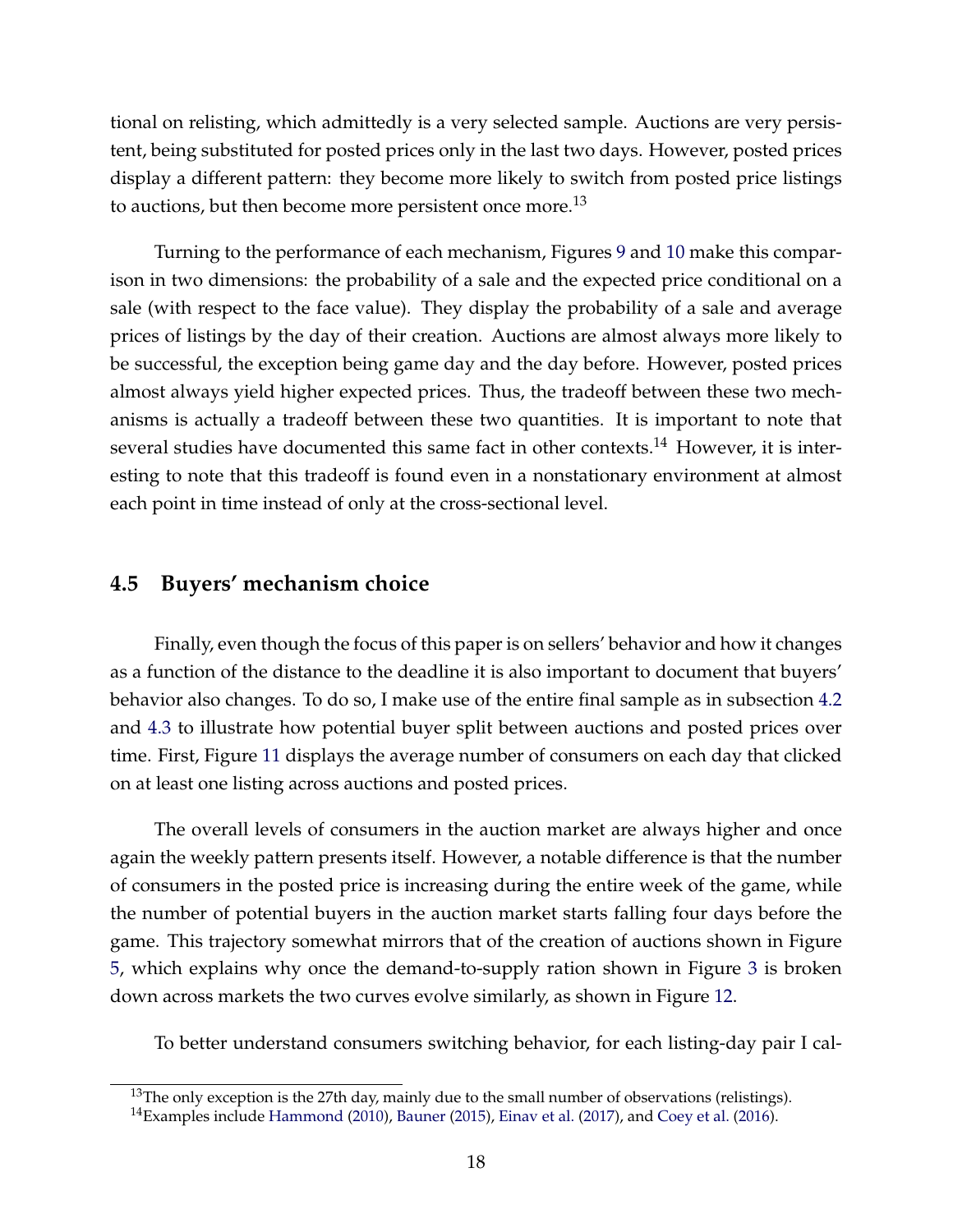culate the number of different users who click to access the listing's page. I proceed to average this quantity separately across days for each mechanism. Then, I compute the ratio between the average daily number of clicks auctions received and the average daily number of clicks on posted prices. The evolution of this variable, which I simply call "buyers' relative interest", is presented in Figure [13.](#page-62-1) Despite being noisy, this measure shows that buyers become relatively more attracted to posted prices as the deadline approaches. This is possibly because buyers want to make sure they acquire the tickets and therefore become less willing to wait for the end of an auction to find out whether they won when the deadline is near, even though the expected payment is lower. Further evidence of how buyers' behavior changes across days is provided in Appendix [C.](#page-69-0)

## **5 Empirical model**

This section presents the empirical model which is estimated using the data described above. I first describe the demand side of the model. Then, I present the supply side separately, emphasizing the assumptions made regarding individuals' behavior.

#### **5.1 Demand**

Since the focus of this paper is on sellers' dynamic behavior, the demand side of the model is relatively more stylized than the supply side will be. I make the following assumptions regarding buyers' behavior and willingness-to-pay, which I will refer to interchangeably as valuations or values.

<span id="page-19-0"></span>**Assumption 1.** *Valuations are private, independent, and follow day-specific distributions.*

More specifically, buyer *i*'s willingness-to-pay for tickets *j t* days before the game, denoted  $v_{ijt}$ , is drawn from a distribution  $F_{V,t}(\cdot|X_{it})$ , in which  $X_{it}$  is a vector of listing *j's* characteristics. These valuations are independent across buyers and taken from the same distribution, and each buyer knows perfectly her willingness-to-pay. In other words, this is a symmetric independent private value (IPV) model. The distributions characterize buyers' willingness-to-pay to acquire the good on day *t*, and are allowed to vary across time to capture several possible features of buyers' behavior. For instance, if buyers are forward-looking, as in [Zeithammer](#page-43-9) [\(2006\)](#page-43-9), then their willingness-to-pay at a given point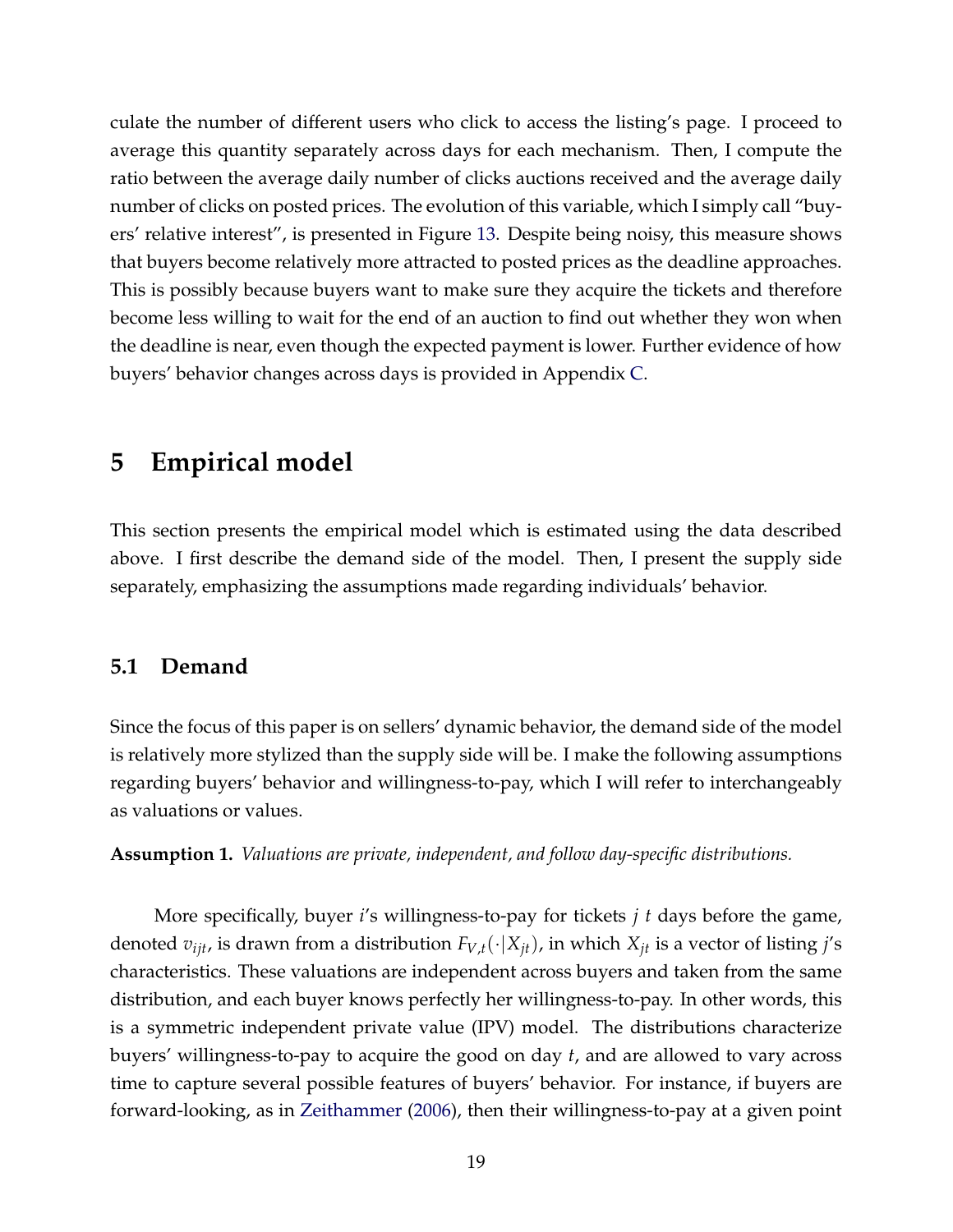in time will reflect their expectations about future market conditions. In other words, bidders will take into account their continuation value of staying in the market and adjust their bids accordingly. Another justification for Assumption [1](#page-19-0) is that buyers with different valuations might arrive at different points in time. For example, [Sweeting](#page-43-6) [\(2012\)](#page-43-6) documented that the travel distance between a buyer and the location of the event affects the timing of purchases, with people living farther buying tickets earlier. Rather than modeling all these possibilities, I choose to take the resulting distributions as given and known by sellers, who cannot unilaterally alter them. For the purposes of the counterfactuals, the underlying assumption is that these distributions are also not affected by changes in the marketplace. Because eBay is a small player in the secondary market for event tickets I believe this assumption not to be strong as changes in this platform should have no overall impact on the entire market.

<span id="page-20-0"></span>**Assumption 2.** *A buyer accepts a posted price if and only if the posted price is no greater than the buyer's valuation. If a buyer submits a bid, then the bid equals the buyer's valuation.*

The first part of Assumption [2](#page-20-0) simply states that buyers are individually rational as it prevents them from accepting prices which exceed their willingness-to-pay. However, the second part is stronger. It effectively treats auctions as being sealed-bid second-price, in which bidders' weakly dominant strategy is to bid their own valuations. While it has been argued that tools such as proxy bidding make this sealed-bid abstraction more believable, [Zeithammer and Adams](#page-43-10) [\(2010\)](#page-43-10) argued that bidders' behavior in online auctions is not consistent with what theory predicts in such case. Nevertheless, this assumption is maintained for tractability and estimation of the model.

### **5.2 Supply**

The following assumption is made regarding seller entry and supply.

**Assumption 3.** *Sellers enter the market randomly and have one pair of tickets to sell by day 0 (game day).*

Thus, the subscript *j* is used to denote both sellers and tickets interchangeably.<sup>15</sup> Sellers can choose between two mechanisms, auctions  $(A_\ell)$ , where  $\ell$  denotes the auction's duration, and posted prices (*P*). Mechanisms will be denoted with *k*, so that  $k \in$ 

 $15$ Since there are sellers in the data who offer multiple sets of tickets for the same game, this assumption can be interpreted as sellers independently making decisions for each set separately.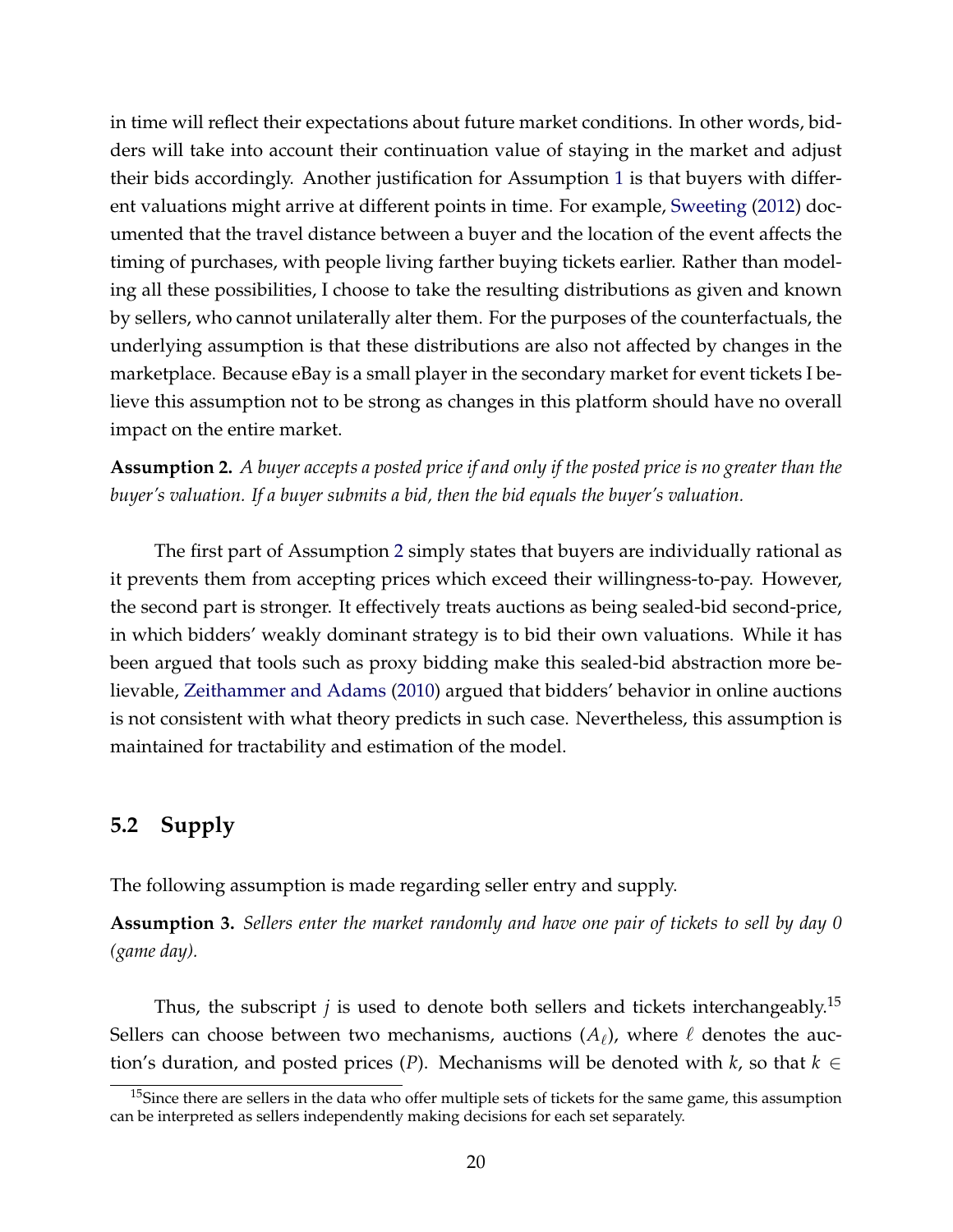$\{(A_\ell)_{\ell\in\mathbb{L}}, P\}$ , where  $\mathbb L$  is an exogenous and finite set from which sellers can choose the auction duration.<sup>16</sup> Each *k* entails a choice of price,  $p_k$ , which is the reserve price for auctions or simply the posted price. The following assumption is made on sellers' mechanism choice.

<span id="page-21-0"></span>**Assumption 4.** *The choice of posted prices is made daily. If seller j chooses an auction, the seller stays locked into this auction until it ends.*

The first part of Assumption [4](#page-21-0) is unlikely to be true in the data because prices rarely change every day. Rather, it can be seen as implicitly capturing the possibility of negotiations: while the model would predict falling prices, this is in a sense observationally equivalent to deals being reached at an amount lower than the posted price as a result of bargaining. In turn, even though the second of part of Assumption [4](#page-21-0) is made for simplicity it does have support from the data as sellers rarely end auctions prematurely.

From each individual seller *j*'s perspective, the number of potential buyers who randomly arrive to *j*'s listing on day *t* is *Njt*. From the sellers' perspective this is a random variable drawn from probability mass functions  $Pr_t^k(\cdot | Z_{jt}, M_{jt})$ , which vary across time and mechanisms. Thus, when convenient I will use  $N_{jt}^k$  to indicate the random number of arriving potential buyers on day *t* when *j* picks mechanism *k*. The probability mass functions depend on characteristics of the listing, *Zjt*, which are not necessarily the same as the ones that affect bidders' valuations above, and a vector of variables summarizing the state of the market at day *t*, *Mjt*. The state of the market is also indexed by *j* because it refers to the specific game associated with *j*'s tickets. The following assumption is made regarding sellers' knowledge of the evolution of market conditions.

#### <span id="page-21-1"></span>**Assumption 5.** *Sellers have perfect foresight of the market evolution process.*

Assumptions [5](#page-21-1) is clearly strong: it states that sellers perfectly know the vector of market conditions at every point in time. An alternative and perhaps more common approach would be to assume that *Mjt* follows a Markov process and that sellers have rational expectations about future market conditions, that is, they know the parameters of such process. However, consider a seller assessing the expected payoff from holding a 5-day auction. This seller needs to have expectations regarding how many potential buyers will arrive during these five days. If future market conditions were unknown, this seller would need to have expectations regarding not only the state of the market on the next day, but

<sup>&</sup>lt;sup>16</sup>This set is the same as the one offered by eBay, so that  $\mathbb{L} = \{1, 3, 5, 7, 10\}$ .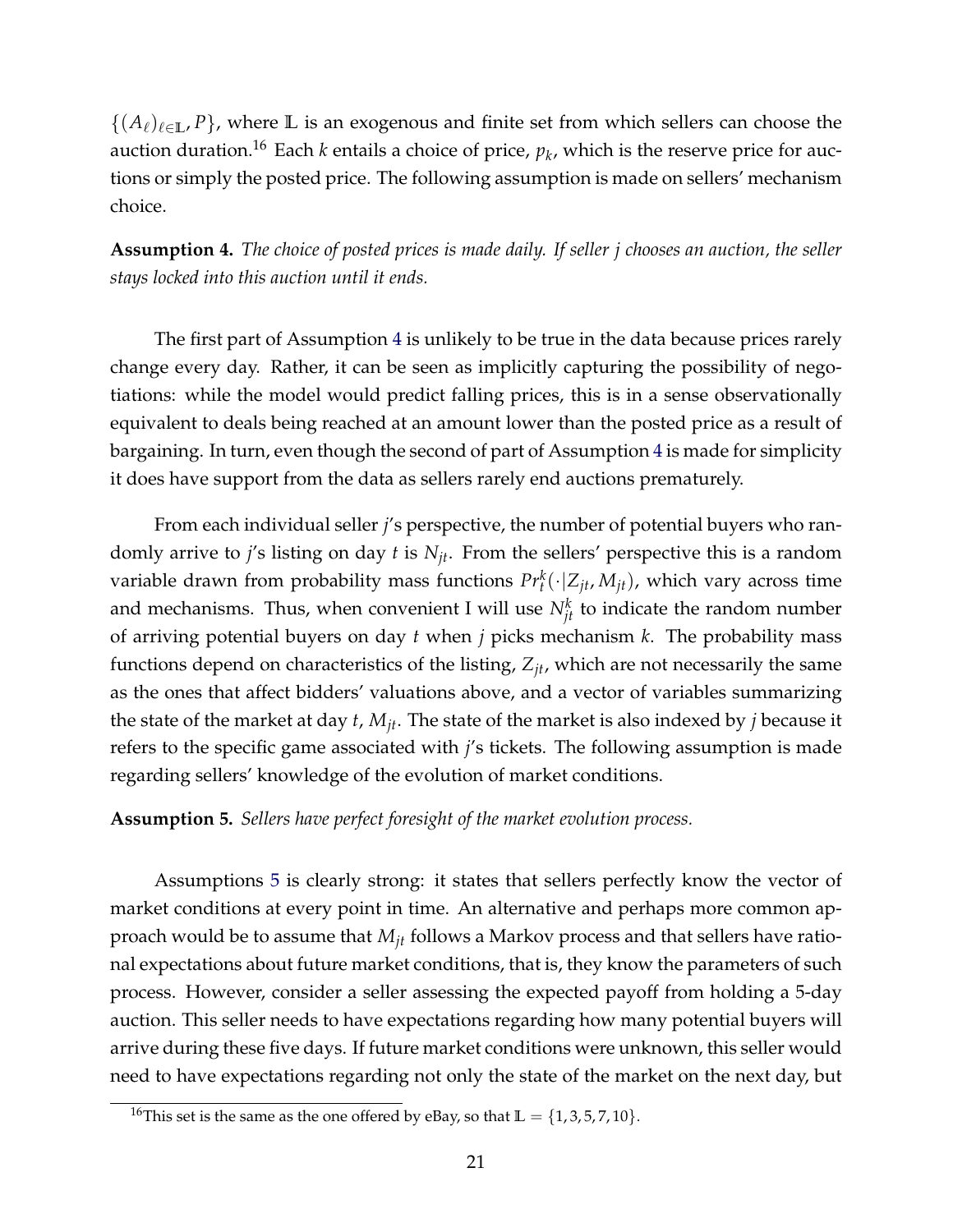on the next four days as well, which would make the the seller's optimization problem considerably more complex. Hence, I maintain the assumption of perfect foresight. I now present the choice-specific value functions (CSVF) and sellers' final choices.

#### **5.2.1 Auctions**

If *t* days before the game seller *j* chooses an auction of length  $\ell$ , the random number of potential buyers who arrive is denoted as  $N^{A_\ell}_{jt} = \sum_{d=0}^{\ell-1} N^A_{j,t-d}$ , which follows a distribution denoted as  $Pr_{t,\ell}^A$  $\left( \cdot | \{ Z_{j\tau}, M_{j\tau} \}_{\tau=t}^{t-\ell+1} \right)$ *τ*=*t* . Notice that I assume that different auction lengths do not attract potential buyers differently in any other way rather than the duration itself. That is, all auctions on a given day attract buyers according to the same distribution. Omitting the conditioning variables to ease notation, the CSVF for such an auction is given by:

<span id="page-22-0"></span>
$$
\pi_{jt}^{A_{\ell}} = \max_{p_A} \mathbb{E}_{N_{jt}^{A_{\ell}}} \left[ \Pr \left( V_{j,t-\ell+1}^{(n:n)} \ge p_A \right) \mathbb{E} \left[ u_j \left( \max \{ V_{j,t-\ell+1}^{(n-1:n)}, p_A \} \right) \middle| V_{j,t-\ell+1}^{(n:n)} > p_A \right] \right. \\ \left. + \Pr \left( V_{j,t-\ell+1}^{(n:n)} < p_A \right) \Pi_{j,t-\ell} \middle| N_{jt}^{A_{\ell}} = n \right] + \epsilon_{jt}^{A_{\ell}} \equiv \tilde{\pi}_{jt}^{A_{\ell}} + \epsilon_{jt}^{A_{\ell}}. \tag{1}
$$

The first term in [\(1\)](#page-22-0) states that a purchase will be made if the highest valuation buyer that arrives to *j*'s listing values it more than the reserve price chosen by *j*; since it is assumed that the auctions are sealed-bid second-price and that bidders play their weakly dominant strategy, the expected payoff is simply the greater of the second highest valuation and the reserve price. I assume that sellers are weakly risk-averse with specific utility functions,  $u_i(\cdot)$ . In case the item is not sold, the seller has a continuation value,  $\Pi_{j,t-\ell}$ , which denotes the expected payoff of keeping the item. Finally,  $\epsilon_{jt}^{A_\ell}$  is a seller- and choice-specific idiosyncratic shock, which is assumed to be drawn independently across choices, sellers, and time. These shocks are privately observed by the seller and unknown to the econometrician.

The optimal auction for seller *j* at time *t* is simply given by  $\pi_{jt}^A = \max_{\ell \in \mathbb{L}_t} \pi_{jt}^{A_\ell}.$ Notice that the seller's choice set is time-dependent since some auction lengths are not available if the deadline is sufficiently close.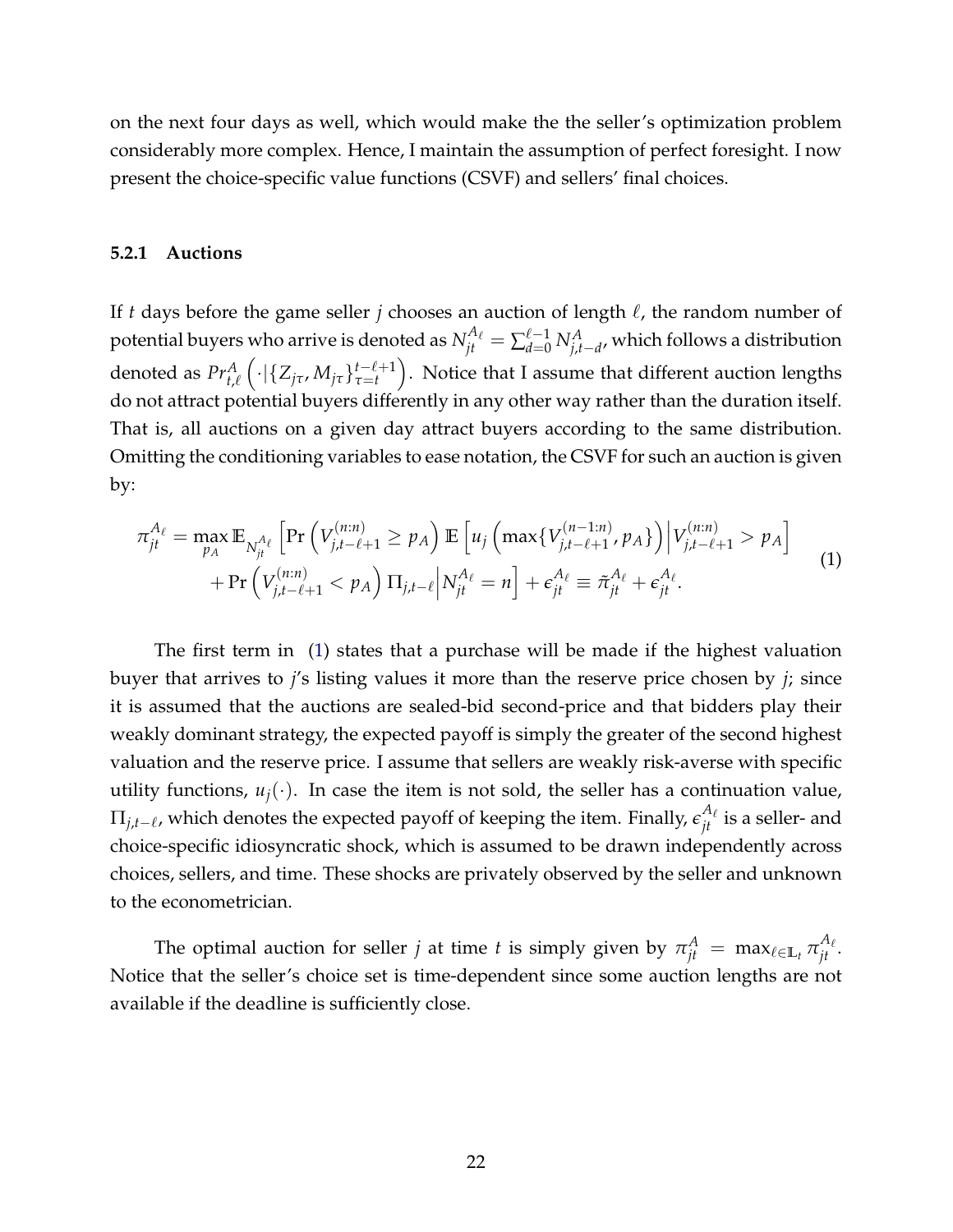#### **5.2.2 Posted prices**

The CSVF from creating a posted price listing on day *t* for seller *j* is given by:

$$
\pi_{jt}^P = \max_{p_P} \mathbb{E}_{N_{jt}^P} \left[ u_j \left( p_P \right) \Pr \left( V_{jt}^{(n:n)} \ge p_P \right) + \Pr \left( V_{jt}^{(n:n)} < p_P \right) \Pi_{j,t-1} \middle| N_{jt}^P = n \right] + \epsilon_{jt}^P
$$
\n
$$
\equiv \tilde{\pi}_{jt}^P + \epsilon_{jt}^P. \tag{2}
$$

The choice of posted prices is assumed to be made daily. While prices do not change every day in the data, in the context of the model they effectively can, because the distributions of valuations are day-specific. This postulated daily choice in part captures the possibility of bargaining, which is neglected from the model, as it potentially implies decreasing prices even though the data display price rigidity.

Finally, seller *j* has a daily outside option given by  $\pi^O_{jt} = \tilde{\pi}^O_{jt} + \epsilon^O_{jt}$  which, if chosen, means that the seller leaves the platform and does not return. Therefore, *j*'s continua- $\min$  tion value at time  $t$  is  $\Pi_{jt} = \mathbb{E}_{\epsilon_{jt}}\left[\max\left\{\pi_{jt}^A, \pi_{jt'}^P\pi_{jt'}^O\right\}\right]$ , and  $j'$ s choice at time  $t$  is given by  $\max\{\pi^A_{jt},\pi^P_{jt},\pi^O_{jt}\}.$ 

### **6 Estimation**

In this section I describe the estimation procedure to recover the model's primitives. The procedure has three steps: first, the distributions of valuations are recovered from bidding data. Second, given these distributions, the parameters of buyer arrival processes are estimated separately for each selling mechanism. Third, given the aforementioned estimates the risk aversion and outside option parameters are estimated by solving the sellers' problem by backward induction. All steps involve parametric assumptions which are explicitly stated. I conclude by providing a brief discussion of identification.

#### <span id="page-23-0"></span>**6.1 Distributions of valuations**

Distributions of valuations are recovered from bidding data. A well-known difficulty with the empirical analysis of online auctions is that the number of potential bidders is not observed by the econometrician, which prevents the use of order statistic inversion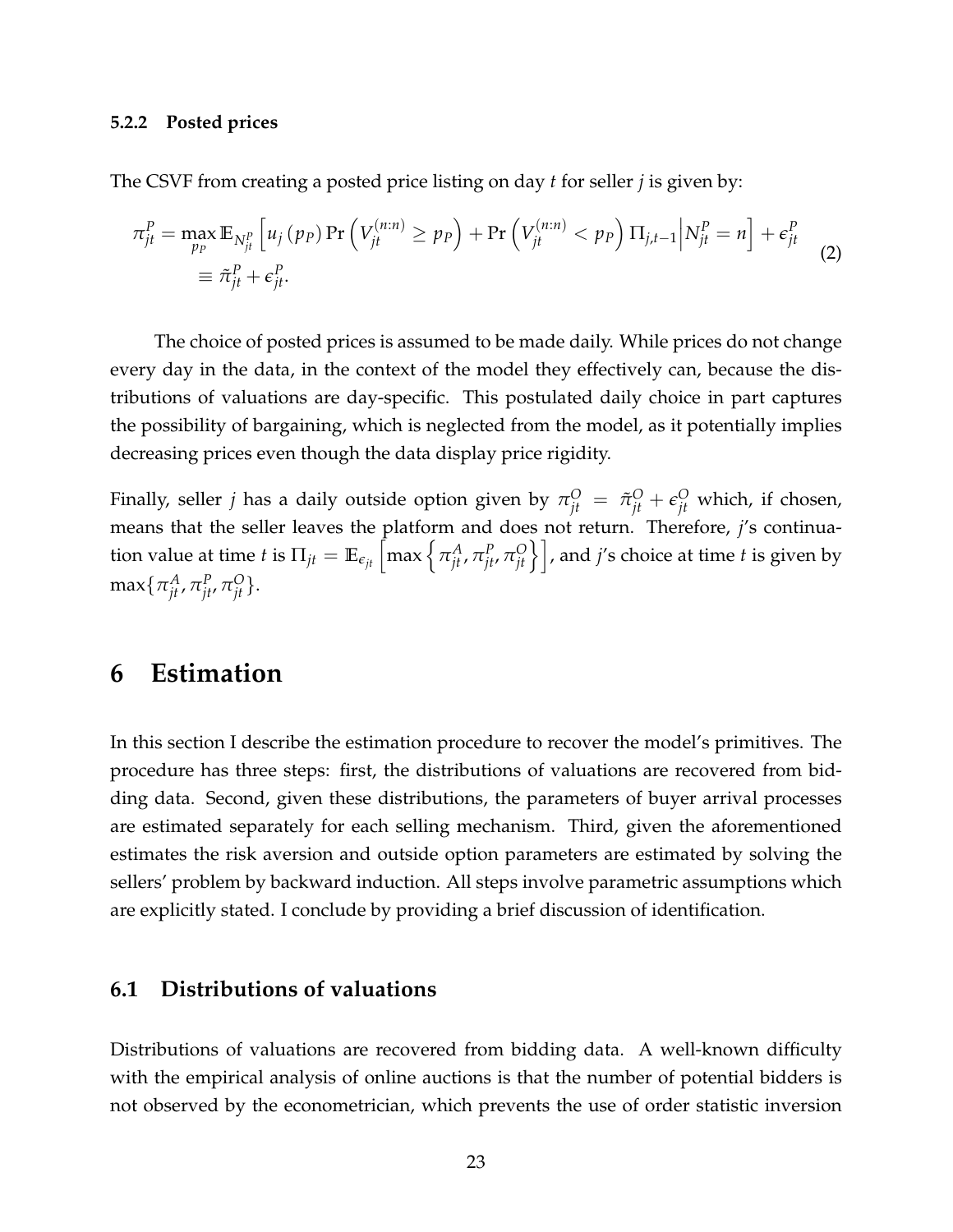techniques discussed in, for example, [Athey and Haile](#page-39-10) [\(2002\)](#page-39-10). Thus, I follow the approach pioneered by [Song](#page-42-7) [\(2004\)](#page-42-7) and make use of multiple bids to recover the underlying distribution of valuations.

The identification argument is as follows: under the assumption of second-price sealed-bid auction, symmetric IPV, and weakly dominant bidding, the two highest bids can be treated as the two highest valuations among buyers who arrived at the listing. Properties of order statistics imply that the joint density of these two highest valuations out of *n* such valuations is given by:

$$
g^{(n-1,n:n)}(v_2,v_1)=n(n-1)F(v_2)^{n-2}f(v_2)f(v_1)\mathbb{1}\{v_1\geq v_2\},\,
$$

and the marginal density of the second highest order statistic is

$$
g^{(n-1:n)}(v_2) = n(n-1)F(v_2)^{n-2}[1 - F(v_2)]f(v_2),
$$

where subscripts were omitted to ease notation. Therefore, the conditional density of the highest order statistic given the second highest is just:

<span id="page-24-0"></span>
$$
g(v_1|v_2) = \frac{f(v_1)}{1 - F(v_2)},
$$
\n(3)

where  $f(\cdot)$  and  $F(\cdot)$  denote the pdf and cdf of the parent distribution, respectively. Importantly, this expression does not depend on *n*. Furthermore, the distribution  $F(\cdot)$  is nonparametrically identified from this relation. Evaluating it at  $v_2 = v_1 = v$  and rearranging yields:

$$
f(v) = F'(v) = g(v|v) - g(v|v)F(v),
$$

which is a linear, first-order differential equation. Since  $F(0) = 0$ , the solution to this equation is given by:

$$
F(v) = \frac{\int_0^v e^{\int_0^t g(s|s)ds} g(t|t)dt}{e^{\int_0^v g(t|t)dt}}.
$$

Thus, because the function  $g(\cdot|\cdot)$  can be nonparametrically estimated from the data the distribution  $F(\cdot)$  can also be nonparametrically obtained by simply plugging in the estimator  $\hat{g}(\cdot|\cdot)$  on the expression above. Ideally I would estimate  $F_{V,t}(\cdot|X_{jt})$  separately for each day *t*. However, this approach entails several practical difficulties. First, the lim-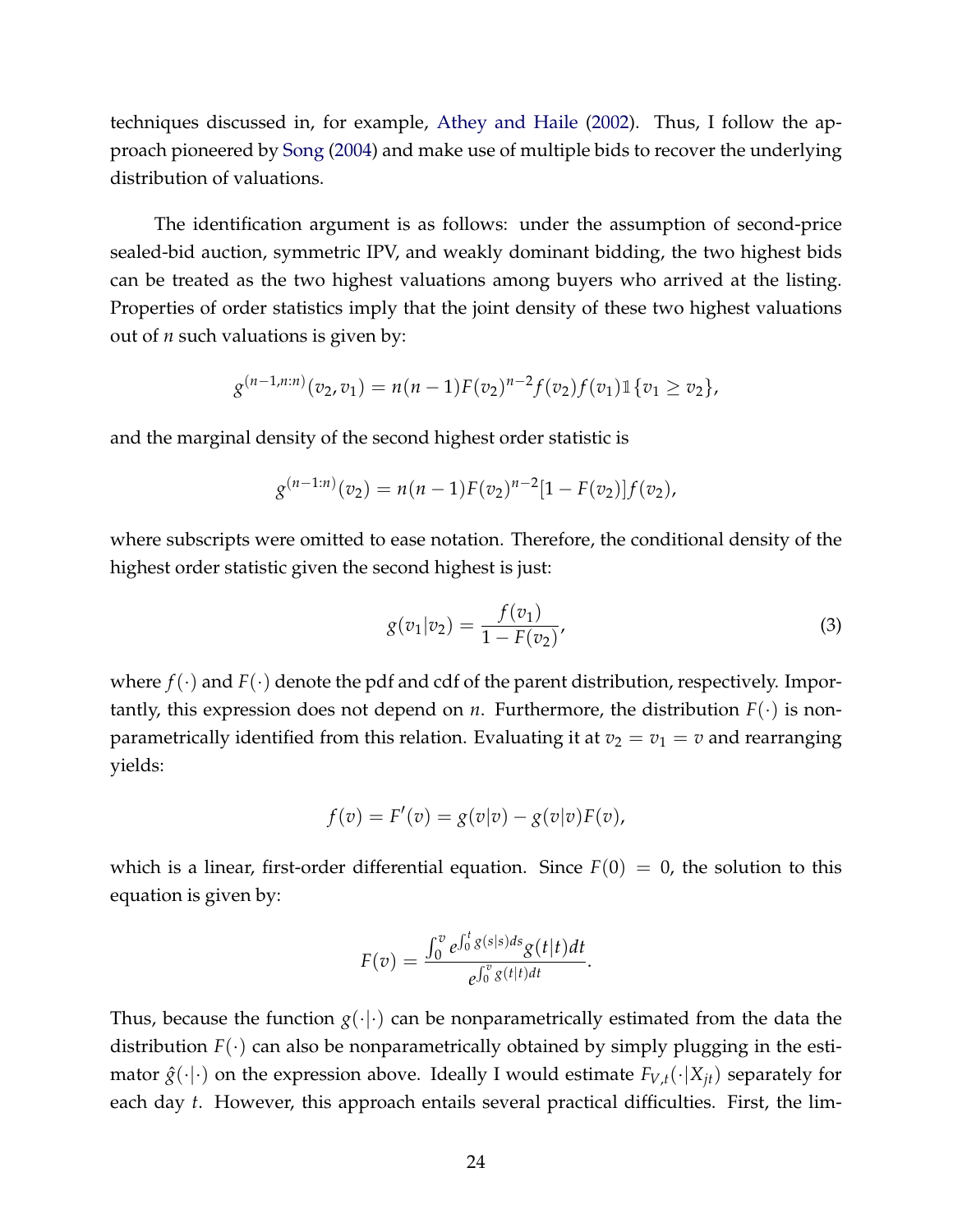ited number of observations on each day compounded with the curse of dimensionality with respect to the dimension of *Xjt* imply that a nonparametric estimator would likely be noisy and therefore unreliable. Furthermore, the estimated distributions are a key input to recover the remaining primitives of the model, and a nonparametric estimator used as an input could possibly require non-trivial inference procedures.

Therefore, in practice I adopt a parametric approach. I assume that valuations follow a log-logistic distribution, with scale parameter  $\alpha_{jt} = \exp(X_{jt}'\mu)$  and shape parameter  $\beta_t = \exp(-\sigma_t).$ <sup>17</sup> I include in  $X_{jt}$  weekly intercepts and game indicators. I also categorize tickets into ten levels of quality and account for them using dummies.<sup>18</sup> Finally, I include weekly linear trends for the number of days left until the game by the time the auction ended, and the shape parameters  $\sigma_t$  are also allowed to vary by the week until the game when the auction ended. This choice was motivated by the empirical patterns documented in the previous section, which showed that the market drastically changes each week before the games. Finally, it is important to mention that the choice of the log-logistic distribution was made solely for computational convenience, and not due to specific properties of this distribution.

While all parameters could be jointly estimated via partial maximum likelihood (PMLE), I further leverage the distributional assumption in the following way: since valuations follow a log-logistic distribution, they can be expressed as

$$
log(V_{ijt}) = X'_{jt}\mu + \sigma_t \epsilon_{ijt}
$$
  
=  $\mu_0 + \tilde{X}'_{jt}\mu_1 + \sigma_t \epsilon_{ijt}$ ,

where  $\epsilon_{ijt}$  follows a standard logistic distribution and is independent from  $X_{jt}$ , while  $\tilde{X}_{jt}$ simply contains all the elements in *Xjt* except for the intercept. However, remember that only the two highest valuations are observed, which implies that the error terms from such observations do not have mean 0 or scale 1. Nevertheless, these shocks are still independent from the covariates *Xjt*.

<sup>&</sup>lt;sup>17</sup>A random variable, *V*, follows a log-logistic distribution with parameters *α* and *β* if log(*V*) follows a logistic distribution with parameters  $\log(\alpha)$  and  $\frac{1}{\beta}$ . Thus, the probability density function of *V* is  $f(v) = \frac{\alpha^{\beta} \beta v^{\beta-1}}{(a^{\beta} + v^{\beta})^2}$  $\frac{\alpha^{\beta} \beta v^{\beta-1}}{(\alpha^{\beta} + v^{\beta})^2}$  and its cumulative distribution function is  $F(v) = \frac{v^{\beta}}{\alpha^{\beta} + v^{\beta}}$  $\frac{\partial P}{\partial \alpha^{\beta} + \partial^{\beta}}$ . I choose the aforementioned parametrization because it allows me to perform estimation based on the logistic distribution instead, which is computationally more attractive.

<sup>&</sup>lt;sup>18</sup>These levels are interactions between upper, club, and lower levels with sideline, corner, or end zone seats, as well as a VIP category.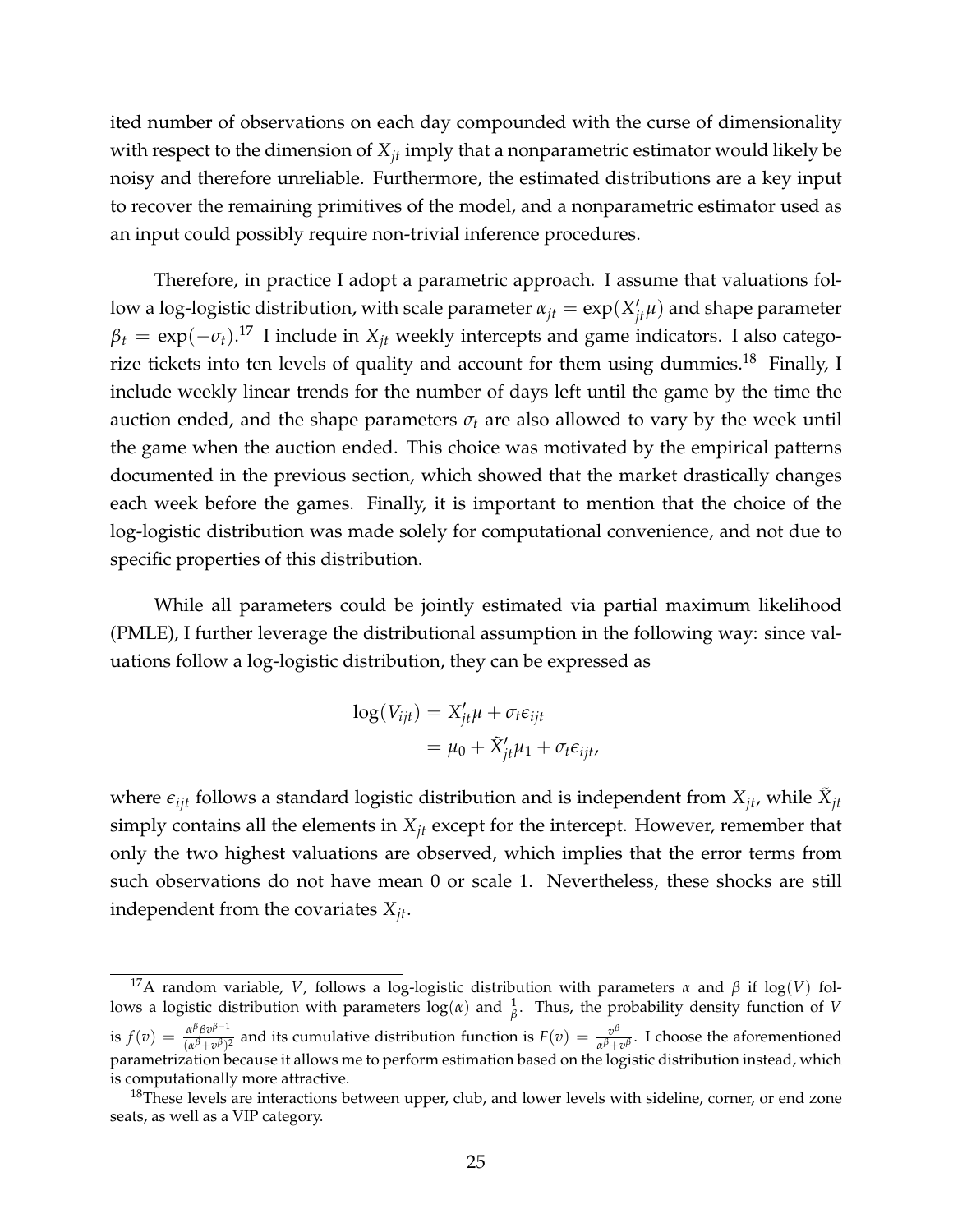The approach I employ has two steps. First, I run a regression of the log of the two highest bids on the vector *Xjt*. Since the structural error terms in such regressions have non-zero mean but are independent from  $X_{it}$ , the vector of parameters  $\mu_1$  is consistently recovered with this regression. Denote these estimates by  $\hat{\mu}_1$ . The second step consists of applying the PMLE procedure described above on the residuals  $\hat{\log}(V_{ijt}) \equiv \log(V_{ijt}) \tilde{X}'_{jt}\hat{\mu}_1$ , which then yield consistent estimates of the remaining parameters,  $\mu_0$  and  $\sigma_t$ . Even though this method might not be as efficient as the one-shot PMLE, it is considerably faster and still makes use of the equilibrium relation [\(3\)](#page-24-0) which provides identification of the distributions of valuations.

#### **6.2 Arrival processes**

Following the insight of [Hammond](#page-41-11) [\(2013\)](#page-41-11), the arrival processes can be recovered from the probability of sales. In particular, letting *Ij*,*t*,*<sup>t</sup>* <sup>0</sup> be a dummy variable that takes the value 1 if listing *j*, with mechanism *k*, price *p*, created on day *t*, and purchase opportunity at day  $t' \leq t$ , is sold, then:

<span id="page-26-0"></span>
$$
\Pr^{k}(I_{j,t,t'}=1)=\sum_{n=0}^{\infty}\Pr^{k}(N_{j,t,t'}=n)[1-F_{V,t'}(p)^{n}].
$$
\n(4)

Thus, the arrival probabilities can be recovered from expression [\(4\)](#page-26-0) above under a parametric assumption for the distribution of  $N_{jt}$ . I assume that the daily arrival process is given by independent random draws from a Poisson distribution. Though restrictive, this assumption simplifies the estimation process dramatically, as it will be made clear below.

More specifically, letting  $W_{jt} = \left(Z'_{jt}, M'_{jt}\right)',$  then  $N^k_{jt} \sim \text{Poisson}\left(\lambda^k_{jt}\right)$  where  $\lambda^k_{jt} \equiv$  $\exp\{W_{jt}'\lambda^k\}.$  In addition, due to properties of the Poisson distribution and the assumption of independence it follows that for an auction of length  $\ell$  that starts at day  $t$ , the total number of arriving potential buyers is given by  $N_{jt}^{A_\ell}\sim \ {\rm Poisson}\left(\lambda_{jt}^{A_\ell}\right)$ , where  $\lambda_{jt}^{A_\ell}\equiv$  $\sum_{d=0}^{\ell-1}$  $_{d=0}^{\ell-1}\exp\{W'_{j,t-d}\lambda^A\}.$  Finally, letting  $\lambda^k_{j,t}$  $\int_{j,t,t'}^{\kappa}$  denote the parameter of the Poisson distribution associated with listing *j* which was created with mechanism *k* and price *p* on day *t* with a purchase opportunity at time  $t'$ , it follows that expression [\(4\)](#page-26-0) can be simplified and rewritten as:

<span id="page-26-1"></span>
$$
\Pr^{k}(I_{j,t,t'}=1) = 1 - \exp\left\{-\left[1 - F_{V,t'}(p)\right]\lambda_{j,t,t'}^{k}\right\} \equiv 1 - \zeta_{j,t,t'}^{k}(p). \tag{5}
$$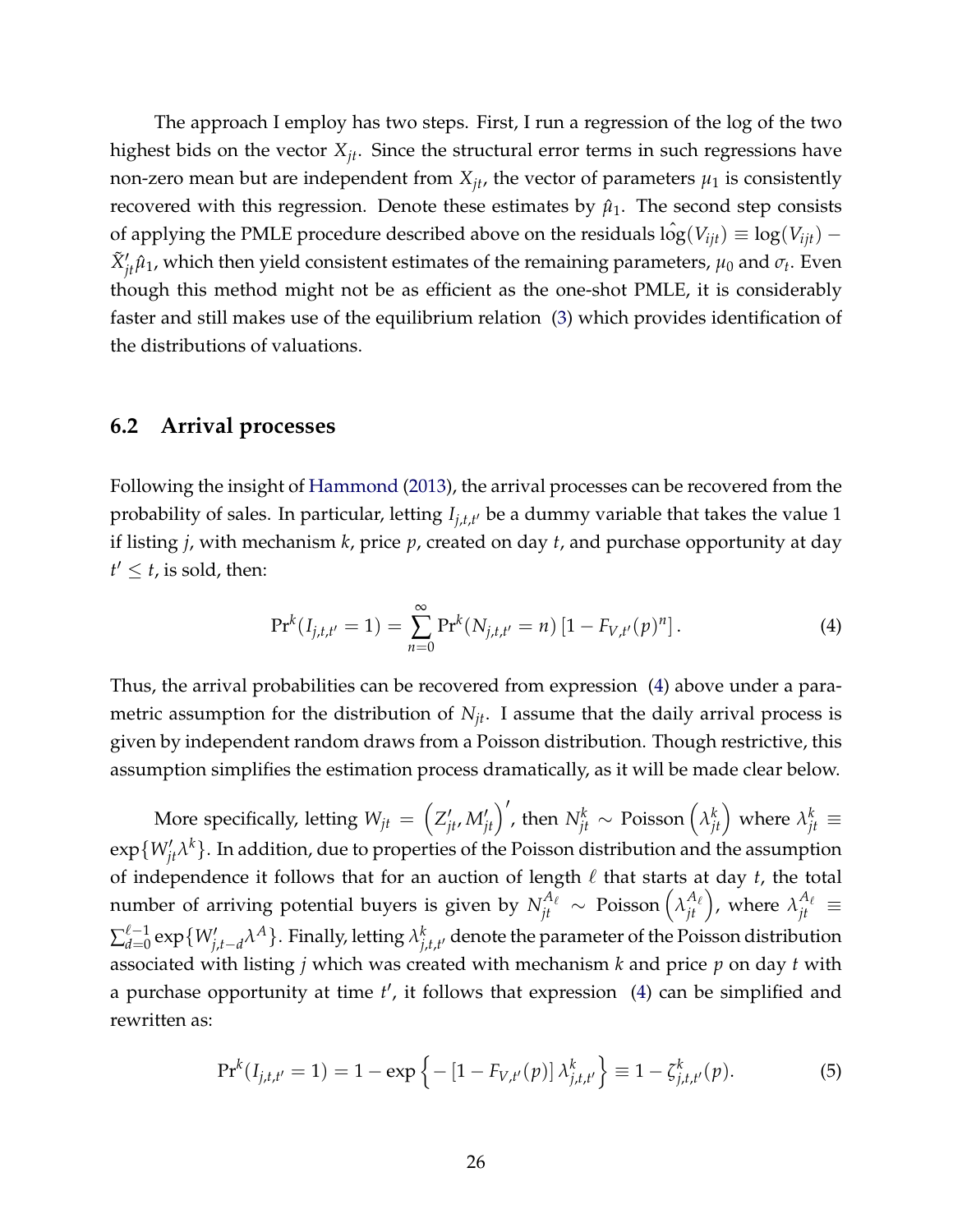Estimation will be conducted based on [\(5\)](#page-26-1) via nonlinear least squares (NLLS). I choose NLLS rather than MLE for computational reasons: in the data there are cases in which  $F_{V,t}(p)$  is very close to 1, leading the probability in the left-hand side in [\(5\)](#page-26-1) to be close to 0, which, in turn, leads the log-likelihood function not to be well defined. I include in the vector *Zjt* an intercept, weekly daily trends, an indicator of whether the seller rating is above 99%, dummies for the quintiles of the seller score distribution, and an indicator of whether the seller is specialized in sports or tickets.<sup>19</sup> The vector  $M_{it}$  contains the demand-to-supply ratio presented in Figure [3](#page-57-1) and the percentage of posted prices among all existing listings. It depends on the subscript *j* because it is computed based on the game associated with *j*'s tickets. These variables are included to approximate in a stylized way how consumers search is affected by current market conditions as well as sellers' characteristics, which can all influence their search outcomes as discussed, for instance, by [Dinerstein et al.](#page-40-11) [\(2017\)](#page-40-11). Finally, in practice the distributions  $F_{V,t}(\cdot)$  are estimated, which means that inference needs to account for the first-stage estimation error. This is done analytically via the influence function representation of the first and second-stage estimators.

It is important to note that [Hammond](#page-41-11) [\(2013\)](#page-41-11) adopted a different approach, estimating  $\lambda^k$ ,  $\mu$ , and  $\sigma_t$  jointly from [\(4\)](#page-26-0). Such method indeed has several advantages: it allows the econometrician to estimate different distributions of valuations for the auction and posted price markets, makes use of all auctions in the data instead of only those which received at least two bids, does not require corrections to conduct inference, and does not rely on equilibrium bidding, only assuming that sellers are individually rational. Nevertheless, I choose to adopt the aforementioned two-stage procedure because [Hammond](#page-41-11) [\(2013\)](#page-41-11)'s approach not only is computationally more intensive, but it does not make use of bidding data, which are also informative of buyers' valuations.

#### <span id="page-27-0"></span>**6.3 Risk aversion and outside option parameters**

Having estimated the distributions of valuations and the parameters of the arrival processes, the remaining parameters to be estimated are the outside option and risk aversion parameters. I assume that seller *j'*s utility functions is  $u_j(c) = c^{1-\rho_j}$ , where  $\rho_j \in [0,1)$ . In other words, sellers are (weakly) risk averse, with constant relative risk aversion given by *ρ*<sub>*j*</sub>. For the outside options, I specify  $\tilde{\pi}_{jt} = \psi_{1j} \mathbb{1}\{t < 8\} + \psi_{2j} \mathbb{1}\{7 < t < 15\} + \psi_{3j} \mathbb{1}\{14 < t < 15\}$  $t < 22$ } +  $\psi_{4j}$  1{*t* > 21} to account for the fact that proximity to the deadline can affect

 $19$ This indicator is constructed based on the seller's title: it take te value one if such title contains the words "sports", "football", or "tickets" as well as related terms.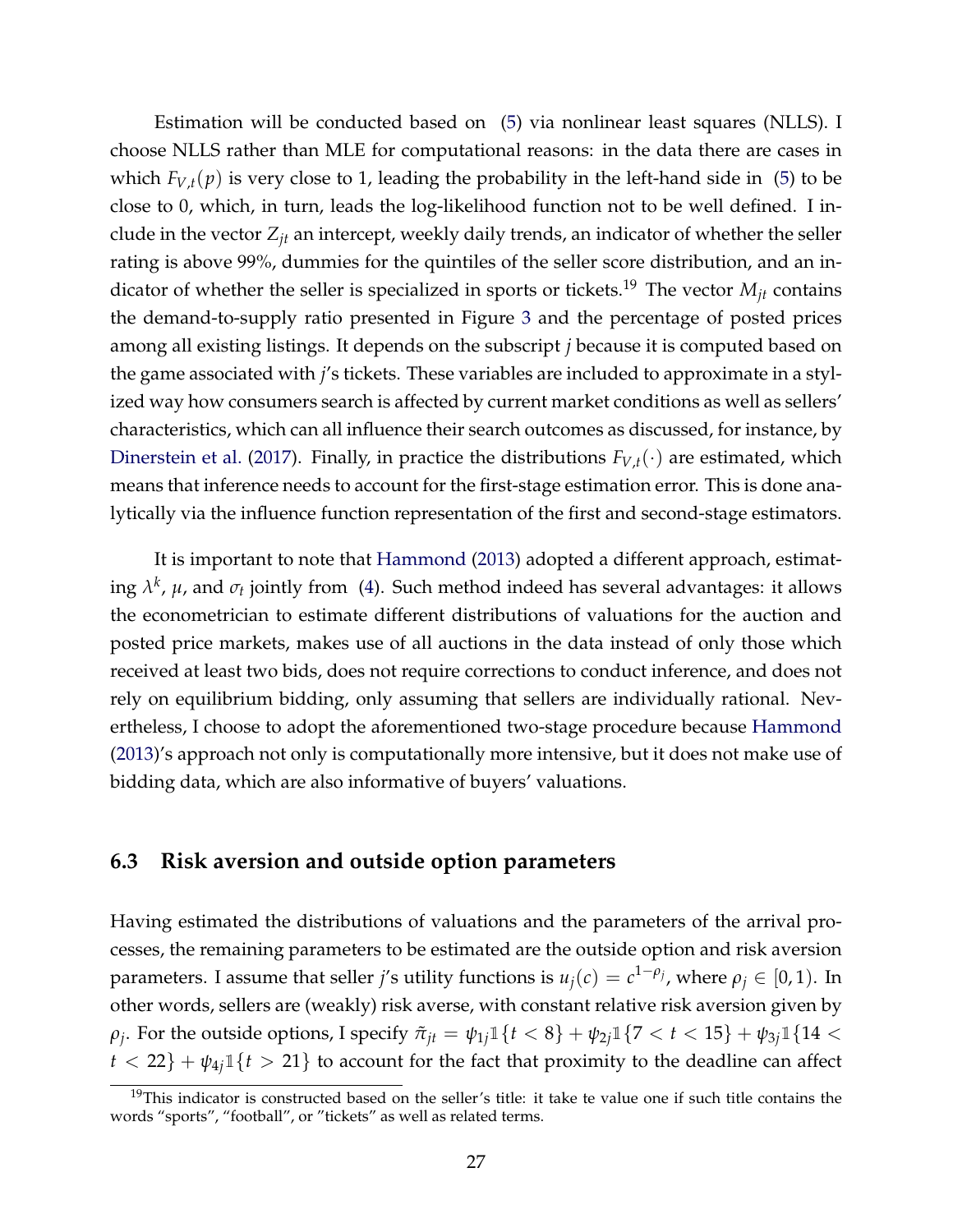sellers aggregately.

Given this utility function, the sellers' problem is solved by backward induction, which is straightforward because they face a finite-horizon problem. The term  $\tilde{\pi}_{jt}^P$  is obtained by evaluating it with the proposed utility function. In particular, remember that

$$
\tilde{\pi}_{jt}^P(p) = \max_{p} \left\{ p^{1-\rho_j} [1 - \zeta_{jt}^P(p)] \right\} + \zeta_{jt}^P(p) \Pi_{j,t-1} \right\},\,
$$

and it can be shown that for the relevant parameter values this expression is concave in *p*. <sup>20</sup> Thus, the *unique p* given by the optimization problem above solves the first-order condition:

$$
(1 - \rho_j)p^{-\rho_j}\left[1 - \zeta_{jt}^P(p)\right] - \frac{\partial \zeta_{jt}^P(p)}{\partial p}\left(p^{1 - \rho_j} - \Pi_{j,t-1}\right) = 0. \tag{6}
$$

In practice I solve numerically for the price *p* which solves this first-order condition using a bisection procedure.

Computing the term  $\tilde{\pi}_{jt}^{A_\ell}$ , however, is more involved. This is because it requires computing the expectation of  $\left(\max\{V^{(N-1:N)},r\}\right)^{1-\rho}$  over both *V* and *N*. While this integral is well-defined, computing it requires numerical integration techniques, whose details are presented in Appendix [F.](#page-76-0) To obtain the optimal reserve price sellers choose, I invoke Proposition 5 in [Hu et al.](#page-41-13) [\(2010\)](#page-41-13), which shows that the *unique* optimal reserve price *r* is given by the solution of the following expression:

<span id="page-28-0"></span>
$$
\frac{\left(\Pi_{j,t-\ell}r^{\rho_j}-r\right)}{1-\rho_j}+\frac{1-F_{V,t-\ell+1}(r)}{f_{V,t-\ell+1}(r)}=0,
$$
\n(7)

which I also solve numerically as described above. Note that when  $\rho_j = 0$  the seller is risk-neutral, and expression [\(7\)](#page-28-0) simplifies to the usual one which defines optimal reserve prices when distributions of valuations are regular. Optimal reserve prices do not depend on the number of bidders or on the parameters that determine their arrival because this is a symmetric IPV model. It is important to emphasize that even though closed-form expressions for the optimal posted and reserve prices do not exist, these quantities are well defined and unique. As a consequence, given a guess of the vector of parameters  $\theta_j \equiv (\rho_j, \psi_{1j}, \psi_{2j}, \psi_{3j}, \psi_{4j})'$  the predicted sequence of mechanism choices by seller *j* is also unique, which allows me to construct the likelihood of such sequence.

<sup>&</sup>lt;sup>20</sup>In the notation of equation [\(5\)](#page-26-1),  $t = t'$ , so I omit the second time subscript to ease notation.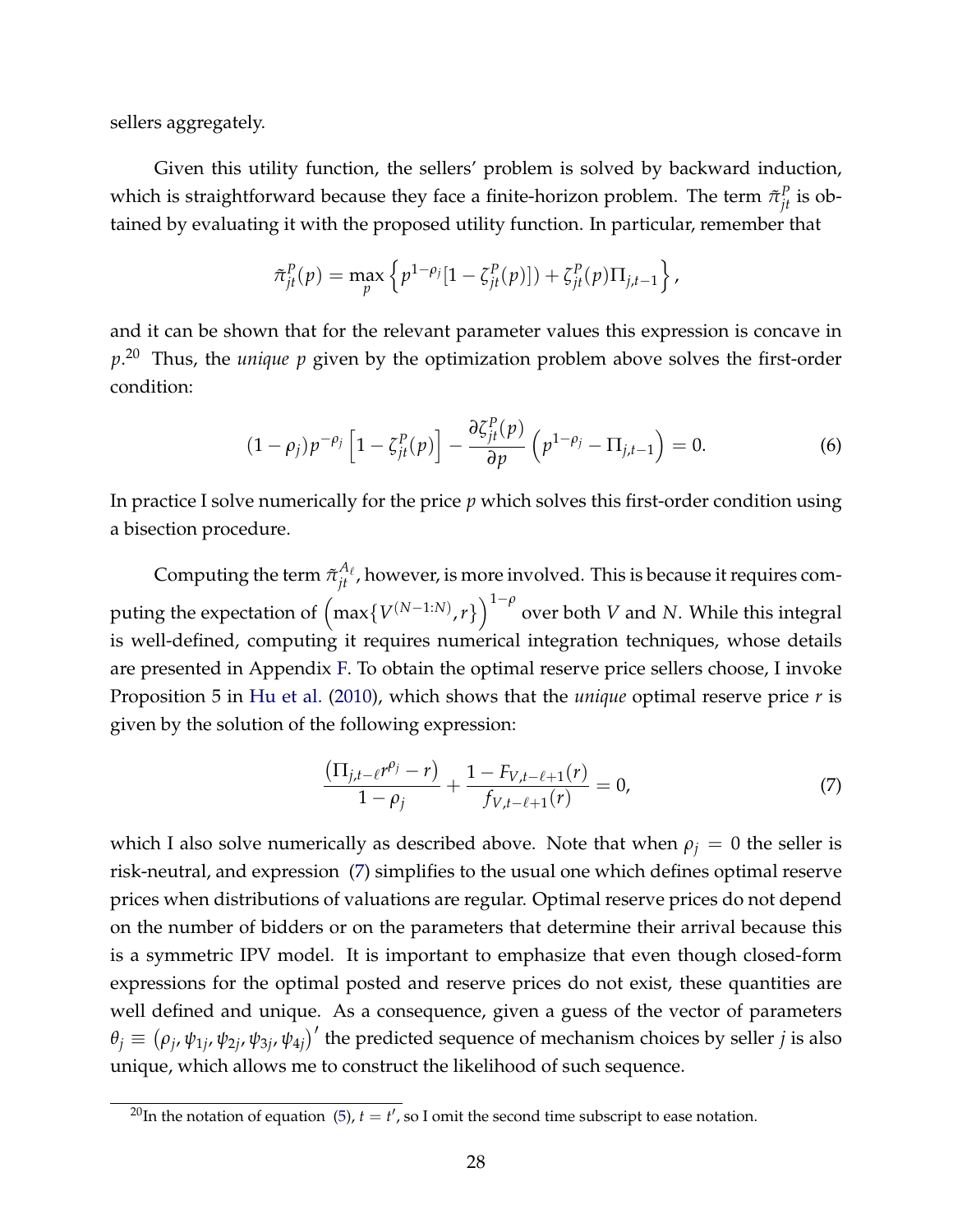The backward induction procedure works as follows. If seller *j* reaches day 0 (game day) she has two options: either she chooses to exit and obtains  $\pi^O_{i0}$  $\frac{O}{\rho^0}$  or she chooses  $\pi^P_{j0}$ *j*0 (since auctions need to last for at least one day it follows that  $\pi_{j0}^A = 0$ ). For the purposes of estimation I will assume that the elements of the vector of shocks  $\epsilon_{it}$  are drawn from a Type-1 Extreme Value (T1EV) distribution with location parameter −Γ and scale parameter equal to 1, where Γ is the Euler-Mascheroni constant, independently distributed across time, alternatives, and sellers. This implies that the day 0 conditional choice probabilities (CCP's) are given by a simple logit binary choice expression:

$$
Pr(k_{j0} = k) = \frac{\exp{\{\tilde{\pi}_{j0}^k\}}}{\exp{\{\tilde{\pi}_{j0}^P\}} + \exp{\{\tilde{\pi}_{j0}^Q\}}}.
$$

Now consider a seller that reaches day 1. She now has three options: run a one-day auction, create a posted price listing, or leave the market. In addition, her continuation value is given by:

$$
\Pi_{j0} = \mathbb{E}_{\epsilon_{j0}}[\max\{\tilde{\pi}_{j0}^P + \epsilon_{j0}^P, \tilde{\pi}_{j0}^O + \epsilon_{j0}^O\}] = \log\left(\exp\left\{\tilde{\pi}_{j0}^P\right\} + \exp\left\{\tilde{\pi}_{j0}^O\right\}\right),
$$

where the second equality is due to properties of the T1EV distribution. Consequently, the day 1 CCP's are:

$$
Pr(k_{j1} = k) = \frac{\exp{\{\tilde{\pi}_{j1}^k\}}}{\exp{\{\tilde{\pi}_{j1}^{\{A_1\}} + \exp{\{\tilde{\pi}_{j1}^P\}} + \exp{\{\tilde{\pi}_{j1}^O\}}\}}}.
$$

On day 2 the choice set of seller *j* is the same as in 1 which leads to directly analogous CCP's as in the previous equation, with the main difference being that the continuation value now takes into account the possibility of running a one-day auction on day 1 so that:

$$
\Pi_{j1} = \log \left( \exp \left\{ \tilde{\pi}_{j1}^{A_1} \right\} + \exp \left\{ \tilde{\pi}_{j1}^P \right\} + \exp \left\{ \tilde{\pi}_{j1}^O \right\} \right).
$$

The remaining CCP's and continuation values (CV's) follow the same pattern, incorporating the additional auction length options as they become available. These quantities as well as the choice sets are displayed for all periods in Table [8.](#page-49-0) The CCP's for the period in which sellers enter the market are analogous, with the only difference being the exclusion of the term associated with  $\tilde{\pi}_{jt}^O$ . Finally, note that the likelihood for sellers who enter on day 0 is simply 1 because they have only one alternative, posted prices.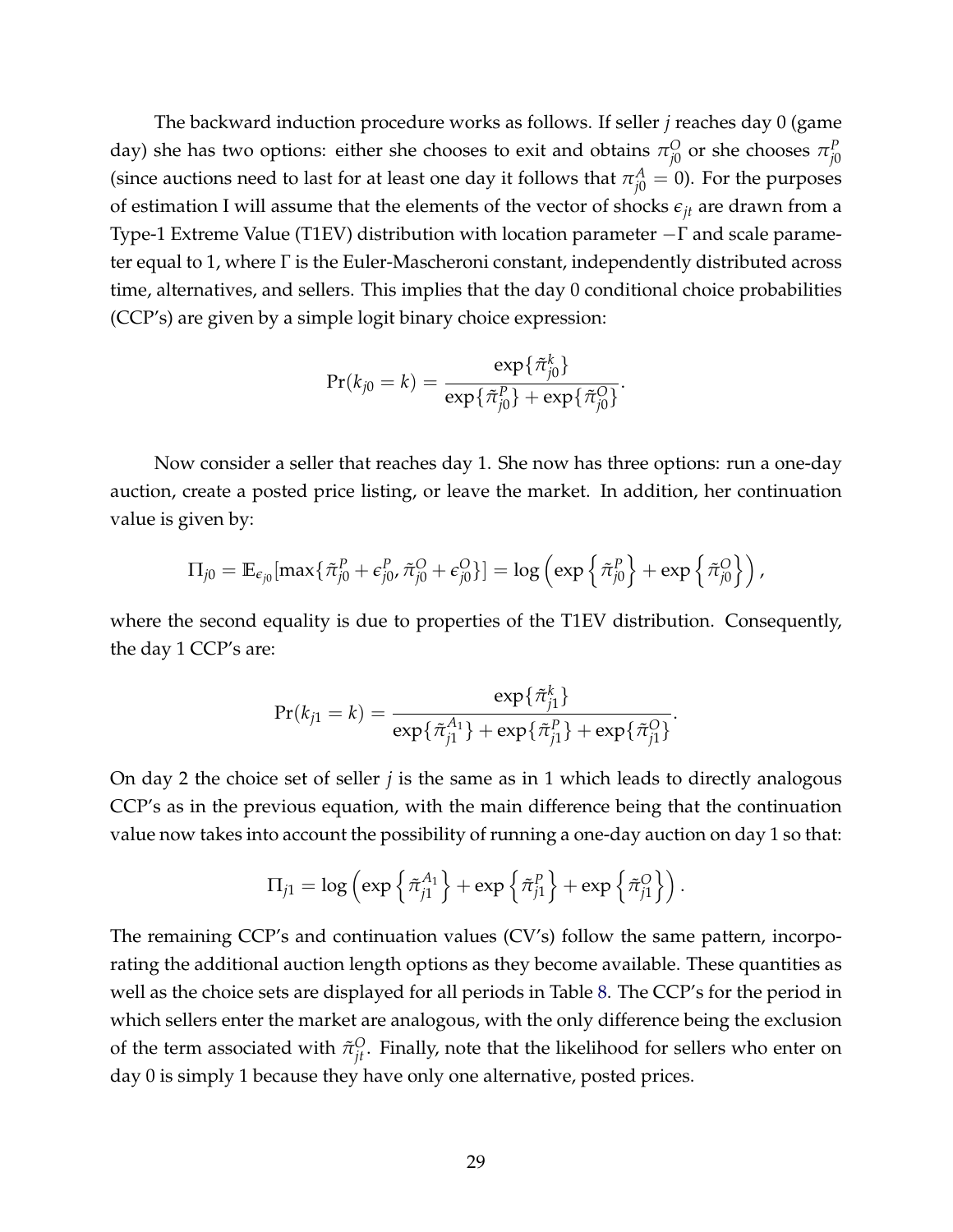The estimation procedure works as follows. For any value of *θ<sup>j</sup>* , the trajectory of choices made by a seller is unique, including the prices chosen by said seller. Let *T<sup>j</sup>* be the set which contains all the days in which seller  $j$  is observed making active choices.<sup>21</sup>. Given *θ<sup>j</sup>* , *j*'s individual likelihood is then given by:

$$
l_j(\theta_j) = \prod_{t \in T_j} \left[ \prod_{k \in \mathbb{L}_t} \left( \frac{\exp(\tilde{\pi}_{jt}^k)}{\sum_{k' \in \mathbb{L}_t} \exp(\tilde{\pi}_{jt}^{k'})} \right)^{\mathbb{1}\{k_{jt} = k\}} \right].
$$
 (8)

However, remember that the vector *θ<sup>j</sup>* is unknown and seller-specific. Thus, I assume that *θj iid*<sup>∼</sup> *<sup>H</sup>*(*θ*), so that the individual likelihood becomes:

$$
l_j(\theta) = \int_{\Theta} \prod_{t \in T_j} \left[ \prod_{k \in \mathbb{L}_t} \left( \frac{\exp(\tilde{\pi}_{jt}^k)}{\sum_{k' \in \mathbb{L}_t} \exp(\tilde{\pi}_{jt}^{k'})} \right)^{\mathbb{1}\{k_{jt} = k\}} \right] dH(\theta_j|\theta), \tag{9}
$$

and the log-likelihood function of the data is given by  $\mathcal{L}(\theta) = \sum_{i=1}^{J} \mathcal{L}(\theta)$  $\int_{j=1}^{J} \log[l_j(\theta)]$ .<sup>22</sup>

To compute and maximize this likelihood the distribution  $H(\theta)$  needs to be specified. In practice, I assume that:

<span id="page-30-0"></span>
$$
\begin{pmatrix}\n\log \frac{1-\rho_j}{\rho_j} \\
\psi_{1j} \\
\psi_{2j} \\
\psi_{3j} \\
\psi_{4j}\n\end{pmatrix} \stackrel{iid}{\sim} N(\bar{\theta}, \Omega),
$$

where  $Ω$  is a diagonal matrix. Rather than numerically solving the integral in  $(9)$ , I employ the importance sampling simulation procedure proposed in [Ackerberg](#page-39-11) [\(2009\)](#page-39-11). For each observation *j* I draw *R* simulation draws from the importance sampling density *ι*(·).

<sup>&</sup>lt;sup>21</sup>For example, if seller *j* enters ten days before the game, chooses a three-day auction that is not successful, followed by a posted-price listing in the next two days, and then exits the market without selling the tickets, then  $T_i = \{5, 6, 7, 10\}$ 

 $22$ This approach is not as efficient as possible because predicted prices are not matched to the observed ones. The reason why I follow this route is threefold: first, the estimates are consistent regardless of whether these additional quantities are matched. Second, the observed prices are employed in the estimation of the arrival processes parameters, so the information is not completely disregarded in the estimation procedure. Finally, matching the observed price moments to data is not straightforward. A possibility would be to follow the discrete-continuous choice literature and include a structural shock to the continuous choice, that is, the price choice. However, the natural way for this to be done would be to make the  $\rho_j$ 's coefficients random, possibly as  $\rho_{it} = \rho + \eta_{it}$ . However, since this is a dynamic decision problem the shocks  $\eta_{it}$  would have a persistent effect, which is unwieldy to account for.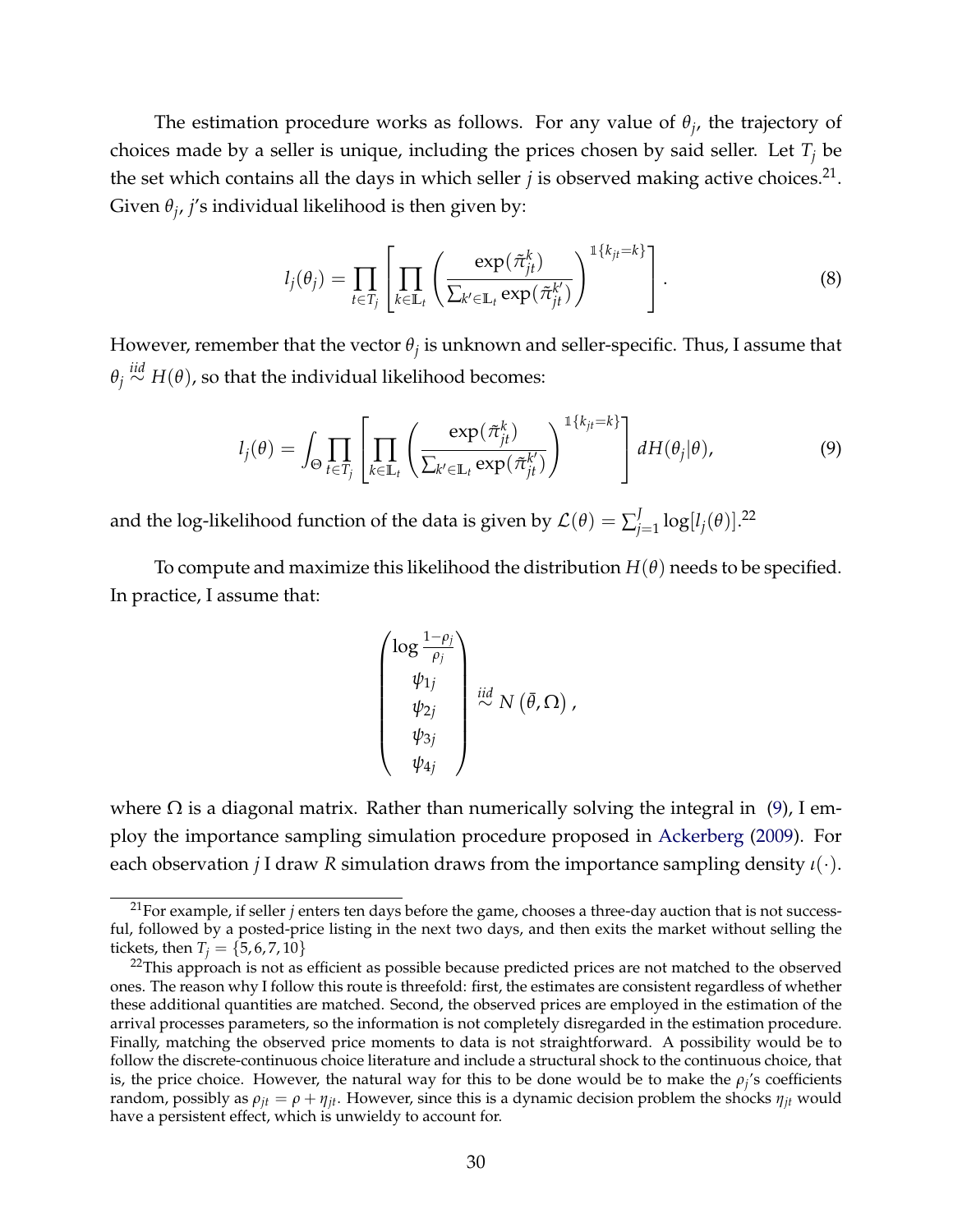Denoting each of these draws by  $s_{ir}$  and letting  $\phi(\cdot)$  denote the probability density function of the normal distribution, the individual simulated likelihood is:

$$
\hat{l}_{j}(\theta) = \frac{1}{R} \sum_{r=1}^{R} \left\{ \prod_{t \in T_{j}} \left[ \prod_{k \in \mathbb{L}_{t}} \left( \frac{\exp(\tilde{\pi}_{jt,r}^{k})}{\sum_{k' \in \mathbb{L}_{t}} \exp(\tilde{\pi}_{jt,r}^{k'})} \right)^{\mathbb{1}\left\{k_{jt,r} = k\right\}} \right] \right\} \frac{\phi(s_{jr}|\bar{\theta}, \Omega)}{\iota(s_{jr})}, \quad (10)
$$

where the subscript *r* also indicates that the model is solved and conditional choice probabilities are computed for each simulation draw. To estimate the parameters  $(\bar{\theta}, \Omega)$  I maximize the simulated log-likelihood function  $\mathcal{\hat{L}}(\theta) = \sum_{i}^{J}$  $\int_{j=1}^{J} \log[\hat{l}_j(\theta)]$ . I choose *ι*(·) to be the density of the *t*-distribution with *ν* = 3 degrees of freedom and centered at 0. To guarantee that the resulting estimator is consistent and asymptotically normal I set  $R = \lfloor J^{0.6} \rfloor =$  372.

#### **6.4 Identification**

The formal argument for the identification of the distributions of valuations was given in subsection [6.1.](#page-23-0) Given the specific parametric assumption made, the scale of the distributions are obtained from the levels of the two highest bids, while the shape is explained by the dispersion of the difference between these bids. The arrival parameters are estimated to rationalize the sales outcomes observed in the data given knowledge of the distributions of valuations. Differences in sellers' risk aversion are identified from cases in which auctions gave higher expected revenue but the sellers picked posted prices instead, while outside options are obtained from exit decisions. Finally, the assumption that agents behave according to how the model describes is required for all these identification results to hold.

### **7 Results**

This section presents the estimation results from the procedure described above. First, results regarding the distributions of valuations are presented. Then, I display results for the arrival processes parameters. Finally, I show results for the seller-specific parameters.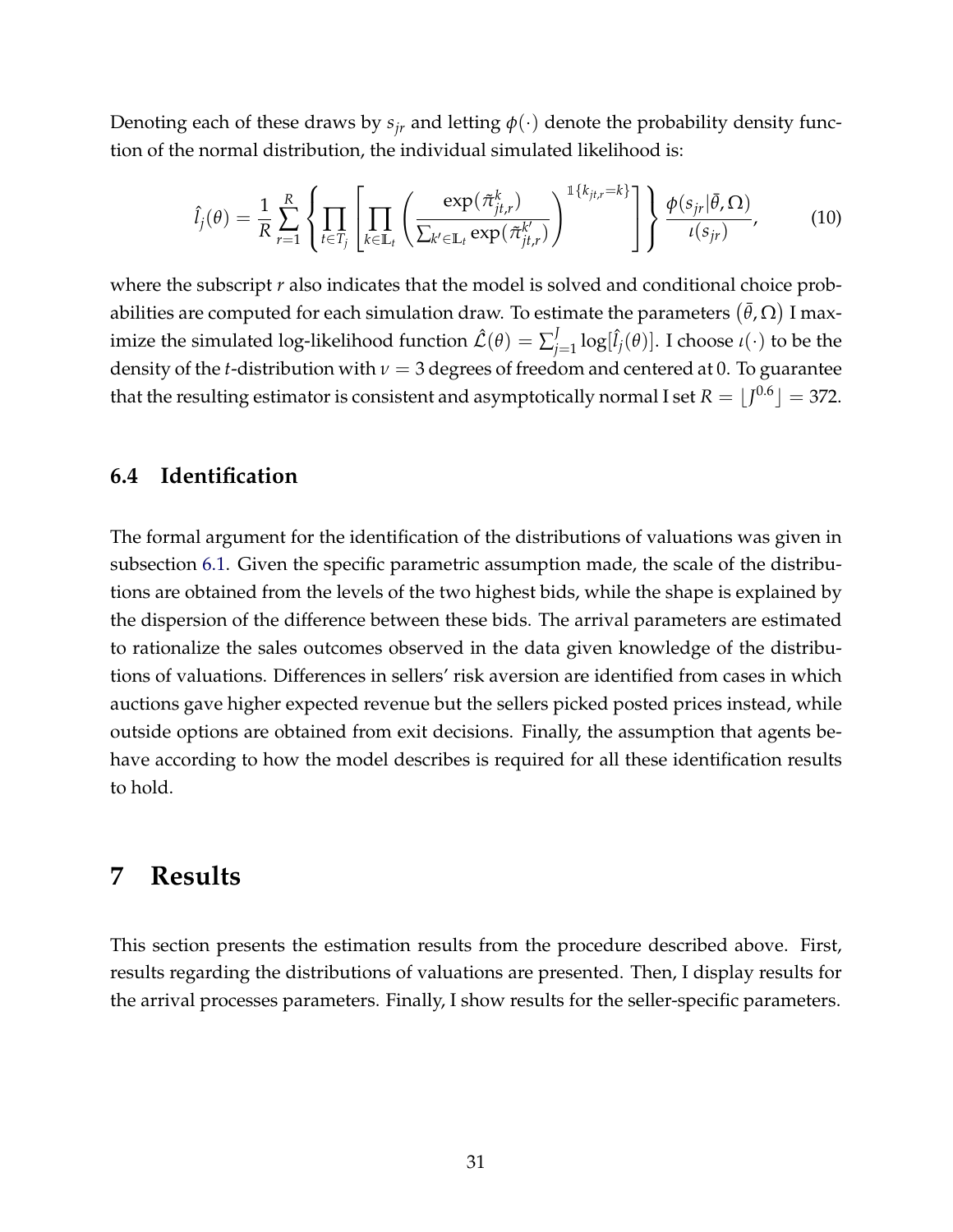#### **7.1 Distributions of valuations**

This subsection presents estimates of the distributions of valuations, following the procedure described in the previous section. Table [9](#page-50-0) displays the estimates for the key parameters. Because estimation is conducted in two steps, to account for the first-step estimates standard errors are computed using the influence function representation of the first-order conditions.

Since the estimates are based on the logistic distribution, interpretation is not direct. Instead, these estimates indicate the statistical significance of the results. The linear trends are not significant three and four weeks before the game, becoming economically and statistically relevent two weeks before and especially on the week of the game. Roughly, exponentiating the coefficients indicates that, all else constant, the average valuation per ticket of consumers at the market increases 4.61% as the sale date is anticipated by one day during the week of the game and 1.92% on the week before.

For illustrative purposes, Figure [14](#page-63-0) displays the distributions on four different days, week on each week, for lower level, sideline tickets for the game between the New England Patriots and the Buffalo Bills, which took place on 9/8/13. As somewhat expected given the descriptive evidence presented before, these distributions display a pattern of first-order stochastic dominance, with distributions from weeks further from game day dominating the remaining ones. However, it is interesting to note that the increase in the discrepancy of the distributions over time becomes more intense as the deadline approaches. Finally, Table [10](#page-50-1) shows estimates of the means and standard deviations of the average ticket in the data separately for each week until the game. As expected from the descriptive analysis, the average valuation decreases as the deadline approaches: in the week of the game the mean valuation for an average ticket is just below 78 dollars, while four weeks before the game it is almost 98. Furthermore, it is interesting to note that the standard deviations follow a comparable monotone pattern: the standard deviation on the week of the game is 15.47 dollars, while four weeks before it exceeds 21 dollars. One possible explanation is reduced uncertainty about the games' quality, which could reduce the dispersion of valuations.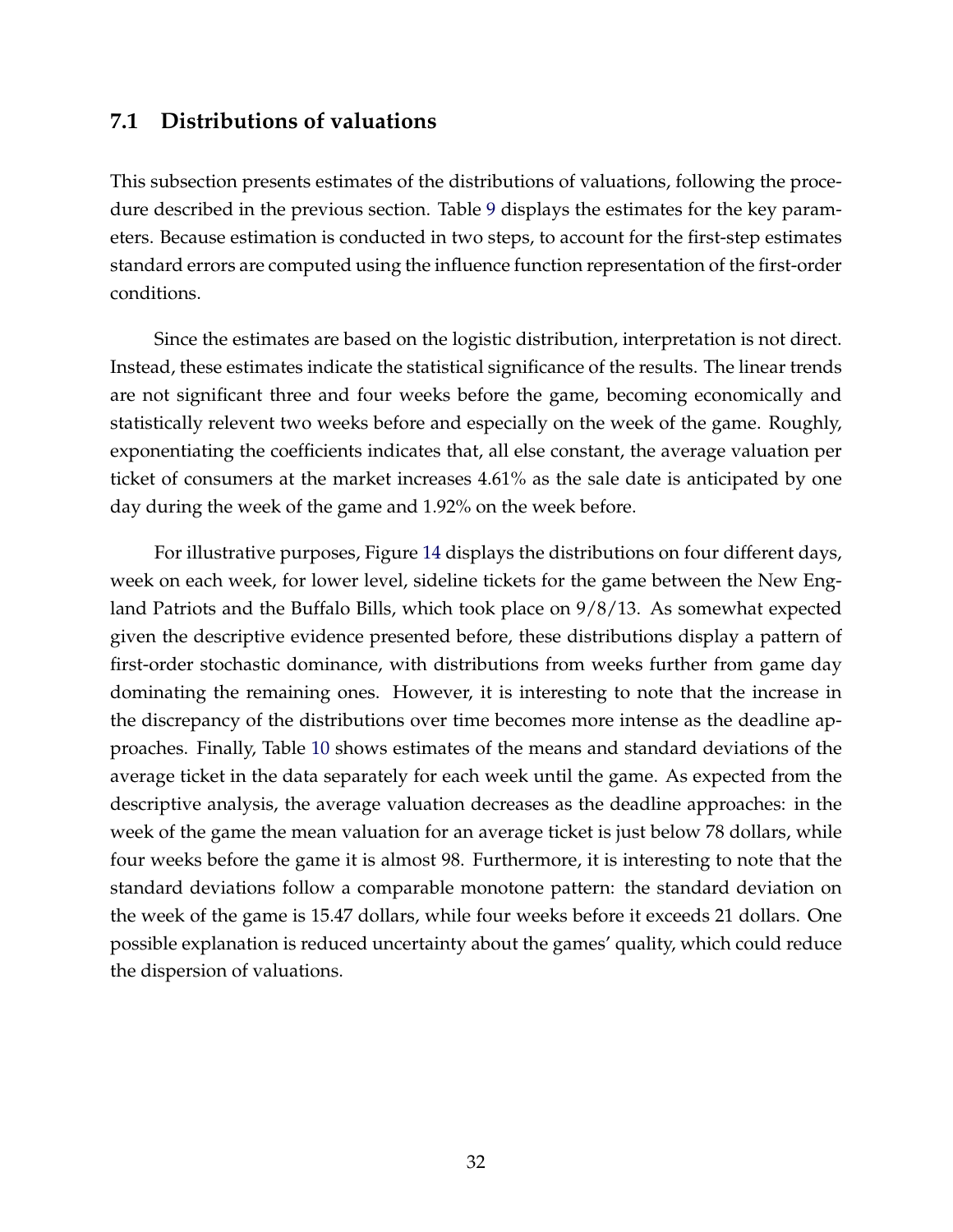### **7.2 Arrival processes parameters**

This subsection presents estimates of the arrival processes parameters based on NLLS applied to equation [\(5\)](#page-26-1). Parameter estimates are displayed in Table [11](#page-51-0) and standard errors are also obtained with the influence function representation of first-order conditions.

Due to the nonlinear specification of the Poisson parameters these coefficients cannot be interpreted directly, but the results indicate the statistical significance of the chosen variables as well as the overall correlations. The patterns are as expected: as the deadline approaches, the expected number of arriving buyers increases, except during the week of the game, when there is no significant temporal effect. In addition, increases on the demand-to-supply ratio and sellers' quality measures have a positive impact on this quantity, even though the quintiles of the sellers' score do not seem to be relevant, and an increase in the share of posted prices over total supply affects the number of arriving buyers negatively. These results hold both for posted prices and auctions.

To further interpret these estimates, Tables [12](#page-52-0) and [13](#page-52-1) show the average marginal effect of the aforementioned variables for auctions and posted prices, respectively, on four different days, each on a different week. The last rows display the average Poisson parameters so that the marginal effects can be compared to the baseline. On the first row of Table [12](#page-52-0) the average marginal effects on moving one day away from game day decrease the expected number of arriving buyers by around 5% across all weeks except for the week of the game, when doing so slightly decreases the expected number of arriving buyers. The first row of Table [13](#page-52-1) shows a more intense effect for posted prices, even though the same holds qualitatively.

The second row of Table [12](#page-52-0) indicates that an increase of one unit in the demandto-supply ratio has a substantial positive effect on the expected number of buyers for auctions. On the other hand, the effect on posted prices is not as strong, despite being significant and displaying the same qualitative pattern. In addition, the effects of an increase of one percentage point in the fraction of posted prices over total supply has a more pronounced impact for auctions when compared to posted prices.

The last rows of comparing Tables [12](#page-52-0) and [13](#page-52-1) indicate that for the average ticket posted prices attract less potential buyers. This can in part explain why both listed and transaction prices are higher in this side of the market, as a lower arrival rate implies that for this format to be advantageous in terms of expected revenue a seller would need to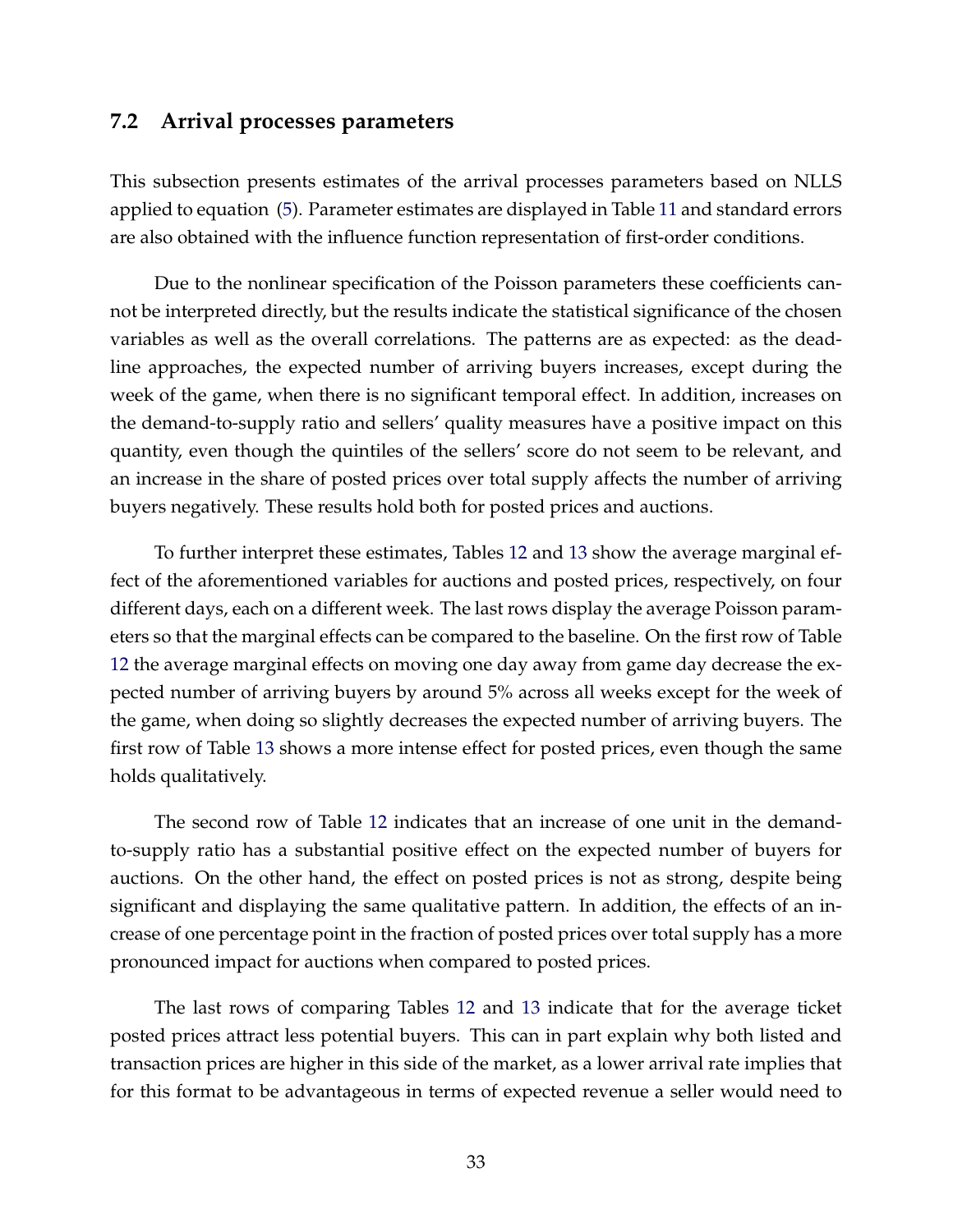receive a high payment in case a sale was made. Finally, note that the ratio between the expected arrivals to auctions and the expected arrivals to posted prices increases as the deadline approaches: it equals 1.33 on the week of the game, 1.21 two weeks before the game, 1.19 three weeks before, and 1.07 four weeks before.

#### **7.3 Distribution of risk aversion and outside option parameters**

Based on the estimates from the previous two subsections, I estimate the distribution of seller-specific parameters following the method discussed in Subsection [6.3.](#page-27-0) Results are displayed in Table [14.](#page-53-0)

To compute the standard errors the influence function representation is no longer attractive. This is because the CCP's depend on the previous estimators in a highly nonlinear fashion, which makes the computation of derivatives with respect to such quantities unwieldy. Instead, I calculate standard errors by random subsampling without replacement at the chain level, as in [Politis and Romano](#page-42-8) [\(1994\)](#page-42-8). To ensure that the required conditions for its validity are satisfied and to obtain integer numbers, I choose the number of observations per subsample to be  $B = \lfloor J^{0.5866} \rfloor$ , which equals 325 in this sample and yields  $Q = 59$  subsamples.<sup>23</sup>

The subsampling procedure deserves some attention. For each subsample I keep the parameters of the distributions of valuations fixed, which implies that inference for the parameters of the distribution of sellers' characteristics is conditional on the game and ticket features as in [Abadie et al.](#page-39-12) [\(2014\)](#page-39-12). The reason is twofold. First, with only 325 observations in each subsample, it is not possible to estimate all the game and ticket type fixed effects (which constitute 253 dummies in total). The second and more important reason is conceptual: the counterfactual exercises I aim to perform in this paper consist of simulating what would have happened in the marketplace if the menu of available mechanisms was different. This leads me to consider different realizations of sellers arriving to the marketplace with the same set of tickets, for the same game, and at the same point in time. Thus, game and ticket characteristics are indeed fixed, with variation coming from differences across sellers, which justifies this procedure.

Results are displayed in Table [14.](#page-53-0) As expected, the subsampling procedure yields

 $23$ An alternative valid resampling procedure for this estimator is the bootstrap, but I chose subsampling instead because computing the CCP's for each value of the parameters is computationally intensive.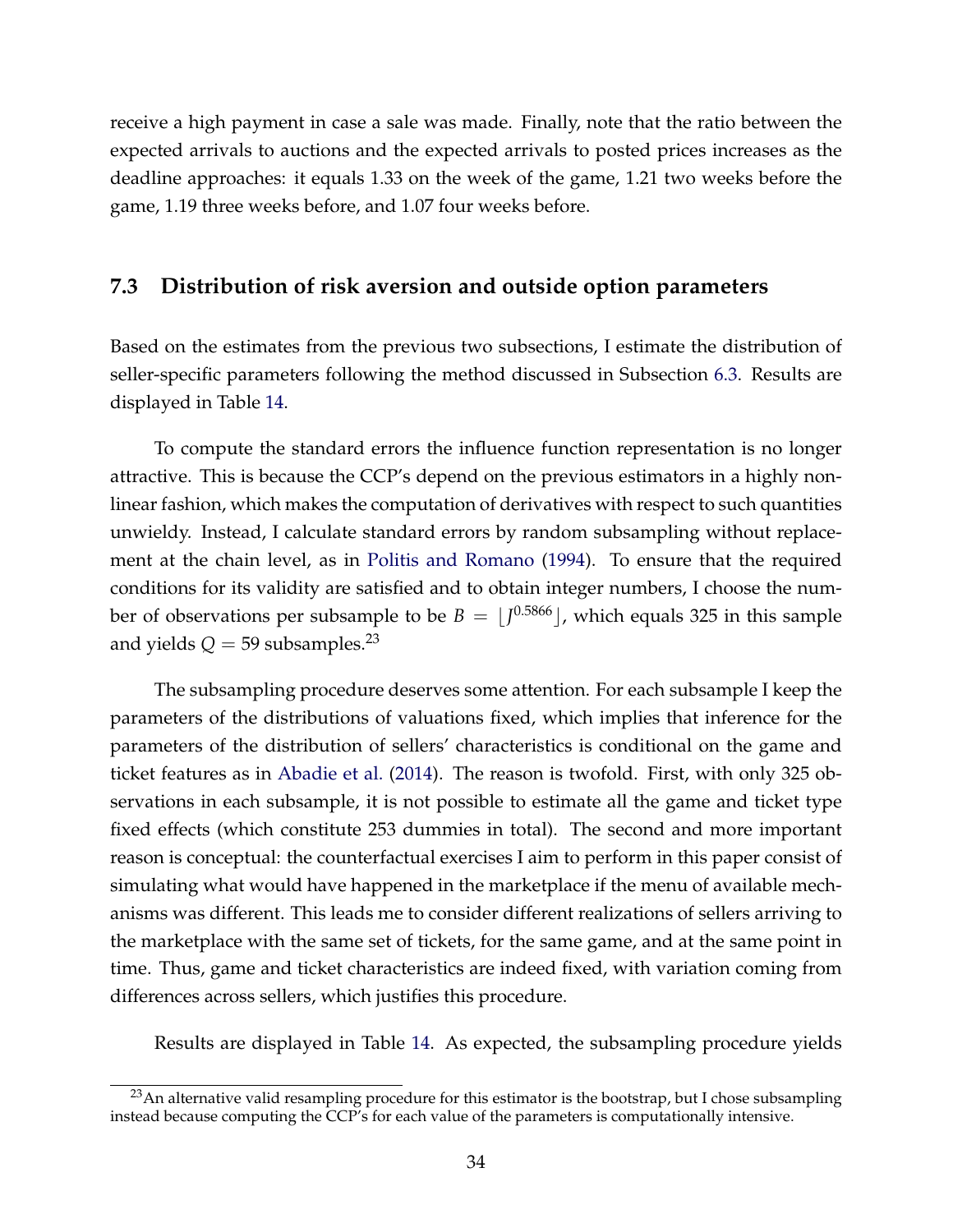somewhat large standard errors. The distribution of relative risk aversion is displayed on Figure [15.](#page-64-0) The estimates yield considerably dispersion, with the median exceeding the mean by more than 14%.

## **8 Counterfactuals**

Based on the estimates of the model's primitives I now conduct counterfactual exercises in which the menu of available mechanisms is altered. In particular, I investigate how removing all auctions and posted prices from the sellers' choice set impacts their decisions, as well as transaction outcomes. For the purposes of these counterfactuals, I focus on four specific games from my sample. The games were chosen based on the game fixed effects estimates from the distributions of valuations. In particular, I select the games associated to the 20th, 40th, 60th, and 80th quantiles among such fixed effects. These games are:

- 1. *20th quantile Indianapolis Colts (2-1) at Jacksonville Jaguars (0-3), 09/29/13*
- 2. *40th quantile Tennessee Titans (4-6) at Oakland Raiders (4-6), 11/24/13*
- 3. *60th quantile Arizona Cardinals (3-2) at San Francisco 49ers (3-2), 10/13/13*
- 4. *80th quantile Tampa Bay Buccaneers (0-7) at Seattle Seahawks (7-1), 11/03/13*

To conduct these counterfactual exercises, I simulate 1,000 realizations of each game. I keep fixed the moment in time when sellers entered the platform and their characteristics, but redraw their risk aversion and outside option parameters and the structural shocks they receive. The underlying assumption is that the change in the availability of auctions would not affect the entry decision and timing of sellers. Since eBay corresponded to a small part of the secondary market for football tickets, I believe that this assumption is not strong because changes in this platform would probably have no consequential impact on sellers' and outside options and buyers' willingness-to-pay. In addition, I assume that the evolution of demand-to-supply ratio would have been the same as it is observed in the data. Since sellers' exit decisions are endogenous, this assumption states that demand readjusts accordingly depending on whether supply is higher or lower.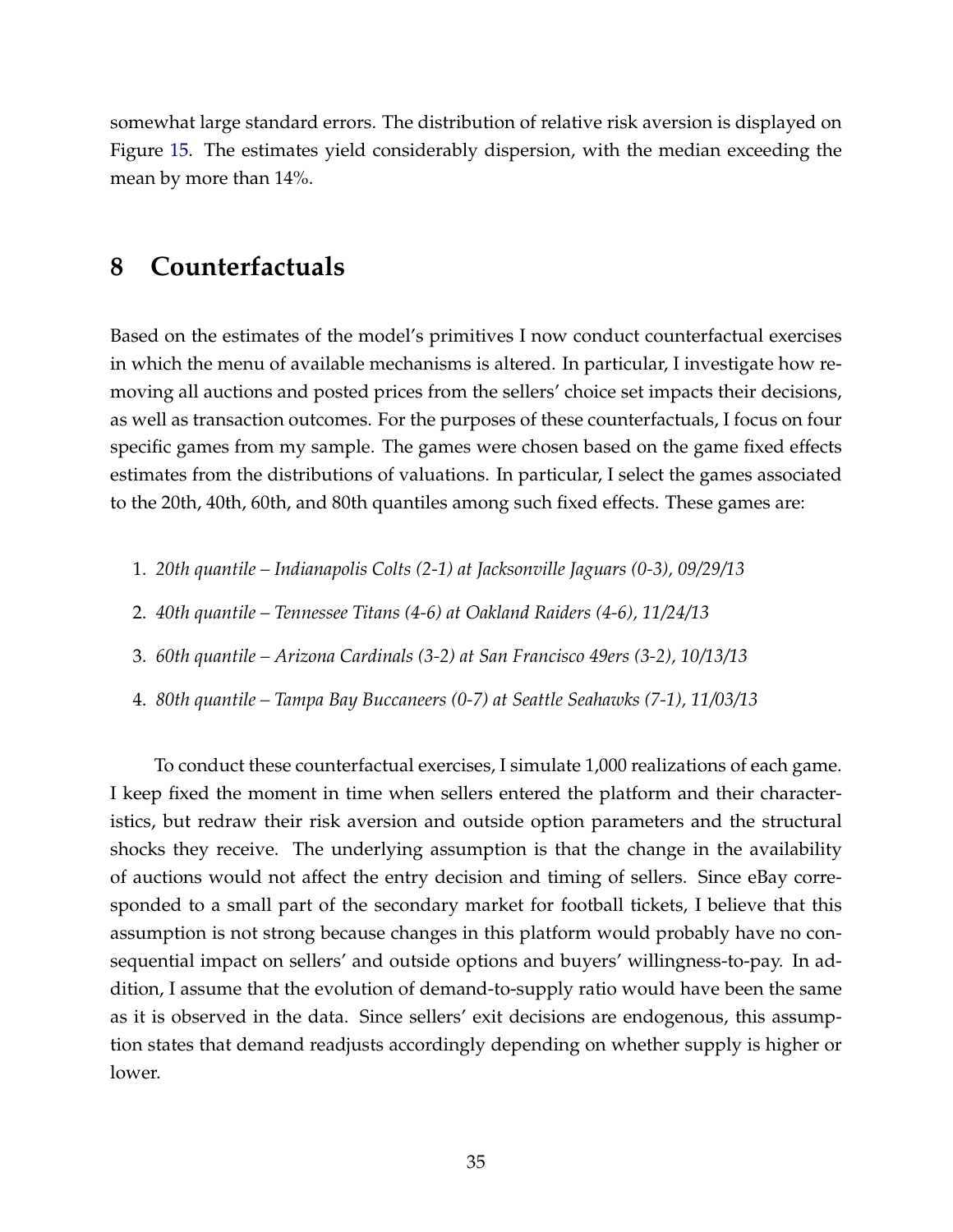#### **8.1 No auctions**

The first counterfactual I perform is to remove all auctions from the platform. This exercise was motivated by the fact that the use of online auctions has substantially decreased. As addressed by [Cullen and Farronato](#page-40-0) [\(2016\)](#page-40-0) and [Einav et al.](#page-40-1) [\(2016\)](#page-40-1), TaskRabbit began as an auction-only platform but since then has abandoned auctions altogether. The same phenomenon was studied by [Huang](#page-41-0) [\(2016\)](#page-41-0) and [Wei and Lin](#page-43-0) [\(2017\)](#page-43-0) in the context of Prosper.com. Finally, within eBay [Einav et al.](#page-40-2) [\(2017\)](#page-40-2) have shown that sellers are moving away from auctions towards other mechanisms. These changes bring into question whether auctions can be helpful to sellers, as theory predicts. Results are given at Table [15.](#page-54-0)

Eliminating auctions reduces the probability of a sale between 3.23% and 18.75%, averaging a decrease of a little over 12%. On the other hand, expected transaction prices always increase, with increments ranging from 23.68% to more than 30%, with an average of almost 27%. Combining these two results always yields higher unconditional expected revenues: gains range from 1.56% to almost 20%, averaging 11.45%.

Hence, sellers would benefit from a platform with only posted prices and, to the extent that such platform charges a fee over transaction amounts, so would the platform. Notice, however, that consumers would unambiguously be harmed, as the probability of purchase would decrease while the expected prices paid would increase. Nevertheless, it is important to bare in mind that these counterfactuals do not account for the decisions to enter the platform by both buyers and sellers. Since auctions for NFL tickets can be found almost exclusively on eBay, it is not unreasonable to conjecture that buyers and sellers are attracted to this market precisely because of the existence of auctions. Therefore, eliminating auctions could substantially alter the market entirely.

### **8.2 No posted prices**

The natural comparison to the previous counterfactual is with an auction-only platform, as originally were eBay, TaskRabbit, and Prosper.com. Results from this exercise are displayed on Table [16.](#page-55-0)

The overall patterns are qualitatively similar to the previous ones: the probability of sale always decreases but expected transaction prices increase. Consequently, consumers would once again be unambiguously harmed by a specialized platform. However, in the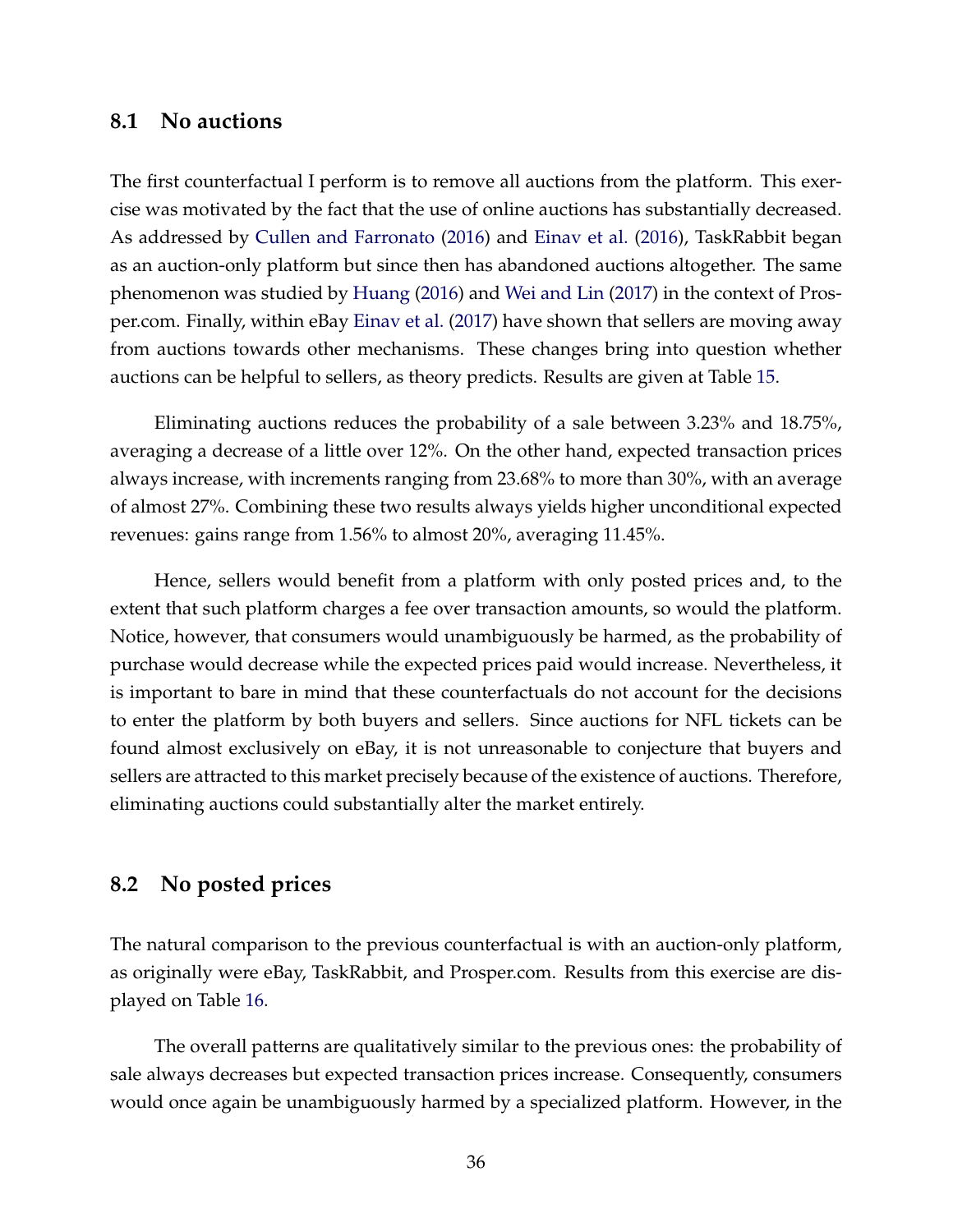case of moving to an auction-only platform the decrease in the probability of selling is far stronger, ranging between 29% and almost 42% and averaging 35.56%, while expected sale prices increase from 4.55% to 34.09%. The resulting effect on unconditional expected revenues is now negative, between 7.81% and 35.82%, with an average of 25.95%.

Thus, transiting to an auction-only platform would be detrimental not only to consumers but also to sellers. As a result, the platform itself would be harmed at least concerning revenues accrued from transaction fees from these transactions. However, these results are greatly influenced by the nature of this market, namely by the perishability of tickets. The market becomes more active close to the deadline, when consumers are less willing to take part in auctions. As a result, an auction-only platform would fail to provide the consumers' preferred mean of trade precisely when most consumers would participate, yielding the sharp decrease in the probability of sales.

# **9 Conclusion**

This study has analyzed how the availability of different selling mechanisms impact a perishable good market. Using data on NFL tickets offered at eBay, it first documented that both buyers and sellers respond to proximity of games. In particular, sellers are relatively more likely to choose posted prices if sufficiently far and especially close to the deadline, mostly because auctions need to last for at least one day in this platform. In turn, buyers seem to become relatively more interested in posted prices as the deadline approaches, possibly because they become less willing to wait until the end of an auction to find out if they will have tickets for a game. Further evidence of forward-looking behavior is the pattern that prices set by sellers decrease with proximity to game day even though the number of potential buyers relative to the supply of tickets dramatically increase when the deadline approaches.

Motivated by these patterns, I propose a dynamic structural model in which forwardlooking sellers, who have perfect foresight over market conditions, optimally choose between the available mechanisms. To recover the demand side parameters, namely the time-varying distributions of valuations and the mechanism-specific arrival rate of buyers, it is necessary to deal with the difficulty of unobserved arrival of buyers. I accomplish this by leveraging tools from the empirical analysis of auctions with an unknown number of bidders and by using sales results to infer how many buyers would be expected to ar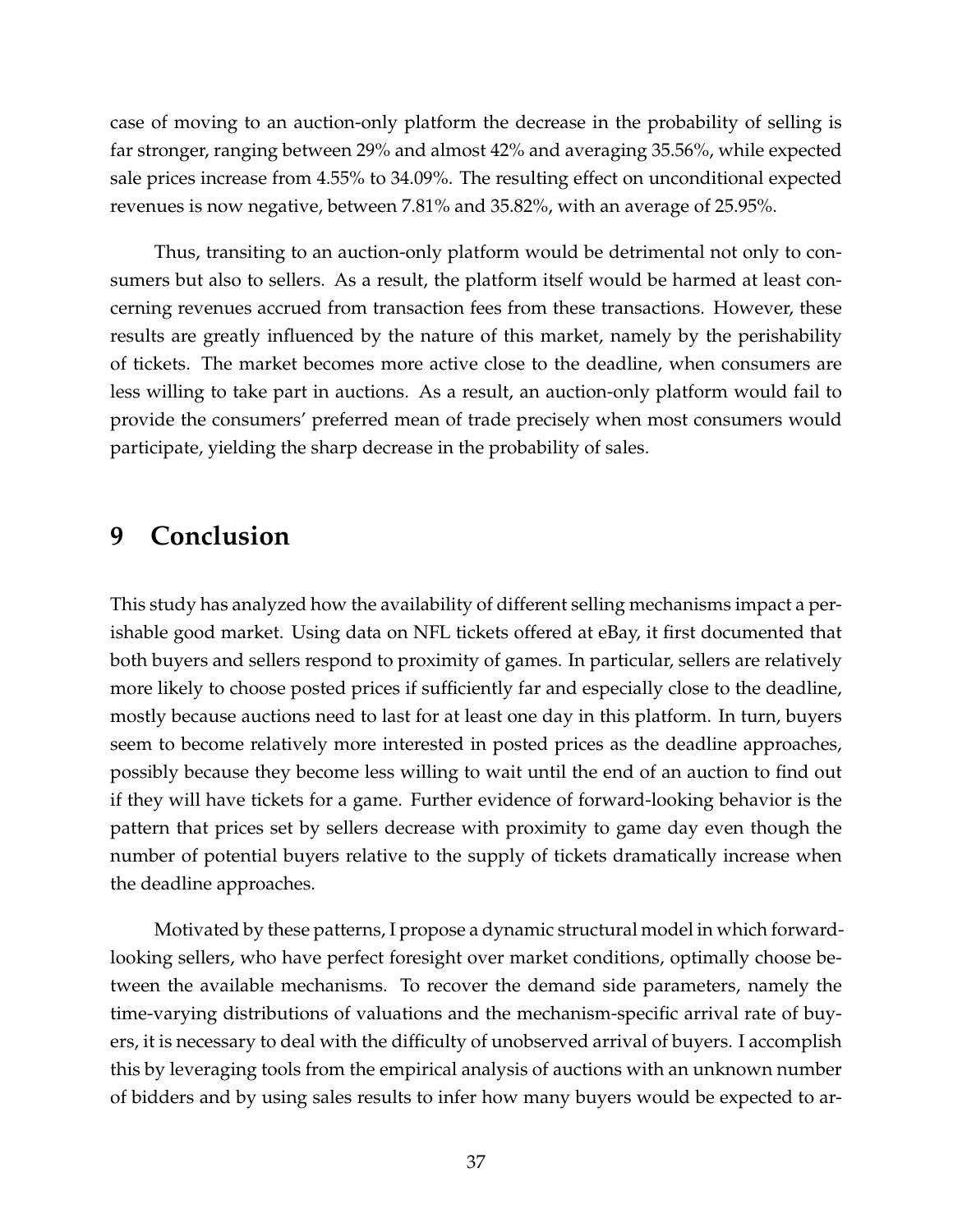rive given their willingness-to-pay to match the observed outcomes. On the supply side, I allow for two sets of parameters, risk aversion and outside options. This is necessary so that the two sets of seller decisions, mechanism choice and exit, are rationalized. To account for heterogeneity in sellers' choices, I allow these parameters to be seller-specific, and recover the parameters of the distribution from which these parameters are drawn by solving the sellers' problem by backward induction, which is possible because it has a finite horizon, and utilizing an importance sampling simulated maximum likelihood estimator.

Having estimates of this model I then conduct counterfactual exercises in which the menu of mechanisms available to sellers changes. In particular, I focus on four games chosen according to the fixed effects estimated for the distributions of valuations and simulate their outcomes without auctions and without posted prices. Results suggest that expected revenues would on average increase by 11.45% if auctions were removed, while an auction-only platform would yield on average 25.95% lower revenues. Thus, sellers would benefit from a platform specialized in posted prices and, to the extent that fees are charged over transaction prices, so would the platform itself. However, consumers would always be harmed if one of the mechanisms was to be removed, because it is always the case that the probability of purchasing tickets would decrease while expected prices would increase.

These results can be valuable not only to better understand the drivers of mechanism choice but also to platform design. However, care should be taken when extrapolating these findings to other environments. This is because the perishability of tickets play a significant role in the functioning of this market. In particular, it becomes more active when the deadline is close, which is also when buyers are less willing to take part in auctions. As a result, this environment is not favorable for auctions to be conducted.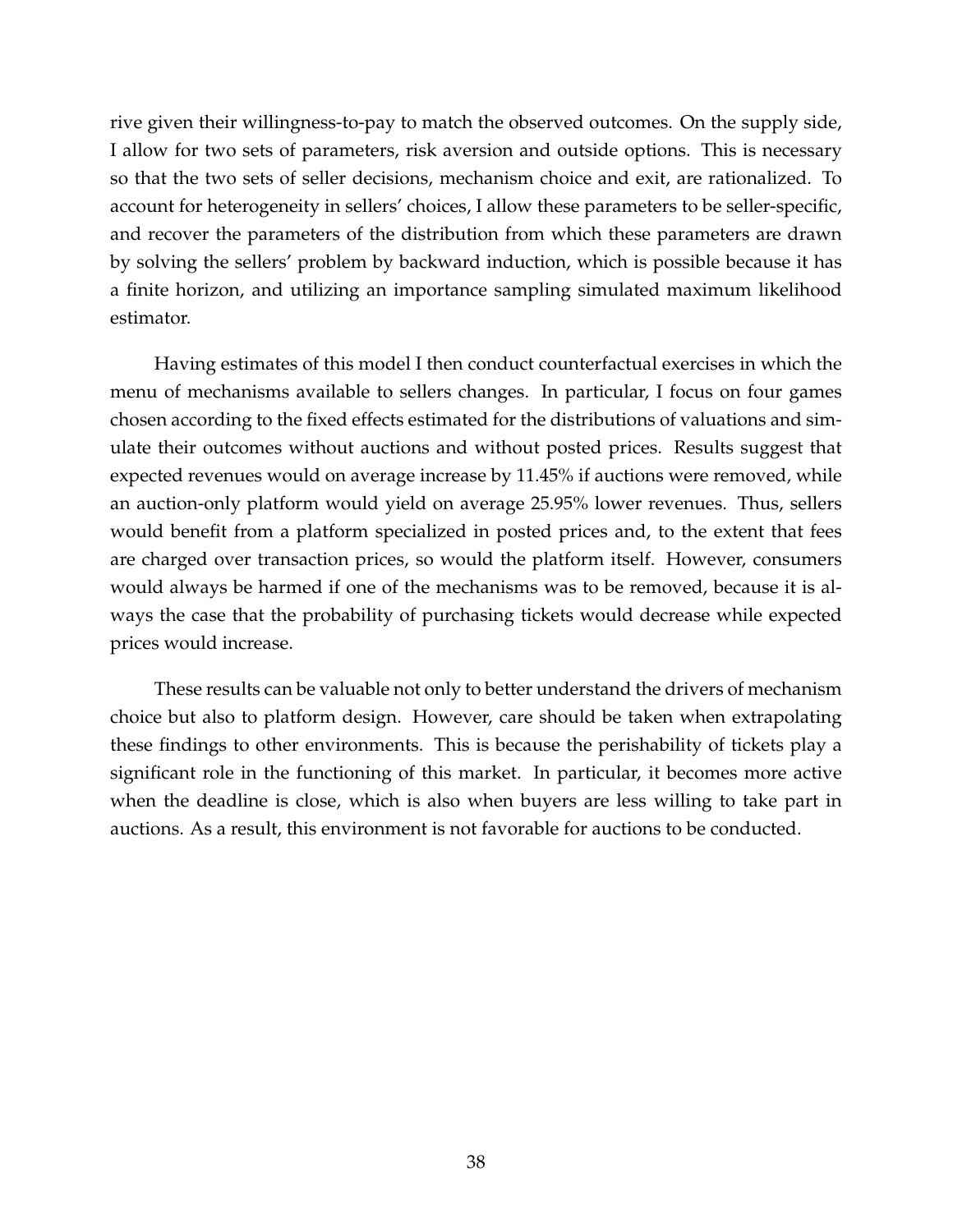# **References**

- Abadie, A., Imbens, G. W., and Zheng, F. (2014). Inference for misspecified models with fixed regressors. *Journal of the Americal Statistical Association*, 109(508):1601–1614.
- Ackerberg, D. A. (2009). A new use of importance sampling to reduce computational burden in simulation estimation. *Quantitative Marketing and Economics*, 7:343–376.
- Anwar, S. and Zheng, M. (2015). Posted price selling and online auctions. *Games and Economic Behavior*, 90:81–92.
- Athey, S. and Haile, P. A. (2002). Identification of standard auction models. *Econometrica*, 70(6):2107–2140.
- Bauner, C. (2015). Mechanism choice and the buy-it-now auction: A structural model of competing buyers and sellers. *International Journal of Industrial Organization*, 38:19–31.
- Bell, D. R. and Hilber, C. A. L. (2006). An empirical test of the Theory of Sales: Do household storage constraints affect consumer and store behavior? *Quantitative Marketing and Economics*, 4:87–117.
- Bell, D. R. and Lattin, J. M. (1998). Shopping behavior and consumer preferences for store price format: Why "large basket" shoppers prefer EDLP. *Marketing Science*, 17(1):66–88.
- Belson, K. (2016). NFL agrees to stop calling for price floor on resold tickets. [https://](https://www.nytimes.com/2016/11/16/sports/football/nfl-resold-tickets-price-floor.html?_r=0) [www.nytimes.com/2016/11/16/sports/football/nfl-resold-tickets-price-floor.](https://www.nytimes.com/2016/11/16/sports/football/nfl-resold-tickets-price-floor.html?_r=0) [html?\\_r=0](https://www.nytimes.com/2016/11/16/sports/football/nfl-resold-tickets-price-floor.html?_r=0). Last accessed on May 13, 2017.
- Bhave, A. and Budish, E. (2014). Primary-market auctions for event tickets: Eliminating the rents of "Bob the Broker". Working paper, University of Chicago.
- Board, S. and Skrzypacz, A. (2016). Revenue management with forward-looking buyers. *Journal of Political Economy*, 124(4):1046–1087.
- Caldentey, R. and Vulcano, G. (2007). Online auction and list price revenue management. *Management Science*, 53(5):795–813.
- Chen, K.-P., Ho, S.-H., Liu, C.-H., and Wang, C.-M. (2016). The seller's listing strategy in online auctions. Working paper, Academia Sinica.
- Coey, D., Larsen, B., and Platt, B. C. (2016). A theory of discounts and deadlines in retail search. Working paper, Stanford University.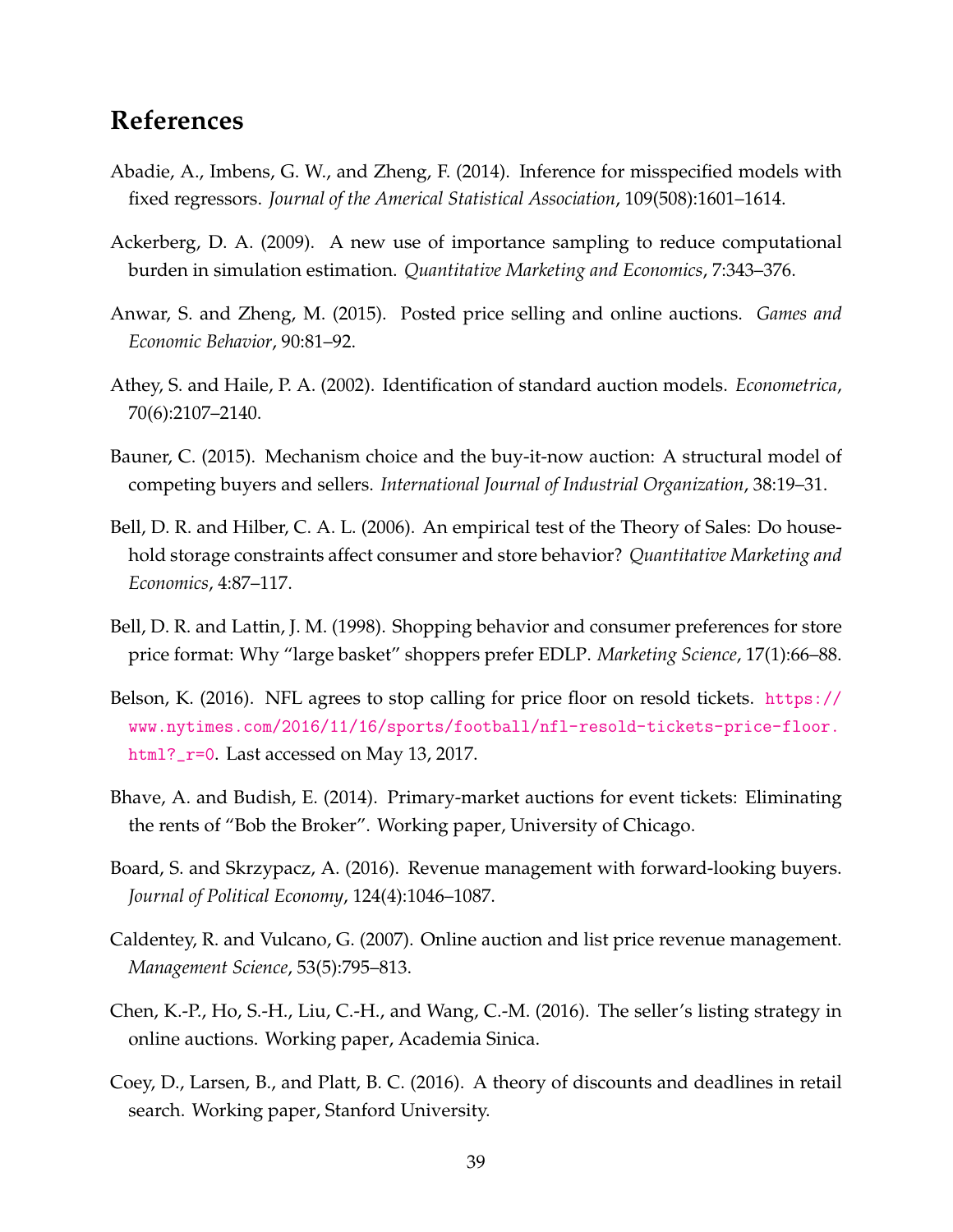- <span id="page-40-0"></span>Cullen, Z. and Farronato, C. (2016). Outsourcing tasks online: Matching supply and demand on peer-to-peer Internet platforms. Working paper, Harvard University.
- Daljord, Ø. (2014). Commitment, vertical contracts and dynamic pricing of durable goods. Mimeo, University of Chicago.
- Dilme, F. and Li, F. (2016). Revenue management without commitment: Dynamic pricing and periodic fire sales. Working paper, University of Bonn.
- Dinerstein, M., Einav, L., Levin, J., and Sundaresan, N. (2017). Consumer price search and platform design in Internet commerce. Working paper, Stanford University.
- <span id="page-40-1"></span>Einav, L., Farronato, C., Levin, J., and Sundaresan, N. (2016). Peer-to-peer markets. *Annual Review of Economics*, 8:615–635.
- <span id="page-40-2"></span>Einav, L., Farronato, C., Levin, J., and Sundaresan, N. (2017). Auctions versus posted prices in online markets. *Journal of Political Economy*, forthcoming.
- Einav, L., Kuchler, T., Levin, J., and Sundaresan, N. (2015). Assessing sale strategies in online markets using matched listings. *American Economic Journal: Microeconomics*, 7(2):215–247.
- Ellickson, P. B. and Misra, S. (2008). Supermarket pricing strategies. *Marketing Science*, 27(5):811–828.
- Ellickson, P. B., Misra, S., and Nair, H. S. (2012). Repositioning dynamics and pricing strategy. *Journal of Marketing Research*, XLIX:750–772.
- Etzion, H. and Moore, S. (2013). Managing online sales with posted price and open-bid auctions. *Decision Support Systems*, 54:1327–1339.
- Etzion, H., Pinker, E., and Seidmann, A. (2006). Analyzing the simultaneous use of auctions and posted prices for online selling. *Management Science*, 8(1):68–91.
- Farronato, C. (2017). Pricing mechanisms in online markets. Working paper, Harvard University.
- Gallego, G. and van Ryzin, G. (1994). Optimal dynamic pricing of inventories with stochastic demand over finite horizons. *Management Science*, 40(8):999–1020.
- Gallien, J. (2006). Dynamic mechanism design for online commerce. *Operations Research*, 54(2):291–310.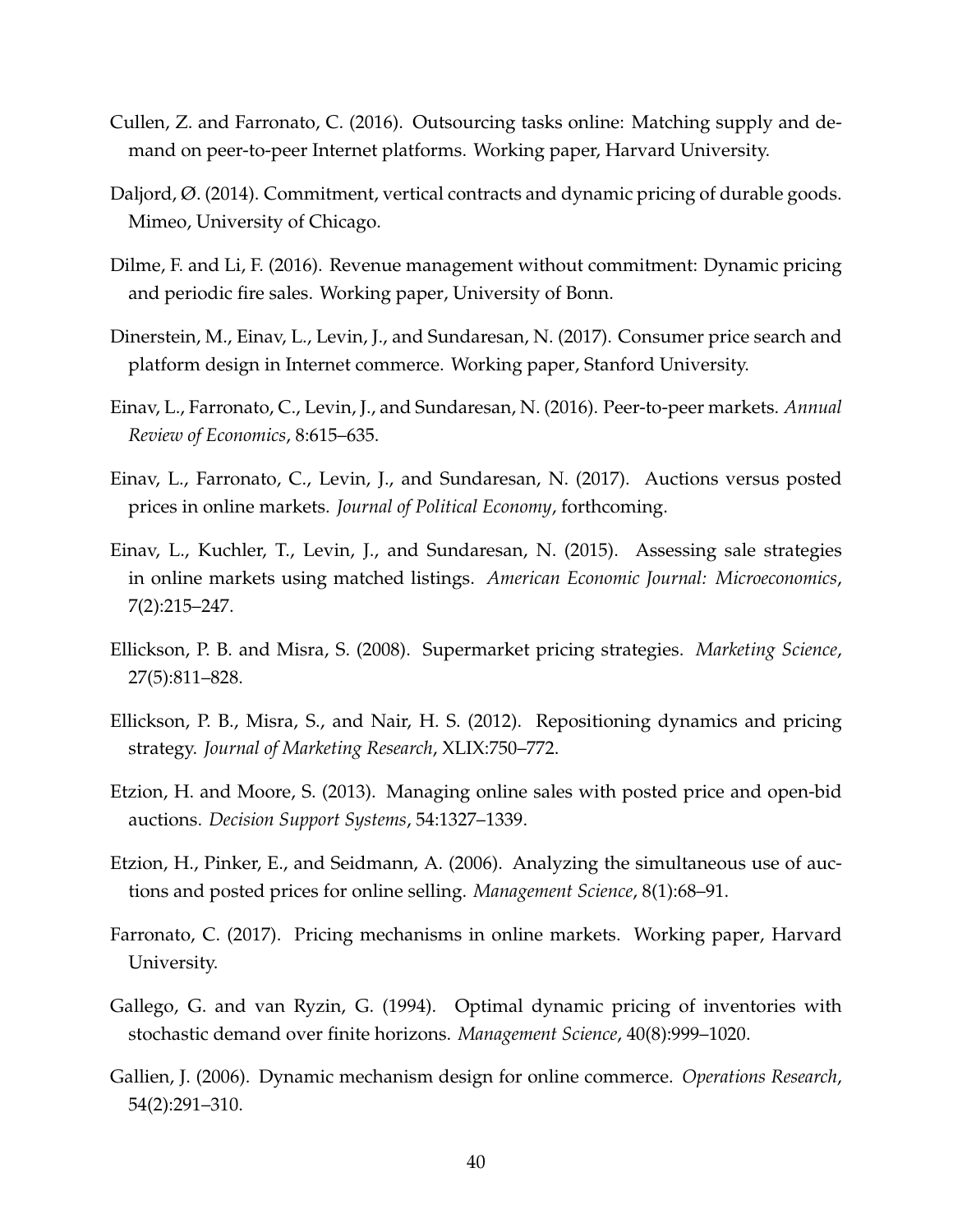- Hammond, R. G. (2010). Comparing revenues from auctions and posted prices. *International Journal of Industrial Organization*, 28:1–9.
- Hammond, R. G. (2013). A structural model of competing sellers: Auctions and posted prices. *European Economic Review*, 60:52–68.
- Ho, T.-H., Tang, C. S., and Bell, D. R. (1998). Rational shopping behavior and the option value of variable pricing. *Management Science*, 44(2):S145–S160.
- Hoch, S. J., Drèze, X., and Purk, M. E. (1994). EDLP, Hi-Lo, and margin arithmetic. *Journal of Marketing*, 58(4):16–27.
- Hu, A., Matthews, S. A., and Zou, L. (2010). Risk aversion and optimal reserve prices in first- and second-price auctions. *Journal of Economic Theory*, 145:1188–1202.
- <span id="page-41-0"></span>Huang, G. (2016). Multiunit uniform-price open auctions vs. posted price: The timing of bids and transaction efficiency. Working paper, Carnegie Mellon University.
- Hummel, P. (2015). Simultaneous use of auctions and posted prices. *European Economic Review*, 78:269–284.
- Kultti, K. (1999). Equivalence of auctions and posted prices. *Games and Economic Behavior*, 27:106–113.
- Lal, R. and Rao, R. (1997). Supermarket competition: The case of every day low price. *Marketing Science*, 16(1):60–80.
- <span id="page-41-1"></span>Leslie, P. and Sorensen, A. (2014). Resale and rent-seeking: An application to ticket markets. *Review of Economic Studies*, 81:266–300.
- Mierendorff, K. (2016). Optimal dynamic mechanism design with deadlines. *Journal of Economic Theory*, 161:190–222.
- Nair, H. S. (2007). Intertemporal price discrimination with forward-looking consumers: Application to the US market for console video-games. *Quantitative Marketing and Economics*, 5:239–292.
- Ory, A. (2016). Consumers on a leash: Advertised sales and intertemporal price discrimi- ¨ nation. Working paper, University of California at Berkeley.
- Pai, M. M. and Vohra, R. (2013). Optimal dynamic auctions and simple index rules. *Mathematics of Operations Research*, 38(4):682–697.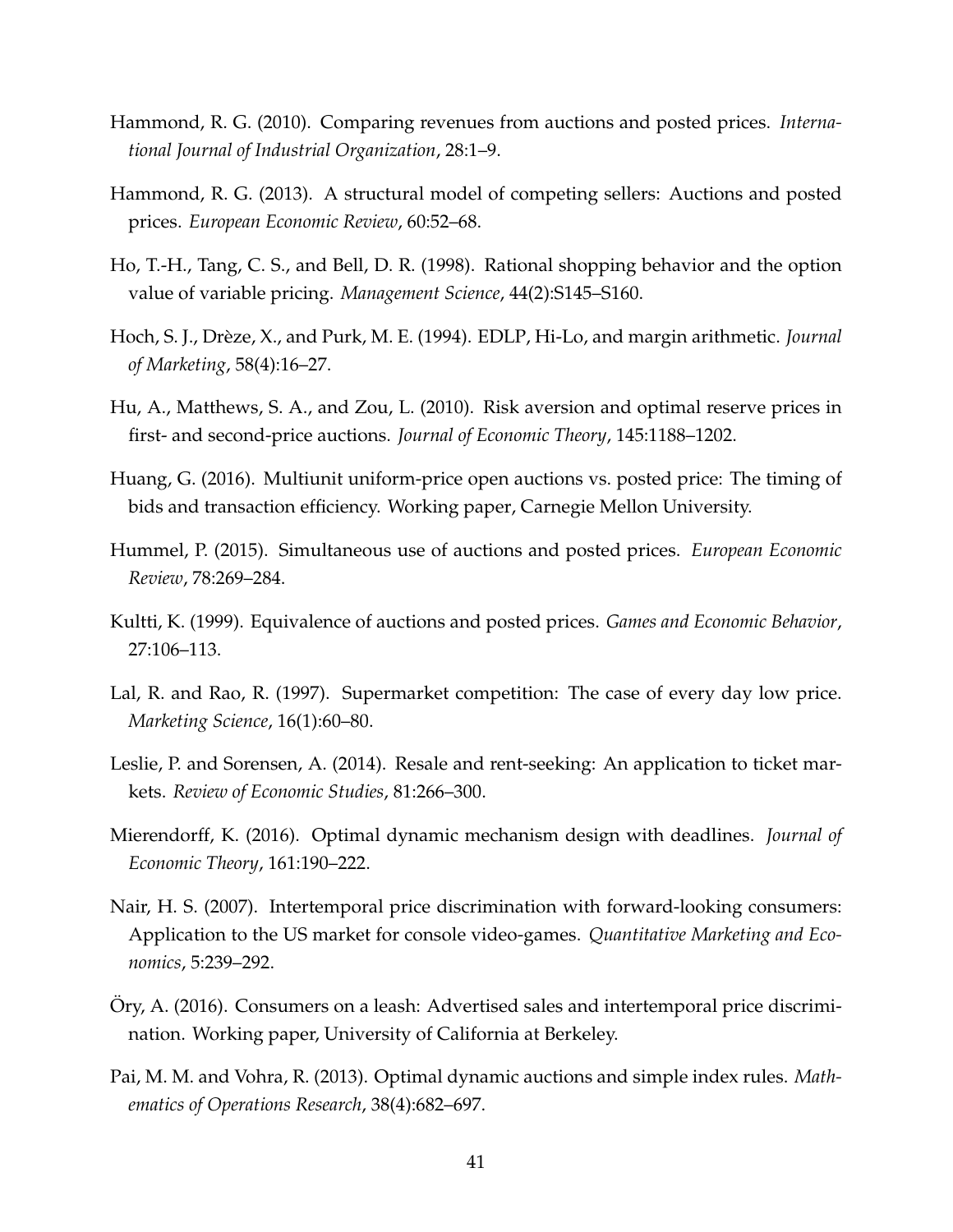- Pesendorfer, M. (2002). Retail sales: A study of pricing behavior in supermarkets. *Journal of Business*, 75(1):33–66.
- Pociask, S. (2014). How Ticketmaster and the NFL have fixed the price of secondhand tickets. [https://www.forbes.com/sites/realspin/2014/09/18/](https://www.forbes.com/sites/realspin/2014/09/18/how-ticketmaster-and-the-nfl-have-fixed-the-price-of-secondhand-tickets/#2ad596de3a6c) [how-ticketmaster-and-the-nfl-have-fixed-the-price-of-secondhand-tickets/](https://www.forbes.com/sites/realspin/2014/09/18/how-ticketmaster-and-the-nfl-have-fixed-the-price-of-secondhand-tickets/#2ad596de3a6c) [#2ad596de3a6c](https://www.forbes.com/sites/realspin/2014/09/18/how-ticketmaster-and-the-nfl-have-fixed-the-price-of-secondhand-tickets/#2ad596de3a6c). Last accessed on May 13, 2017.
- Politis, D. N. and Romano, J. P. (1994). Large sample confidence regions based on subsamples under minimal assumptions. *Annals of Statistics*, 22(4):2031–2050.
- Rao, A. (2015). Online content pricing: Purchase and rental markets. *Marketing Science*, 34(3):430–451.
- Rogerson, R., Shimer, R., and Wright, R. (2005). Search-theoretic models of the labor market: A survey. *Journal of Economic Literature*, XLII:959–988.
- Sainam, P., Balasubramanian, S., and Bauys, B. L. (2010). Consumer options: Theory and an empirical application to a sports market. *Journal of Marketing Research*, 47(3):401–414.
- Satariano, A. (2015). The case of stubbed hub: the no.1 ticket resale market is being squeezed by rivals and its parent. [https://www.bloomberg.com/news/articles/2015-02-19/](https://www.bloomberg.com/news/articles/2015-02-19/stubhub-faces-pressure-from-ticketmaster-and- ebay-its-own-parent) [stubhub-faces-pressure-from-ticketmaster-and-ebay-its-own-parent](https://www.bloomberg.com/news/articles/2015-02-19/stubhub-faces-pressure-from-ticketmaster-and- ebay-its-own-parent). Last accessed on May 13, 2017.
- Selcuk, C. (2017). Auctions vs. fixed pricing: Competing for budget constrained buyers. *Games and Economic Behavior*, 103:262–285.
- Song, U. (2004). Nonparametric estimation of an eBay auction model with an unknown number of bidders. Mimeo, University of British Columbia.
- <span id="page-42-0"></span>Sports Business Daily (2015). Royals, Blue Jays, Astros see big attendance gains; Rays see lowest figure since '05. [http://www.sportsbusinessdaily.com/Daily/Issues/2015/](http://www.sportsbusinessdaily.com/Daily/Issues/2015/10/06/Research-and-Ratings/AL-gate.aspx) [10/06/Research-and-Ratings/AL-gate.aspx](http://www.sportsbusinessdaily.com/Daily/Issues/2015/10/06/Research-and-Ratings/AL-gate.aspx). Last accessed on May 12, 2017.
- <span id="page-42-1"></span>Sports Business Daily (2016a). NBA sets again new attendance record; Bulls on top for seventh straight season. [http://www.sportsbusinessdaily.com/Daily/Issues/2016/](http://www.sportsbusinessdaily.com/Daily/Issues/2016/04/15/Research-and-Ratings/NBA-gate.aspx) [04/15/Research-and-Ratings/NBA-gate.aspx](http://www.sportsbusinessdaily.com/Daily/Issues/2016/04/15/Research-and-Ratings/NBA-gate.aspx). Last accessed on May 12, 2017.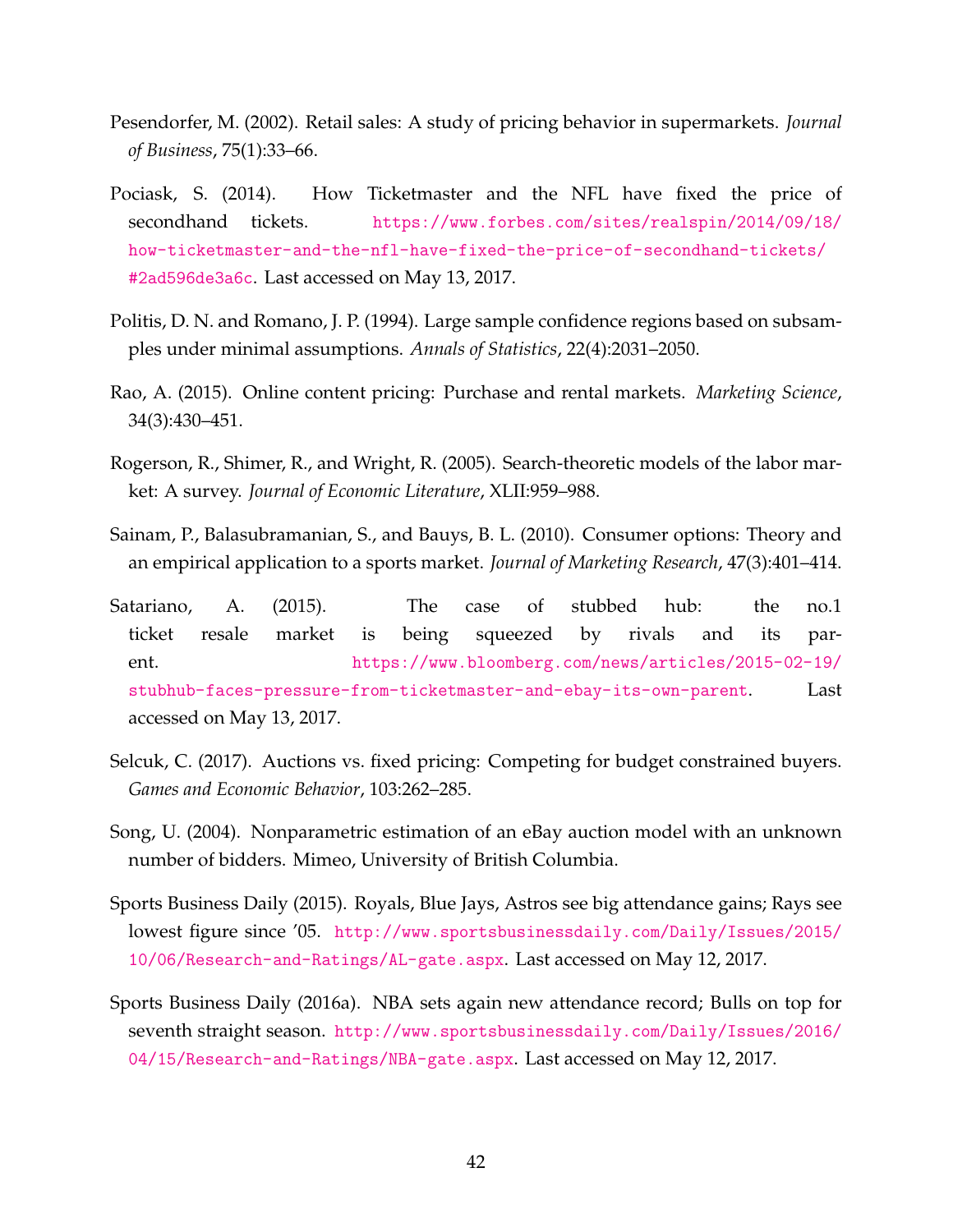- <span id="page-43-2"></span>Sports Business Daily (2016b). NFL sees small regular-season attendance decline; Titans, Rams down sharply at home. [http://www.sportsbusinessdaily.com/Daily/Issues/](http://www.sportsbusinessdaily.com/Daily/Issues/2016/01/05/Research-and-Ratings/NFL-gate.aspx) [2016/01/05/Research-and-Ratings/NFL-gate.aspx](http://www.sportsbusinessdaily.com/Daily/Issues/2016/01/05/Research-and-Ratings/NFL-gate.aspx). Last accessed on May 12, 2017.
- <span id="page-43-3"></span>Sports Business Daily (2016c). NHL attendance relatively flat for '15-16 season; Panthers up big in South Florida. [http://www.sportsbusinessdaily.com/Daily/Issues/2016/](http://www.sportsbusinessdaily.com/Daily/Issues/2016/04/12/Research-and-Ratings/NHL-EC.aspx) [04/12/Research-and-Ratings/NHL-EC.aspx](http://www.sportsbusinessdaily.com/Daily/Issues/2016/04/12/Research-and-Ratings/NHL-EC.aspx). Last accessed on May 12, 2017.
- <span id="page-43-1"></span>Statista (2016). National Football League: Dossier. Available at: [https://www.statista.](https://www.statista.com/study/10693/national-football-league-statista-dossier/) [com/study/10693/national-football-league-statista-dossier/](https://www.statista.com/study/10693/national-football-league-statista-dossier/).
- Sweeting, A. (2012). Dynamic pricing behavior in perishable good markets: Evidence from secondary markets for Major League Baseball tickets. *Journal of Political Economy*, 120(6):1133–1172.
- Sweeting, A. (2013). Auctions vs. fixed prices vs. both: Mechanism choices for perishable goods. Mimeo, Duke University.
- Tadelis, S. (2016). Reputation and feedback systems in online platform markets. *Annual Review of Economics*, 8:321–340.
- Talluri, K. and van Ryzin, G. (2004). *The Theory and Practice of Revenue Management*. Springer.
- Vulcano, G., van Ryzin, G., and Maglaras, C. (2002). Optimal dynamic auctions for revenue management. *Management Science*, 48(11):1388–1407.
- Wang, R. (1993). Auctions versus posted-price selling. *American Economic Review*, 83(4):838–851.
- <span id="page-43-0"></span>Wei, Z. and Lin, M. (2017). Market mechanisms in online peer-to-peer lending. *Management Science*, forthcoming.
- Zeithammer, R. (2006). Forward-looking behavior in online auctions. *Journal of Marketing Research*, 43(3):462–476.
- Zeithammer, R. and Adams, C. (2010). The sealed-bid abstraction in online auctions. *Marketing Science*, 29(6):964–987.
- Zeithammer, R. and Liu, P. (2006). When is auctioning preferred to posting a fixed selling price? Mimeo, University of Chicago.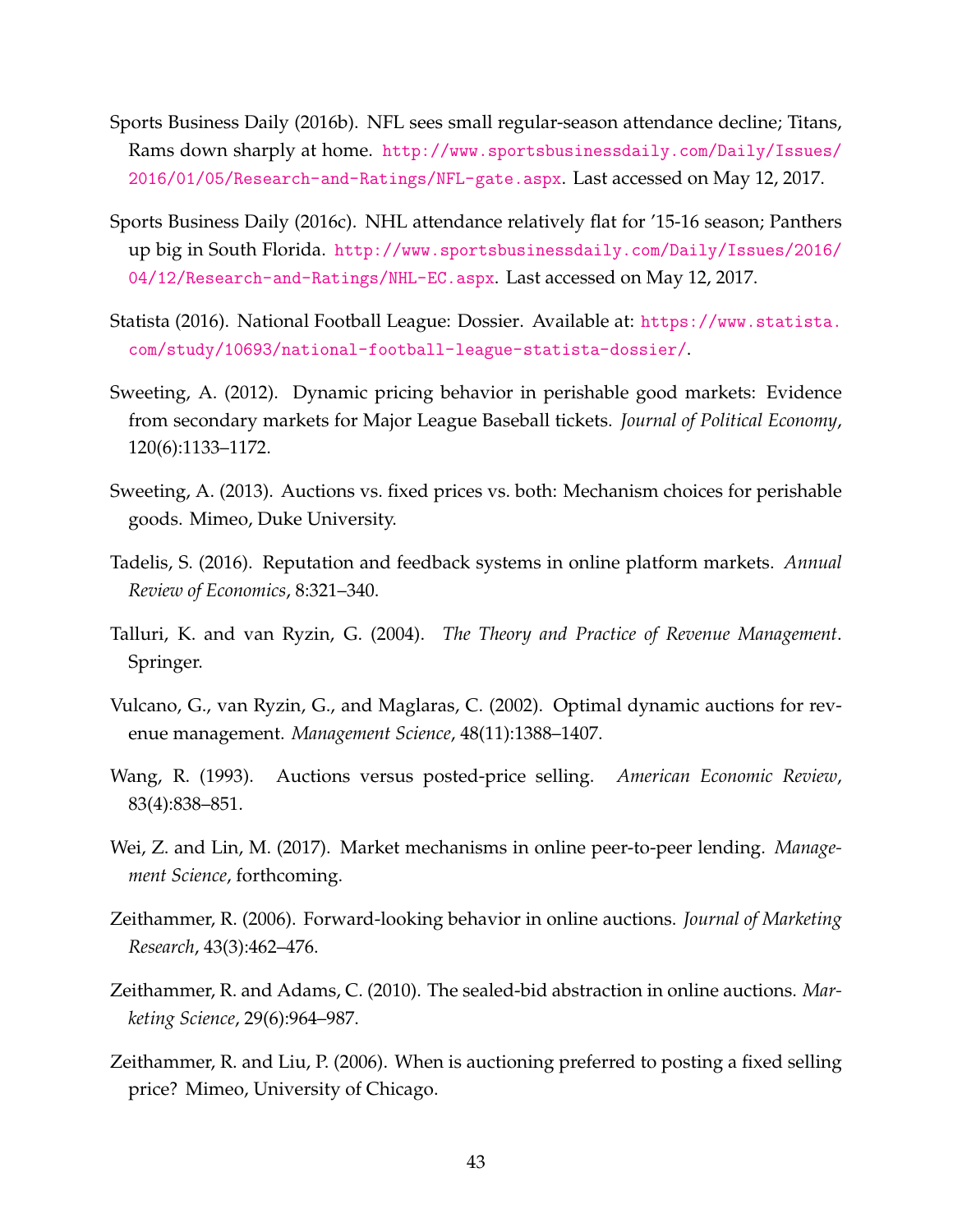Ziegler, A. and Lazear, E. P. (2003). The dominance of retail stores. NBER working paper 9795.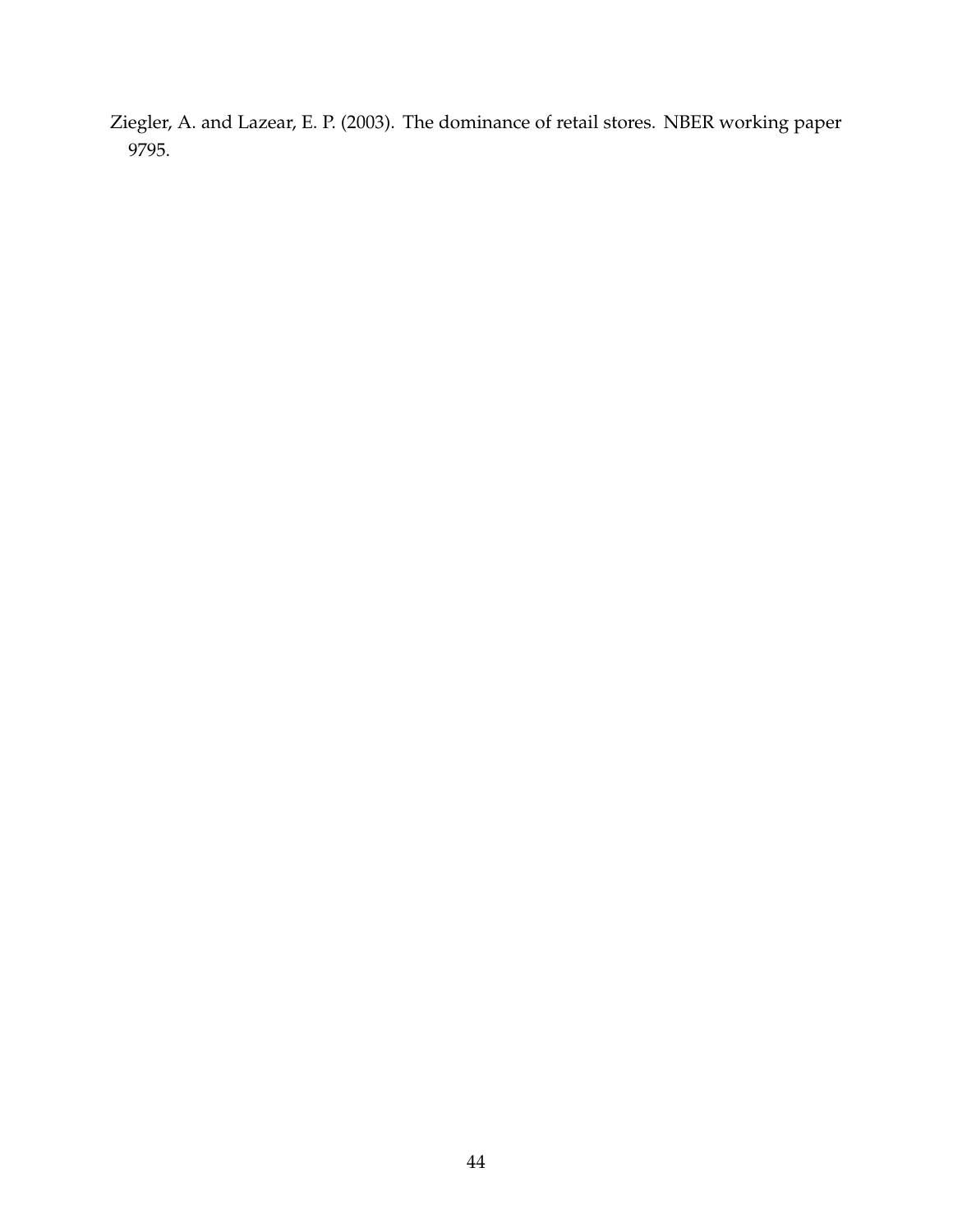# **Tables**

|               |       | League (Season)   Mean ticket price Mean attendance/game Mean capacity/game |          |
|---------------|-------|-----------------------------------------------------------------------------|----------|
| NFL (2016)    | 92.98 | 68,400                                                                      | 97.9%    |
| MLB (2015)    | 31    | 30,517                                                                      | 71.2%    |
| NBA (2015-16) | 55.88 | 17,864                                                                      | 94.0%    |
| NHL (2014-15) | 62.18 | 17,481                                                                      | $95.5\%$ |

Table 1: Comparison between sports leagues in 2015-2016

Sources: Ticket prices come from [Statista](#page-43-1) [\(2016\)](#page-43-1) and attendance numbers from [Sports Business Daily](#page-42-0) [\(2015,](#page-42-0) [2016a](#page-42-1)[,b](#page-43-2)[,c\)](#page-43-3).

#### Table 2: Key quantities

| Variable        | Quantity % sold |       |
|-----------------|-----------------|-------|
| Listings        | 43,221          | 32.69 |
| Sets of tickets | 27,047          | 51.94 |
| Sellers         | 10,799          |       |
| Games           | 245             |       |
|                 |                 |       |

Notes: Table displays quantities of the final sample described in Subsections [4.2](#page-13-0) and [4.3.](#page-15-0) Multi-bundle listings were considered to have been sold if at least one of the offered bundles was sold.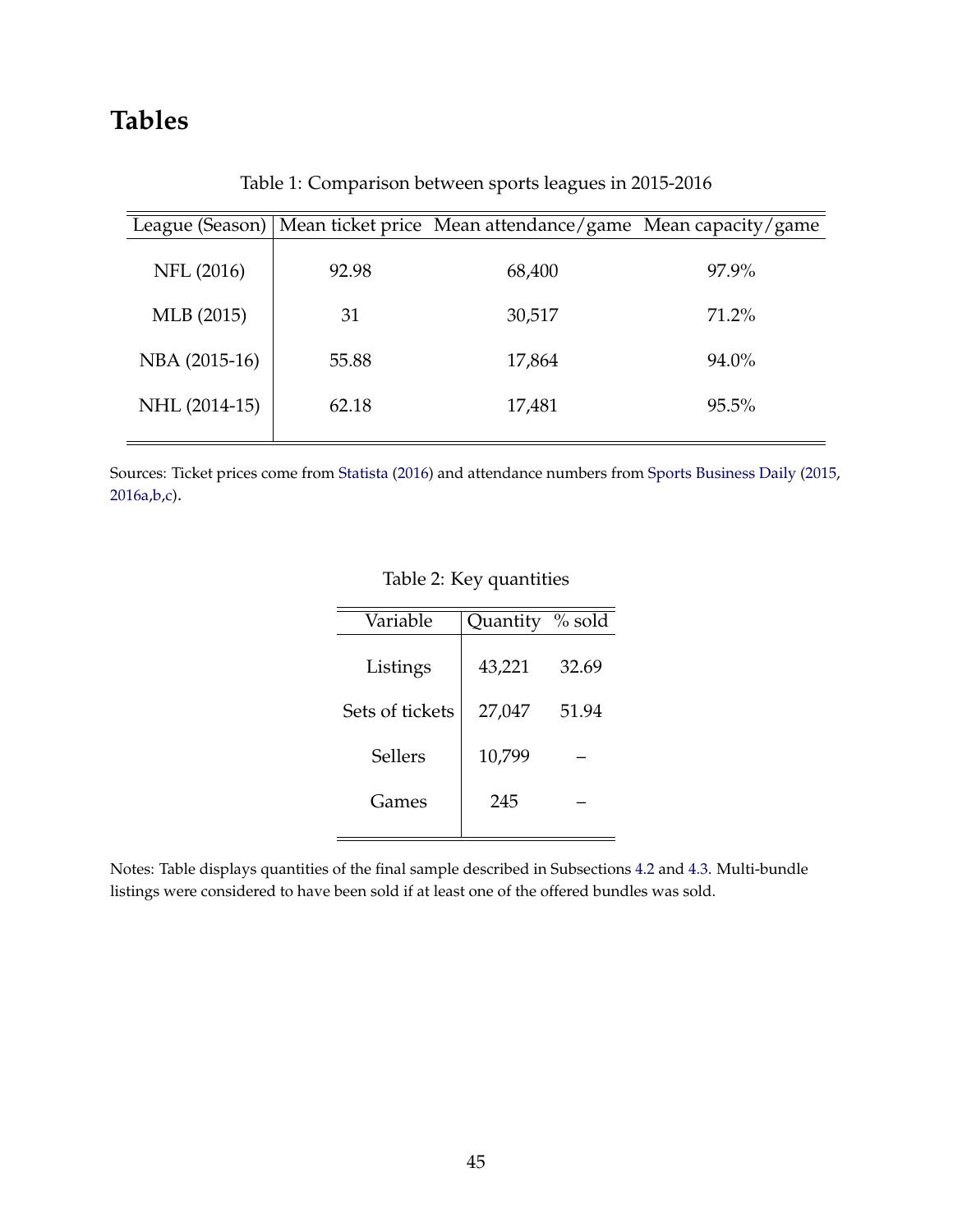| <b>Type</b>   |        | Quantity % of total % sold |       |
|---------------|--------|----------------------------|-------|
| Auctions      | 27,040 | 62.56                      | 35.11 |
| Posted prices | 16,181 | 37.44                      | 28.66 |
| Total         | 43,221 |                            | 32.69 |

Table 3: Distribution of listings across mechanisms

Notes: Table displays quantities of the final sample described in Subsections [4.2](#page-13-0) and [4.3.](#page-15-0) Hybrid auctions are included within auctions with the exception of those who were sold via the buy-it-now option, and bargaining-enabled posted prices are included as usual posted price listings.

| Type                                | Quantity |       |       | % sold % of all chains % of all listings |
|-------------------------------------|----------|-------|-------|------------------------------------------|
| Single-listing                      | 17,754   | 57.87 | 65.64 | 41.08                                    |
| Multi-listing, always auctions      | 4,545    | 40.51 | 16.8  | 27.08                                    |
| Multi-listing, always posted prices | 2,747    | 36.11 | 10.16 | 14.61                                    |
| Multi-listing, mechanism changes    | 2,001    | 46.98 | 7.4   | 17.23                                    |
| Total                               | 27,047   | 51.94 |       |                                          |

Table 4: Types of chains of tickets

Notes: Table displays quantities of the final sample described in Subsections [4.2](#page-13-0) and [4.3.](#page-15-0) Hybrid auctions are included within auctions with the exception of those who were sold via the buy-it-now option, and bargaining-enabled posted prices are included as usual posted price listings. A mechanism change is defined as going from any auction to any posted price or vice-versa.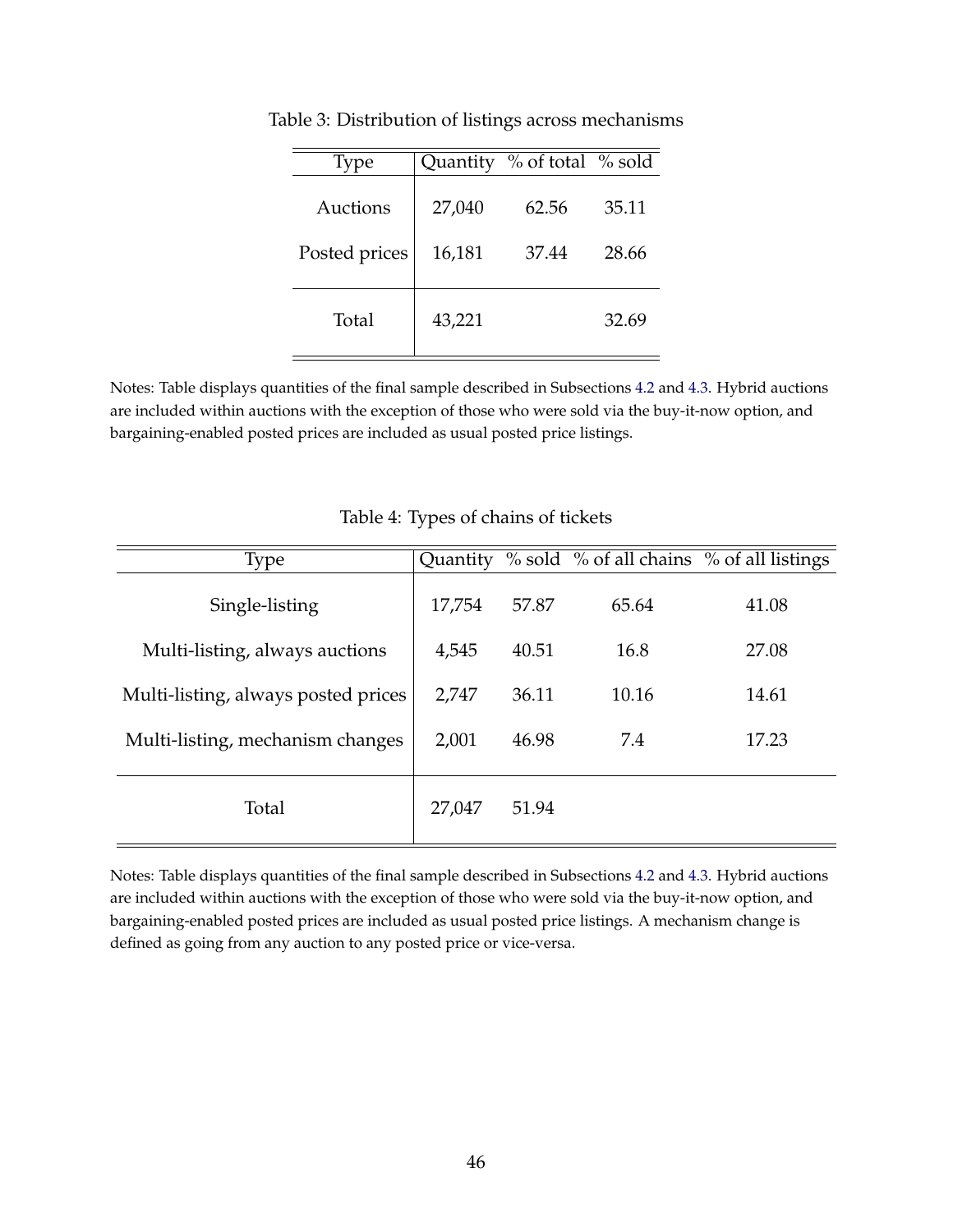| <b>Type</b>   | Quantity | $\%$ of total $\%$ sold |       |
|---------------|----------|-------------------------|-------|
| Auctions      | 11,289   | 63.59                   | 64.99 |
| Posted prices | 6,465    | 36.41                   | 45.43 |
|               |          |                         |       |
| Total         | 17,754   |                         | 57.87 |
|               |          |                         |       |

Table 5: Single-listing chains and mechanisms

Notes: Table displays quantities of the final sample described in Subsections [4.2](#page-13-0) and [4.3.](#page-15-0) Hybrid auctions are included within auctions with the exception of those who were sold via the buy-it-now option, and bargaining-enabled posted prices are included as usual posted price listings.

|               |        | Auctions Posted prices |  |
|---------------|--------|------------------------|--|
| Auctions      | 0.8512 | 0.1488                 |  |
| Posted prices | 0.1817 | 0.8183                 |  |
|               |        |                        |  |
| Total         | 0.618  | 0.382                  |  |

Table 6: Transitions across mechanisms

Notes: Table displays quantities of the final sample described in Subsections [4.2](#page-13-0) and [4.3.](#page-15-0) Hybrid auctions are included within auctions with the exception of those who were sold via the buy-it-now option, and bargaining-enabled posted prices are included as usual posted price listings. Probabilities refer to going from the row mechanism to the column mechanism.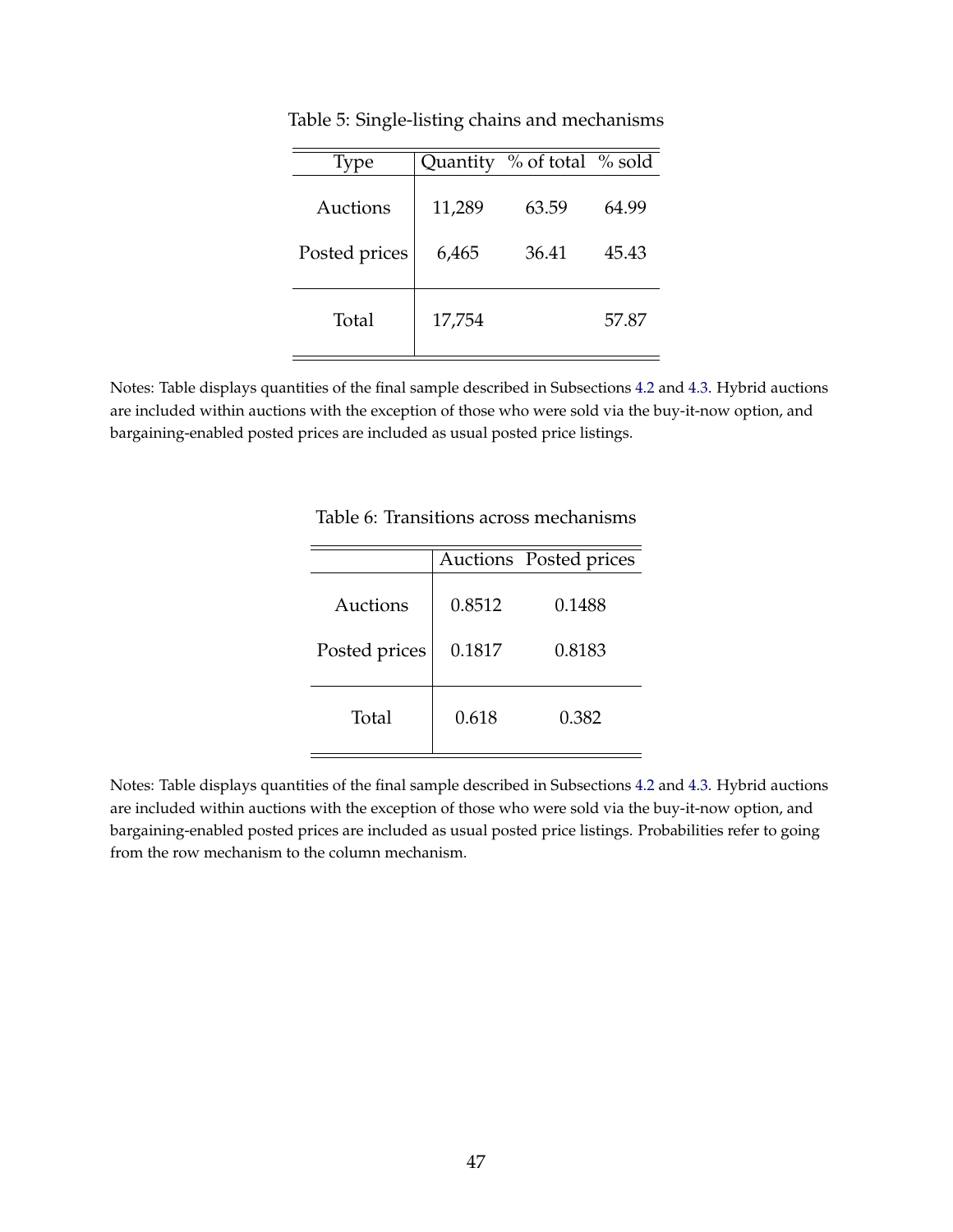|                                 | Quantity |       |       | % of sellers % of chains % of listings |
|---------------------------------|----------|-------|-------|----------------------------------------|
| Offer only one set of tickets   | 6,431    | 59.55 | 21.67 | 21.06                                  |
| Offer tickets of only one team  | 10,502   | 97.25 | 75.69 | 81.25                                  |
| Offer tickets for only one game | 6,878    | 63.69 | 25.26 | 24.65                                  |
| Never relist                    | 6,741    | 62.42 | 40.35 | 26.7                                   |
| Relist, auctions only           | 1,744    | 16.15 | 15.51 | 21.98                                  |
| Relist, posted prices only      | 689      | 6.38  | 7.37  | 10.09                                  |
| Relist, change mechanism        | 1,625    | 15.05 | 23.49 | 41.24                                  |

### Table 7: Sellers' supply and listing decisions

Notes: Table displays quantities of the final sample described in Subsections [4.2](#page-13-0) and [4.3.](#page-15-0) Hybrid auctions are included within auctions with the exception of those who were sold via the buy-it-now option, and bargaining-enabled posted prices are included as usual posted price listings. A mechanism change is defined as going from any auction to any posted price or vice-versa. Sellers are classified according to their observed behavior on the entire final sample.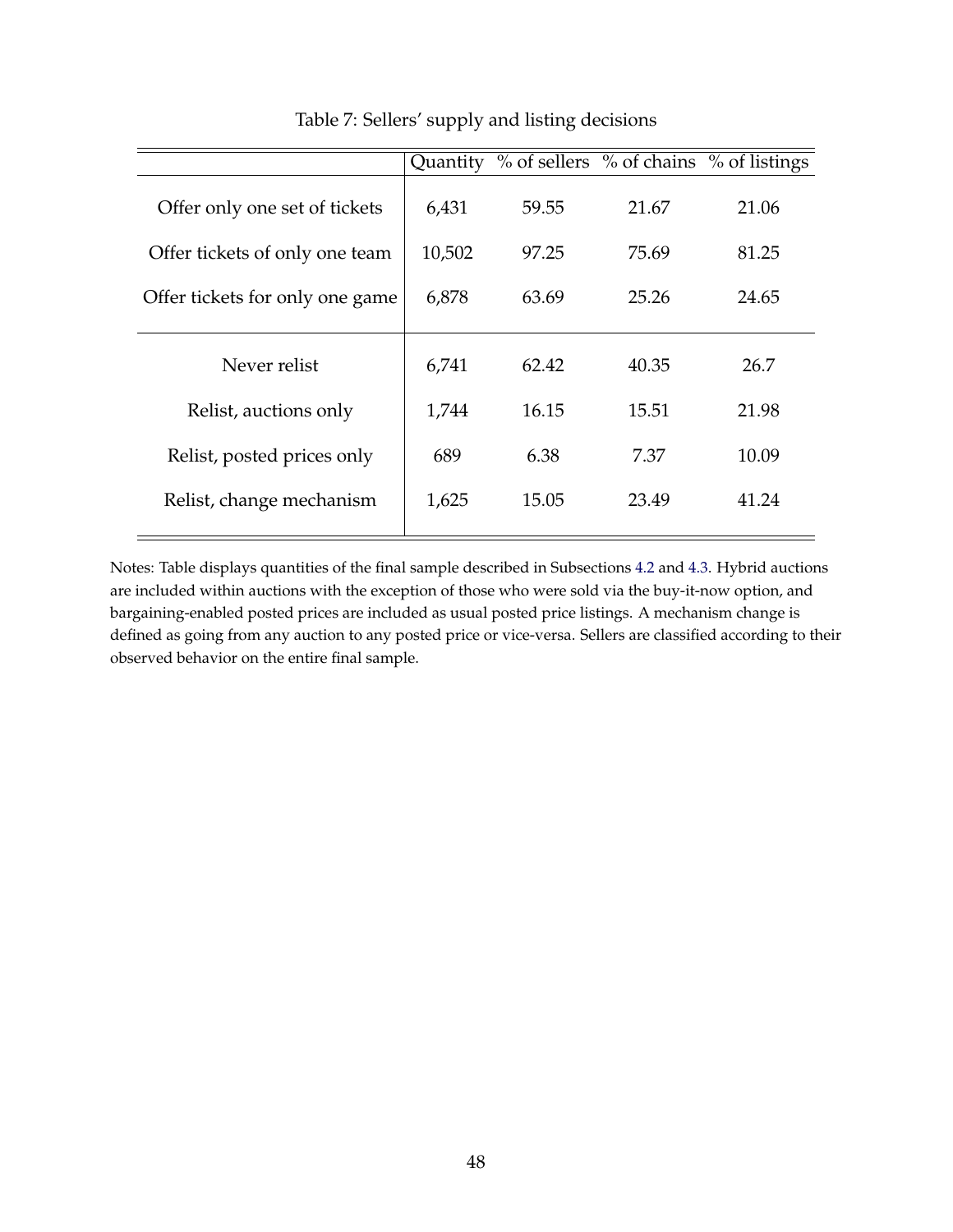| $\overline{\mathrm{CVs}}\,(\Pi_{j,t-\ell+1})$                                               | 0                                                                                                               | $\log\left(\exp\left\{\tilde{\pi}_{j,t-1}^{P}\right\}+\exp\left\{\tilde{\pi}_{j,t-1}^{O}\right\}\right)$                                          | $\log\left(\exp\left\{\tilde{\pi}_{j,l-1}^{A_{1}}\right\}+\exp\left\{\tilde{\pi}_{j,l-1}^{P}\right\}+\exp\left\{\tilde{\pi}_{j,l-1}^{O}\right\}\right)$ | $\log\left(\exp\left\{\tilde{\pi}_{j,l-1}^{A_{1}}\right\}+\exp\left\{\tilde{\pi}_{j,l-1}^{P}\right\}+\exp\left\{\tilde{\pi}_{j,l-1}^{O}\right\}\right)$  | $\log\left(\sum_{\ell\in\{1,3\}}\exp\left\{\tilde{\pi}^{\mathcal{A}_{\ell}}_{j,i-1}\right\}+\exp\left\{\tilde{\pi}^P_{j,i-1}\right\}+\exp\left\{\tilde{\pi}^O_{j,i-1}\right\}\right)$ | $\log\left(\sum_{\ell\in\{1,3\}}\exp\left\{\tilde{\pi}^{\mathcal{A}_{\ell}}_{j,i-1}\right\}+\exp\left\{\tilde{\pi}^P_{j,i-1}\right\}+\exp\left\{\tilde{\pi}^O_{j,i-1}\right\}\right)$ | $\log\left(\sum_{\ell\in\{1,3,5\}}\exp\left\{\tilde{\pi}^{A_\ell}_{j,l-1}\right\}+\exp\left\{\tilde{\pi}^P_{j,l-1}\right\}+\exp\left\{\tilde{\pi}^O_{j,l-1}\right\}\right)$             | $\log\left(\sum_{\ell\in\{1,3,5\}}\exp\left\{\tilde{\pi}^{A_{\ell}}_{j,l-1}\right\}+\exp\left\{\tilde{\pi}^{P}_{j,l-1}\right\}+\exp\left\{\tilde{\pi}^{O}_{j,l-1}\right\}\right)$ | $\log\left(\sum_{\ell\in\{1,3,5,7\}}\exp\left\{\tilde{\pi}^{A_{\ell}}_{j,i-1}\right\}+\exp\left\{\tilde{\pi}^{P}_{j,i-1}\right\}+\exp\left\{\tilde{\pi}^{O}_{j,i-1}\right\}\right)$ | $\log\left(\sum_{\ell\in\{1,3,5,7\}}\exp\left\{\tilde{\pi}^{A_{\ell}}_{j,i-1}\right\}+\exp\left\{\tilde{\pi}^{P}_{j,i-1}\right\}+\exp\left\{\tilde{\pi}^{O}_{j,i-1}\right\}\right)$ | $\log\left(\sum_{\ell\in\{1,3,5,7,10\}}\exp\left\{\tilde{\pi}^{\mathbb{A}_{\ell}}_{j,i-1}\right\}+\exp\left\{\tilde{\pi}^P_{j,i-1}\right\}+\exp\left\{\tilde{\pi}^{\mathbb{O}}_{j,i-1}\right\}\right)$ |
|---------------------------------------------------------------------------------------------|-----------------------------------------------------------------------------------------------------------------|---------------------------------------------------------------------------------------------------------------------------------------------------|---------------------------------------------------------------------------------------------------------------------------------------------------------|----------------------------------------------------------------------------------------------------------------------------------------------------------|---------------------------------------------------------------------------------------------------------------------------------------------------------------------------------------|---------------------------------------------------------------------------------------------------------------------------------------------------------------------------------------|-----------------------------------------------------------------------------------------------------------------------------------------------------------------------------------------|-----------------------------------------------------------------------------------------------------------------------------------------------------------------------------------|-------------------------------------------------------------------------------------------------------------------------------------------------------------------------------------|-------------------------------------------------------------------------------------------------------------------------------------------------------------------------------------|--------------------------------------------------------------------------------------------------------------------------------------------------------------------------------------------------------|
| sets, conditional choice probabilities, and continuation values<br>$CCP's (Pr(k_{it} = k))$ | $\exp\{\tilde{\pi}^{\text{P}}_{jt}\}\!\!+\!\exp\{\tilde{\pi}^{\text{O}}_{jt}\}$<br>$\exp\{\tilde{\pi}_{it}^k\}$ | $\exp\{\tilde{\pi}_{jt}^{A_1}\}\!+\!\exp\{\tilde{\pi}_{jt}^{\mathbb{P}}\}\!+\!\exp\{\tilde{\pi}_{jt}^{\mathbb{O}}\}$<br>$\exp\{\tilde{\pi}_H^k\}$ | $\exp\{\tilde{\pi}_{jt}^{A_1}\}+\exp\{\tilde{\pi}_{jt}^P\}+\exp\{\tilde{\pi}_{jt}^O\}$<br>$\exp\{\tilde{\pi}_{it}^k\}$                                  | $\sum_{\ell\in\{1,3\}}\exp\{\tilde{\pi}_{jt}^{\mathcal{A}_\ell}\}+\exp\{\tilde{\pi}_{jt}^p\}+\exp\{\tilde{\pi}_{jt}^Q\}$<br>$\exp\{\tilde{\pi}^t_{it}\}$ | $\sum_{\ell\in\{1,3\}}\exp\{\tilde{\pi}_{jt}^{{\mathcal A}\ell}\}+\exp\{\tilde{\pi}_{jt}^p\}+\exp\{\tilde{\pi}_{jt}^Q\}$<br>$\exp\{\tilde{\pi}_H^k\}$                                 | $\begin{split} \sum_{\ell\in\{1,3,5\}}\exp\{\tilde{\pi}_{ji}^{\mathcal{A}\ell}\} + \exp\{\tilde{\pi}_{ji}^P\} + \exp\{\tilde{\pi}_{ji}^Q\} \end{split}$<br>$\{\tilde{\pi}^t_{i+1}\}$  | $\begin{split} \sum_{\ell\in\{1,3,5\}}\exp\{\tilde{\pi}^{\mathcal{A}_{\ell}}_{jt}\} + \exp\{\tilde{\pi}^P_{jt}\} + \exp\{\tilde{\pi}^D_{jt}\} \end{split}$<br>$\exp\{\tilde{\pi}_n^k\}$ | $\sum_{\ell\in\{1,3,5,7\}}\exp\{\tilde{\pi}^A_{jt}\}+\exp\{\tilde{\pi}^F_{jt}\}+\exp\{\tilde{\pi}^O_{jt}\}$<br>$\exp\{\tilde{\pi}^t_{it}\}$                                       | $\sum_{\ell \in \{1,3,5,7\}} \exp\{\tilde{\pi}_{jt}^{A_\ell}\} + \exp\{\tilde{\pi}_{jt}^{P}\} + \exp\{\tilde{\pi}_{jt}^{O}\}$<br>$\exp\{\tilde{\pi}_n^k\}$                          | $\Sigma_{\ell\in\{1,3,5,7,10\}}\exp\{\tilde{\pi}_{jt}^{A_\ell}\}+\exp\{\tilde{\pi}_{jt}^{P}\}+\exp\{\tilde{\pi}_{jt}^{O}\}$<br>$\exp\{\tilde{\pi}_H^k\}$                            | $\sum_{\ell\in\{1,3,5,7,10\}}\exp\{\tilde{\pi}_{jt}^{A_\ell}\}+\exp\{\tilde{\pi}_{jt}^p\}+\exp\{\tilde{\pi}_{jt}^O\}$<br>$\exp\{\tilde{\pi}^k_{it}\}$                                                  |
| lable o: Choice<br>Choice set $(\mathbb{L}_t)$                                              | $\{P,O\}$                                                                                                       | $\{A_1, P, O\}$                                                                                                                                   | $\{A_1, P, O\}$                                                                                                                                         | $\{(A_\ell)_{\ell \in \{1,3\}}, P, O\}$                                                                                                                  | $\{(A_\ell)_{\ell \in \{1,3\}}, P, O\}$                                                                                                                                               | $\{(A_\ell)_{\ell \in \{1,3,5\}}, P, O\}$                                                                                                                                             | $\{(A_\ell)_{\ell \in \{1,3,5\}'} P, O\}$                                                                                                                                               | $\{(A_\ell)_{\ell\in\{1,3,5,7\}},P,O$                                                                                                                                             | $\{(A_\ell)_{\ell\in\{1,3,5,7\}},P,O$                                                                                                                                               | $\{(A_\ell)_{\ell \in \{1,3,5,7,10\}}, P, O\}$                                                                                                                                      | $\{(A_\ell)_{\ell \in \{1,3,5,7,10\}}, P, O\}$                                                                                                                                                         |
| Days until game day $(t)$                                                                   | $\circ$<br>$\frac{1}{2}$                                                                                        | $\left\vert {}\right\vert$                                                                                                                        | $\mathbf{\sim}$<br>$\mid \mid$                                                                                                                          | S<br>$\vert\vert$                                                                                                                                        | 4<br>$\vert\vert$                                                                                                                                                                     | 5<br>$\vert\vert$<br>t                                                                                                                                                                | $\circ$<br>$t =$                                                                                                                                                                        | $\triangleright$<br>$\frac{1}{t}$                                                                                                                                                 | $t = 8,9$                                                                                                                                                                           | $t = 10$                                                                                                                                                                            | t > 10                                                                                                                                                                                                 |

 $\frac{1}{2}$ Table 8: Choice sets, conditional choice probabilities, and continuation values and continuation arabahilitias conditional choice  $c$ otc Table 8: Choice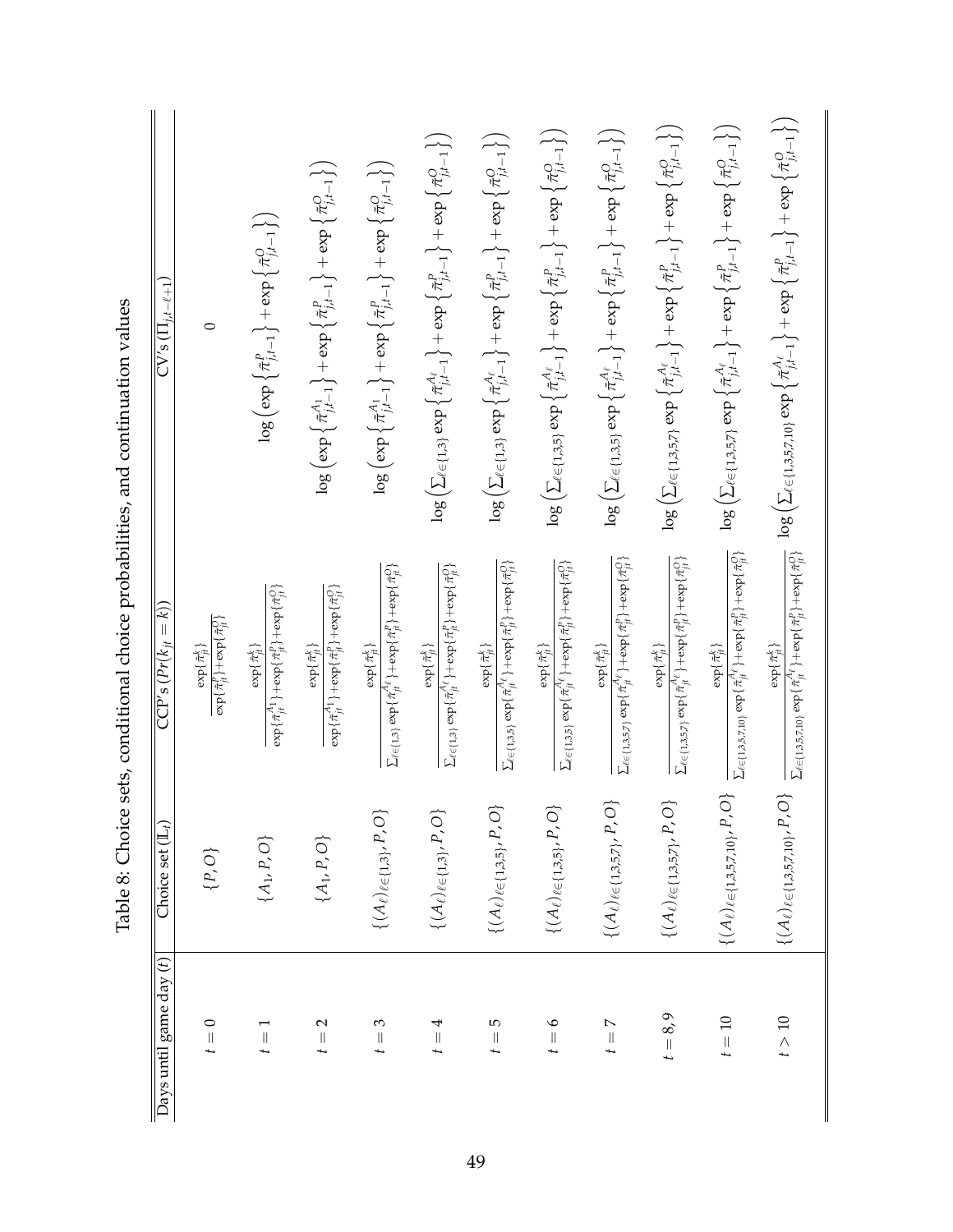| Parameter          | Week           |        | Estimate t-statistic |
|--------------------|----------------|--------|----------------------|
|                    |                |        |                      |
| Shape              | 1              | 2.1504 | 112.5748             |
|                    | 2              | 2.1427 | 64.3137              |
|                    | 3              | 2.2164 | 39.4283              |
|                    | $\overline{4}$ | 2.2322 | 46.8                 |
|                    |                |        |                      |
|                    | 1              | 4.993  | 390.2147             |
| Intercept          | 2              | 4.8547 | 61.8923              |
|                    | 3              | 4.7664 | 25.9127              |
|                    | 4              | 4.7016 | 12.2908              |
|                    | 1              | 0.0461 | 9.8715               |
|                    | 2              | 0.0192 | 2.6926               |
| Trend              | 3              | 0.0088 | 0.8615               |
|                    |                |        |                      |
|                    | 4              | 0.0045 | 0.3022               |
|                    |                |        |                      |
| Number of auctions |                |        | 8,719                |

Table 9: Main parameters of distributions of valuations

Notes: Game and ticket type dummies are omitted for ease of exposition. Standard errors used to construct the *t*-statistics were obtained via the influence function representation of the first-order conditions.

Table 10: Means and standard deviations of distributions of valuations

| Parameter                                          | Weeks before game |                                 |  |  |  |  |
|----------------------------------------------------|-------------------|---------------------------------|--|--|--|--|
|                                                    |                   |                                 |  |  |  |  |
| Mean                                               |                   | 77.6388 93.2975 96.8682 98.7723 |  |  |  |  |
| Standard deviation 15.4653 18.8947 21.2007 21.4414 |                   |                                 |  |  |  |  |

Notes: Shape and scale parameters were obtained by averaging over observations separately for each week. Means and standard deviations were then obtained using properties of the log-logistic distribution.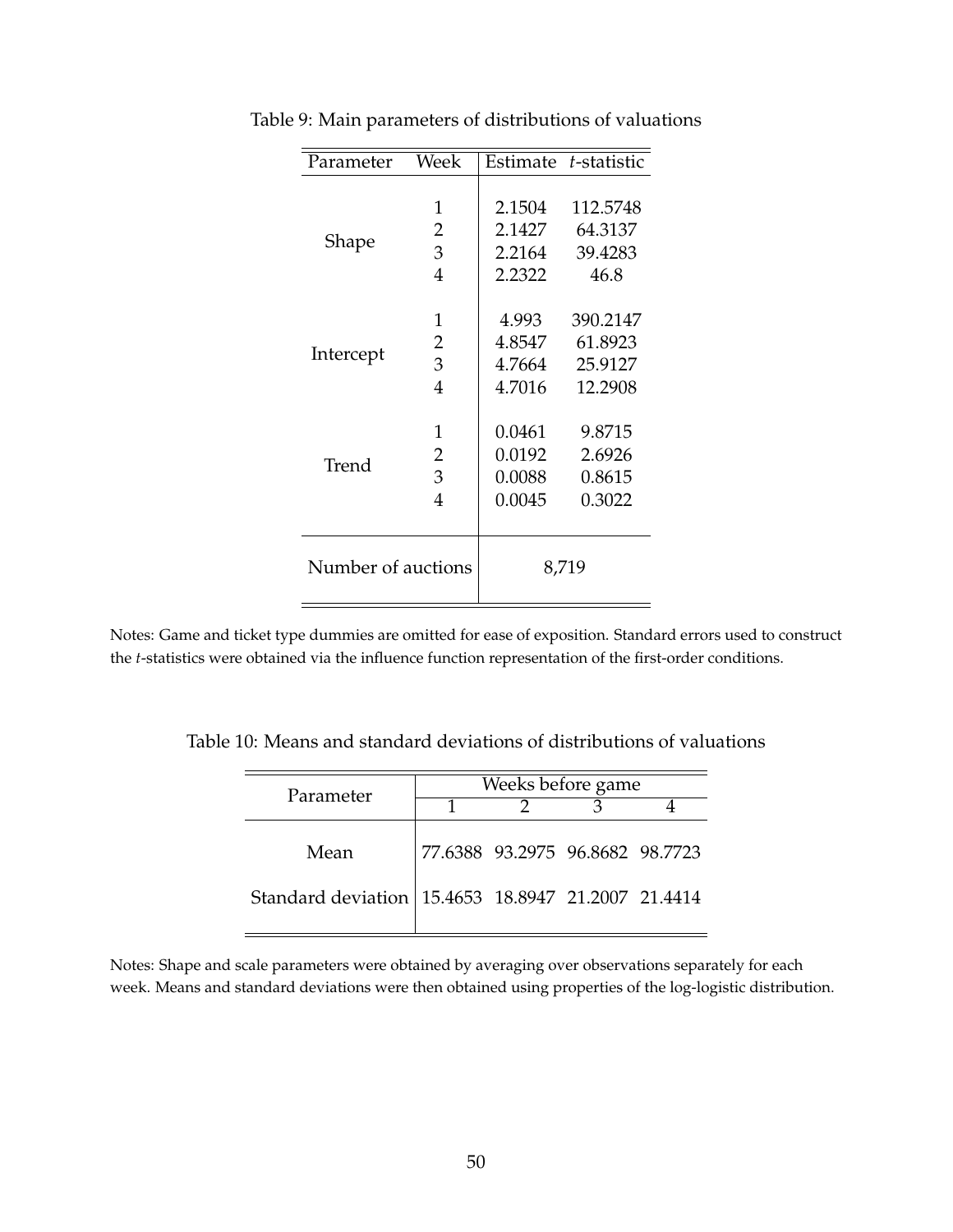| Parameter                             |                          | Auctions Posted prices   |
|---------------------------------------|--------------------------|--------------------------|
| Constant                              | $-0.0122$<br>$(-0.0798)$ | $-0.0014$<br>$(-0.0085)$ |
| Daily trend (week 1)                  | 0.0307<br>(1.2531)       | 0.0056<br>(0.2486)       |
| Daily trend (week 2)                  | $-0.0496$<br>$(-5.0646)$ | $-0.0421$<br>$(-4.8727)$ |
| Daily trend (week 3)                  | $-0.0217$<br>$(-2.5976)$ | $-0.0426$<br>$(-7.8837)$ |
| Daily trend (week 4)                  | $-0.0403$<br>$(-5.7524)$ | $-0.0237$<br>$(-5.0385)$ |
| Demand-to-supply ratio                | 0.1396<br>(6.1078)       | 0.0496<br>(1.9089)       |
| % of posted prices relative to supply | $-0.0117$<br>$(-5.8038)$ | $-0.0055$<br>$(-2.8742)$ |
| Specialized seller                    | 0.0014<br>(0.0021)       | $-0.0015$<br>$(-0.0104)$ |
| Seller's rating $>0.99$               | 0.3241<br>(4.1601)       | 0.0033<br>(0.0339)       |
| Seller's score (2nd quintile)         | 0.0591<br>(0.6308)       | 0.0045<br>(0.0369)       |
| Seller's score (3rd quintile)         | 0.1807<br>(1.9394)       | 0.004<br>(0.0343)        |
| Seller's score (4th quintile)         | 0.1068<br>(1.0237)       | 0.0039<br>(0.0291)       |
| Seller's score (5th quintile)         | 0.0211<br>(0.1994)       | $-0.0084$<br>$(-0.0651)$ |

Table 11: Estimates of Poisson arrival processes parameters

Notes: Table shows estimates of equation [\(5\)](#page-26-0), ran separately for auctions and posted prices, with *t*-statistics displayed between parentheses. Standard errors used to construct the *t*-statistics were obtained via the influence function representation of the first-order conditions.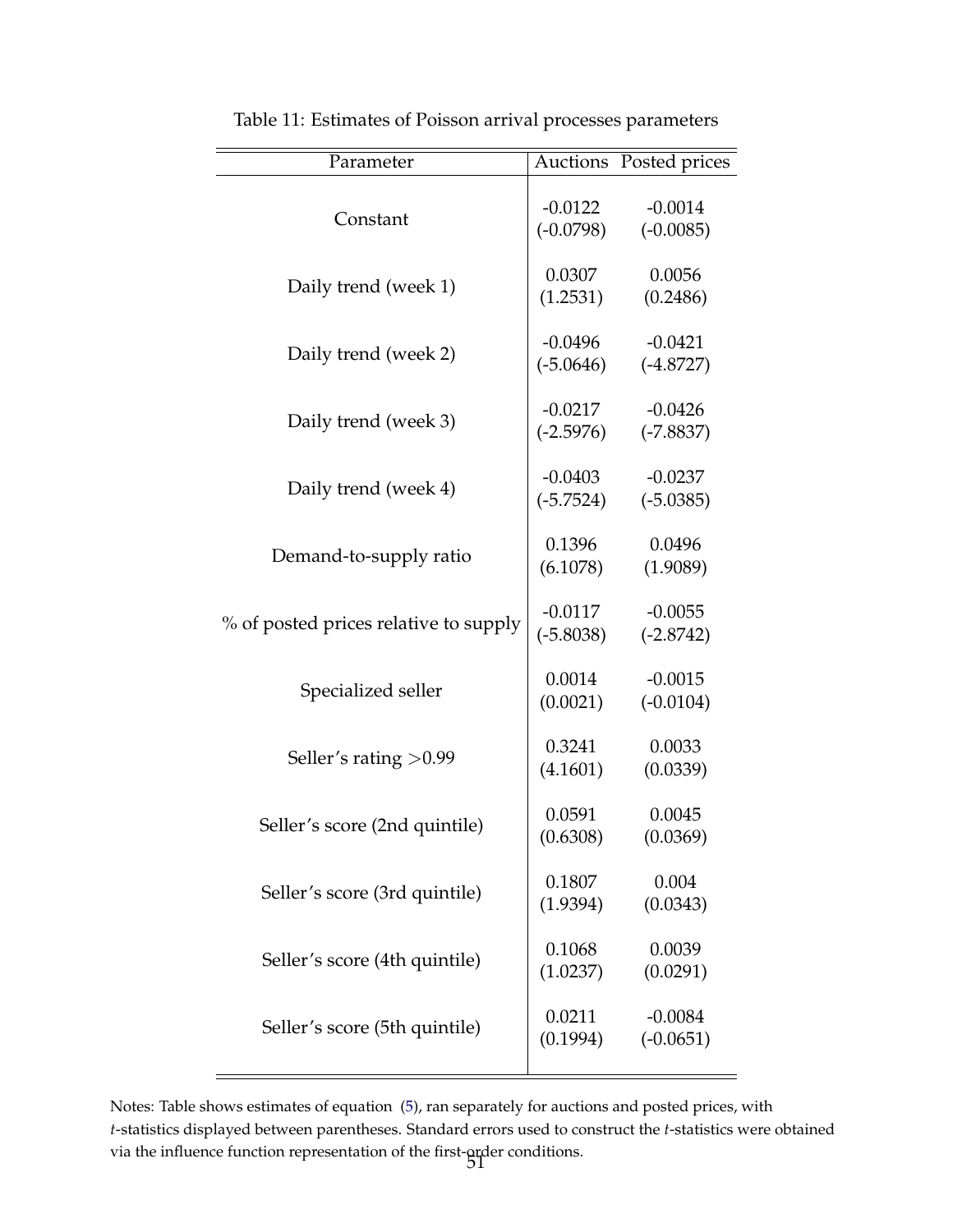| Variable                                                                | Days before the game |                                     |        |        |  |  |
|-------------------------------------------------------------------------|----------------------|-------------------------------------|--------|--------|--|--|
|                                                                         | 3                    | 9                                   | 15     | 23     |  |  |
| Daily trend                                                             |                      | $0.0378 - 0.0505 - 0.0206 - 0.0333$ |        |        |  |  |
| Demand-to-supply ratio                                                  | 0.1719               | 0.1422 0.1328                       |        | 0.1153 |  |  |
| % of posted prices relative to supply   -0.0144 -0.0119 -0.0112 -0.0097 |                      |                                     |        |        |  |  |
| Average arrival                                                         | 1.2311               | 1.0182                              | 0.9508 | 0.826  |  |  |

Table 12: Average marginal effects of arrival processes for auctions

Notes: Table shows estimates of the average marginal effects and expected arrivals from equation [\(5\)](#page-26-0) for auctions across each week before the game and over all observations.

| Variable                                                               | Days before the game |                                     |    |        |
|------------------------------------------------------------------------|----------------------|-------------------------------------|----|--------|
|                                                                        | 3                    |                                     | 15 | 23     |
| Daily trend                                                            |                      | $0.0051 - 0.0354 - 0.0341 - 0.0183$ |    |        |
| Demand-to-supply ratio                                                 |                      | 0.0459 0.0418 0.0398                |    | 0.0383 |
| % of posted prices relative to supply   -0.005 -0.0046 -0.0044 -0.0042 |                      |                                     |    |        |
| Average arrival                                                        |                      | 0.9244  0.8422  0.8008              |    | 0.7715 |

Table 13: Average marginal effects of arrival processes for posted prices

Notes: Table shows estimates of the average marginal effects and expected arrivals from equation [\(5\)](#page-26-0) for posted prices across each week before the game and over all observations.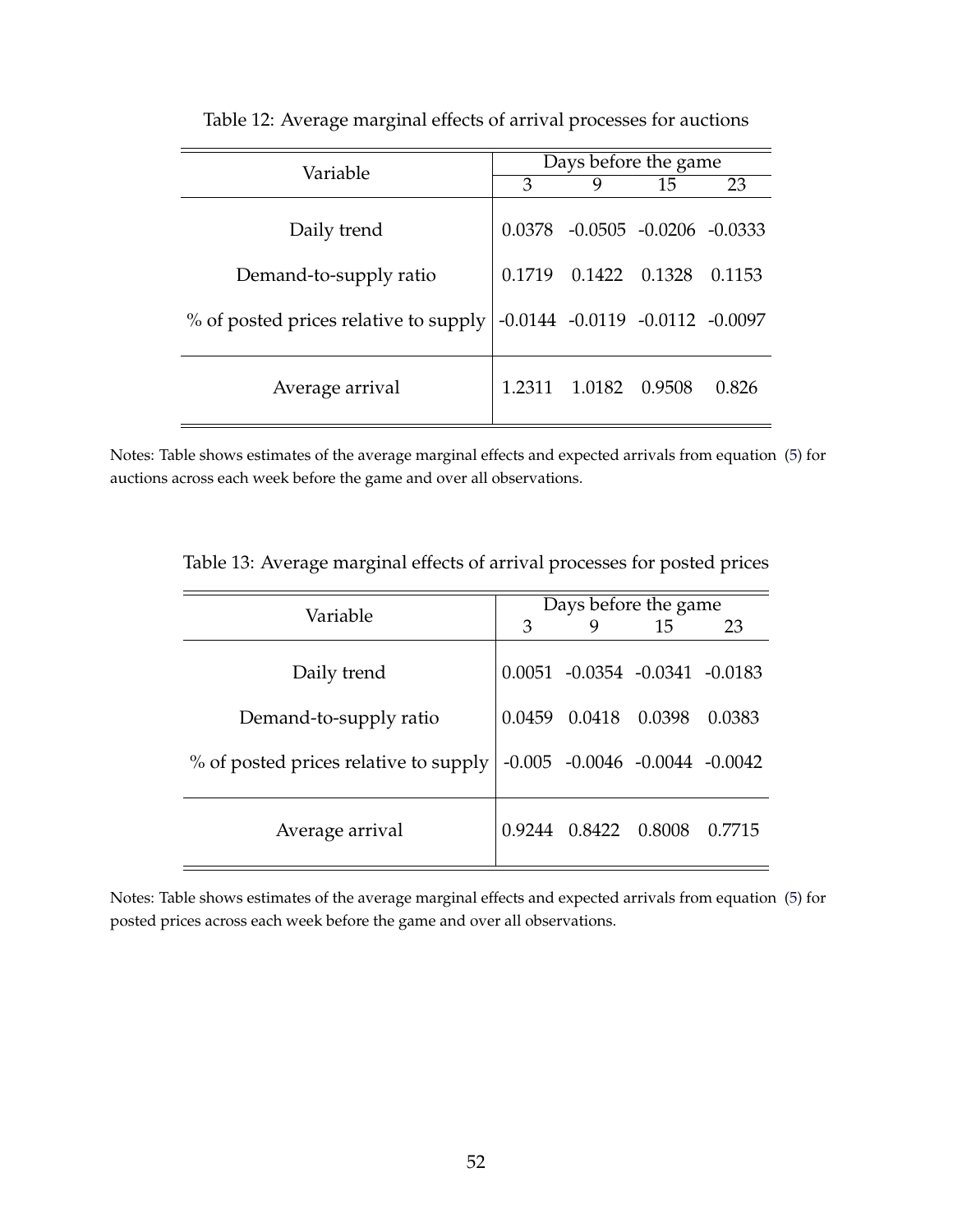| Mean                                                  | Coefficient             | S.E. |
|-------------------------------------------------------|-------------------------|------|
| Risk aversion $\left(\log \frac{1-\rho}{\rho}\right)$ | $-2.93$                 | 0.79 |
| Outside option: 1 week $(\psi_1)$                     | 1.22                    | 0.81 |
| Outside option: 2 weeks $(\psi_2)$                    | 1.55                    | 0.79 |
| Outside option: 3 weeks $(\psi_3)$                    | 0.61                    | 0.88 |
| Outside option: 4 weeks $(\psi_4)$                    | 0.4                     | 0.68 |
|                                                       |                         |      |
| Variance                                              | Coefficient t-statistic |      |
| Risk aversion $(\omega_o^2)$                          | 6.62                    | 3.39 |
| Outside option: 1 week $(\omega_1^2)$                 | 9.95                    | 4.17 |
| Outside option: 2 weeks $(\omega_2^2)$                | 13.21                   | 4.75 |
| Outside option: 3 weeks $(\omega_3^2)$                | 15.33                   | 5.09 |

Table 14: Estimates of sellers' risk aversion and outside option parameters

Notes: Table shows estimates of the simulated log-likelihood function based on equation [\(10\)](#page-31-0). Standard errors were obtained via subsampling based on 59 subsamples with 325 observations each.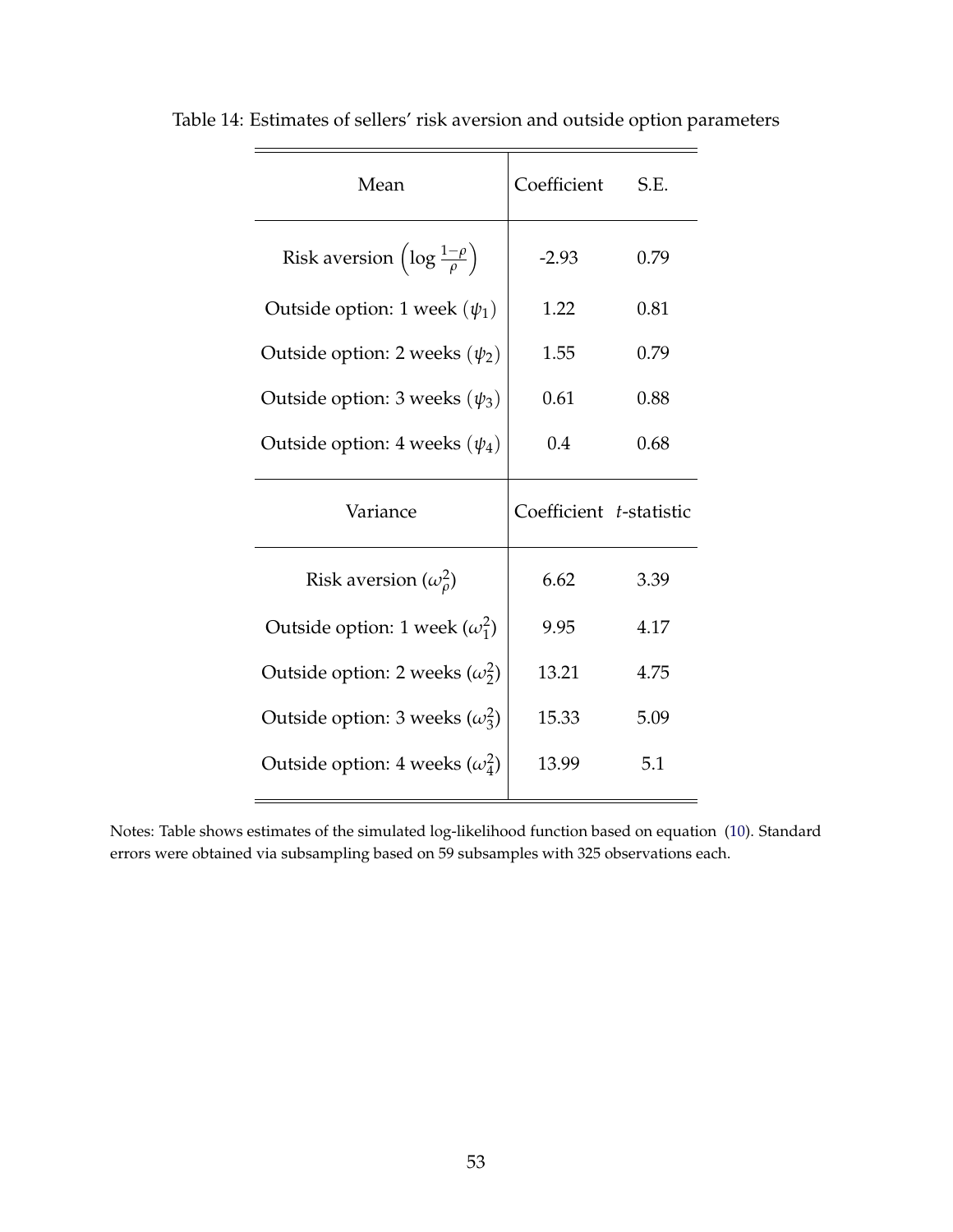<span id="page-54-0"></span>

| Game                          | Quantity           |      | Predicted Counterfactual Change (%) |          |
|-------------------------------|--------------------|------|-------------------------------------|----------|
| Colts at Jaguars              | Pr(sale)           | 0.3  | 0.26                                | $-13.33$ |
|                               | $E$ [price   sale] | 0.32 | 0.41                                | 28.13    |
| <b>Titans at Raiders</b>      | Pr(sale)           | 0.32 | 0.26                                | $-18.75$ |
|                               | $E$ [price   sale] | 0.44 | 0.55                                | 25       |
| Cardinals at 49ers            | Pr(sale)           | 0.31 | 0.27                                | $-12.9$  |
|                               | $E$ [price   sale] | 0.66 | 0.86                                | 30.3     |
| <b>Buccaneers at Seahawks</b> | Pr(sale)           | 0.31 | 0.3                                 | $-3.23$  |
|                               | $E$ [price   sale] | 0.76 | 0.94                                | 23.68    |
|                               |                    |      |                                     |          |

## Table 15: Counterfactual – no auctions

Notes: Predicted and counterfactual results are averages across 1,000 simulations. Average sale prices are calculated with respect to the face values of the tickets.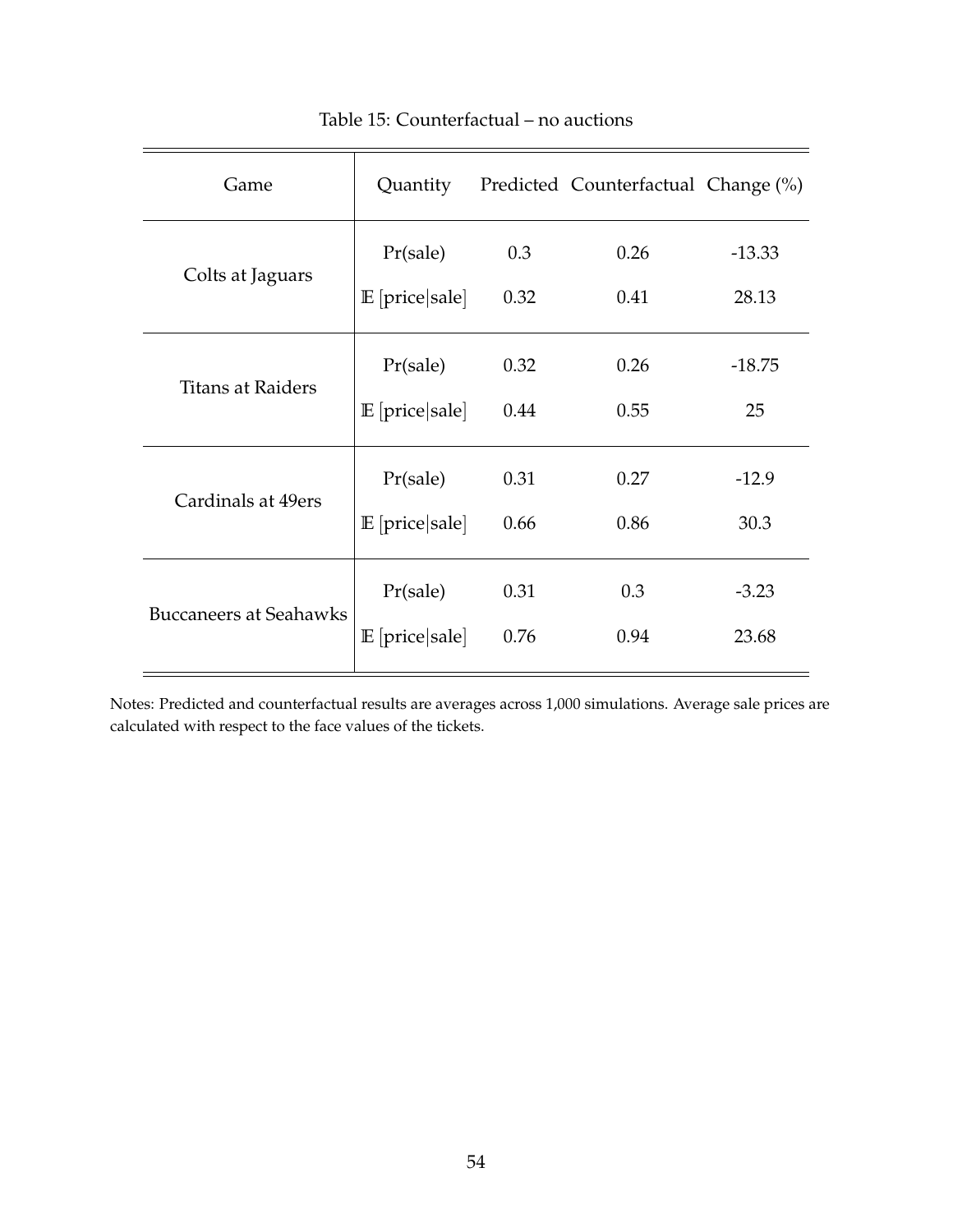<span id="page-55-0"></span>

| Game                          | Quantity           |      | Predicted Counterfactual Change (%) |          |
|-------------------------------|--------------------|------|-------------------------------------|----------|
| Colts at Jaguars              | Pr(sale)           | 0.3  | 0.18                                | $-40$    |
|                               | $E$ [price   sale] | 0.32 | 0.35                                | 9.38     |
| <b>Titans at Raiders</b>      | Pr(sale)           | 0.32 | 0.22                                | $-31.25$ |
|                               | $E$ [price   sale] | 0.44 | 0.59                                | 34.09    |
| Cardinals at 49ers            | Pr(sale)           | 0.31 | 0.22                                | $-29.03$ |
|                               | $E$ [price   sale] | 0.66 | 0.69                                | 4.55     |
| <b>Buccaneers at Seahawks</b> | Pr(sale)           | 0.31 | 0.18                                | $-41.94$ |
|                               | $E$ [price   sale] | 0.76 | 0.83                                | 10.53    |
|                               |                    |      |                                     |          |

## Table 16: Counterfactual – no posted prices

Notes: Predicted and counterfactual results are averages across 1,000 simulations. Average sale prices are calculated with respect to the face values of the tickets.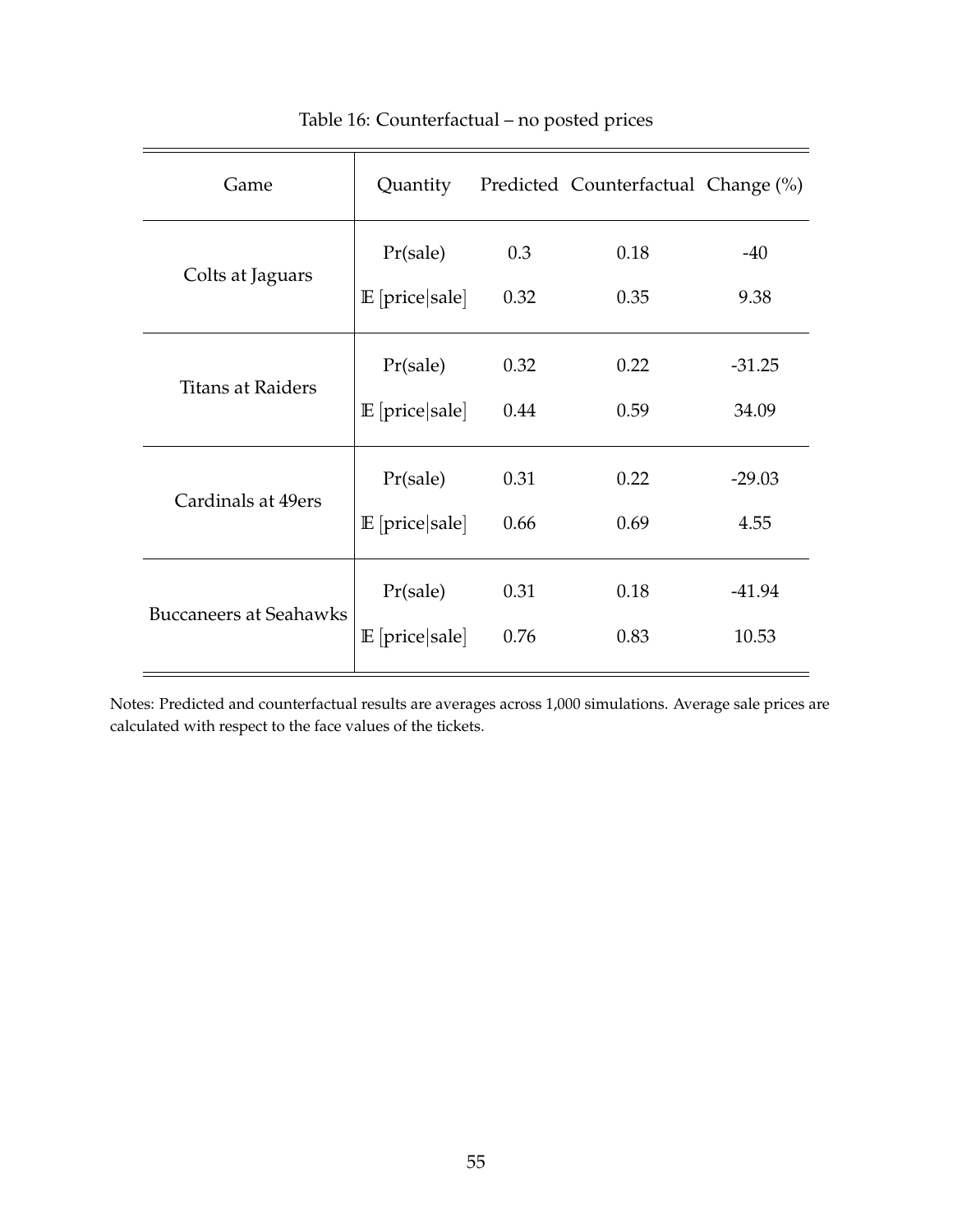# **Figures**



Notes: Figure displays the number of existing listings on each day including game day (0) in the sample discussed in Subsections [4.2](#page-13-0) and [4.3.](#page-15-0)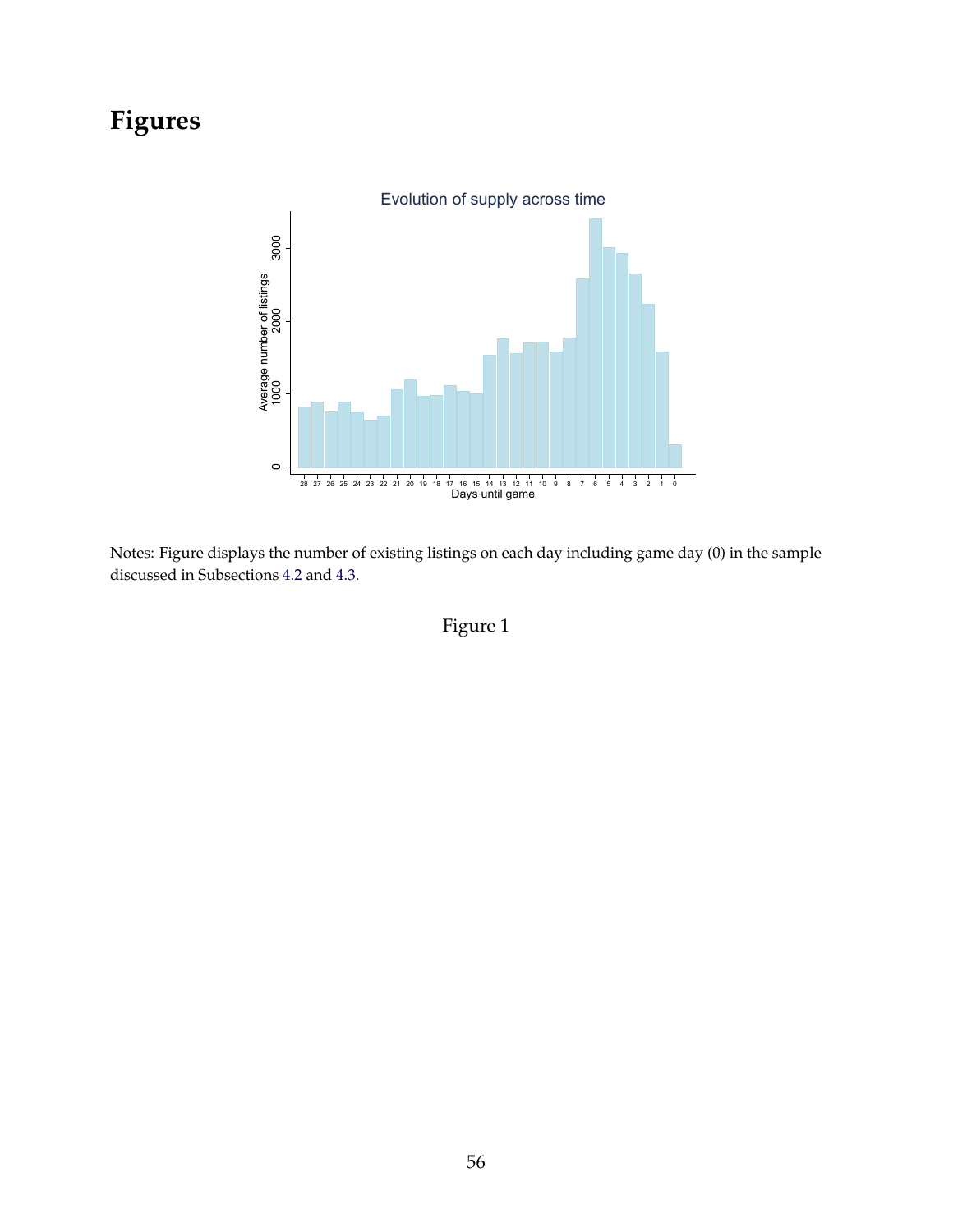

Notes: Figure displays the average number of consumer in the market on each day including game day (0) in the sample discussed in Subsections [4.2](#page-13-0) and [4.3.](#page-15-0)





Notes: Figure displays the ratio between the number of different potential buyers (IPs) and the number of existing listings on each day including game day (0), averaged across the 245 games in the sample discussed in Subsections [4.2](#page-13-0) and [4.3.](#page-15-0)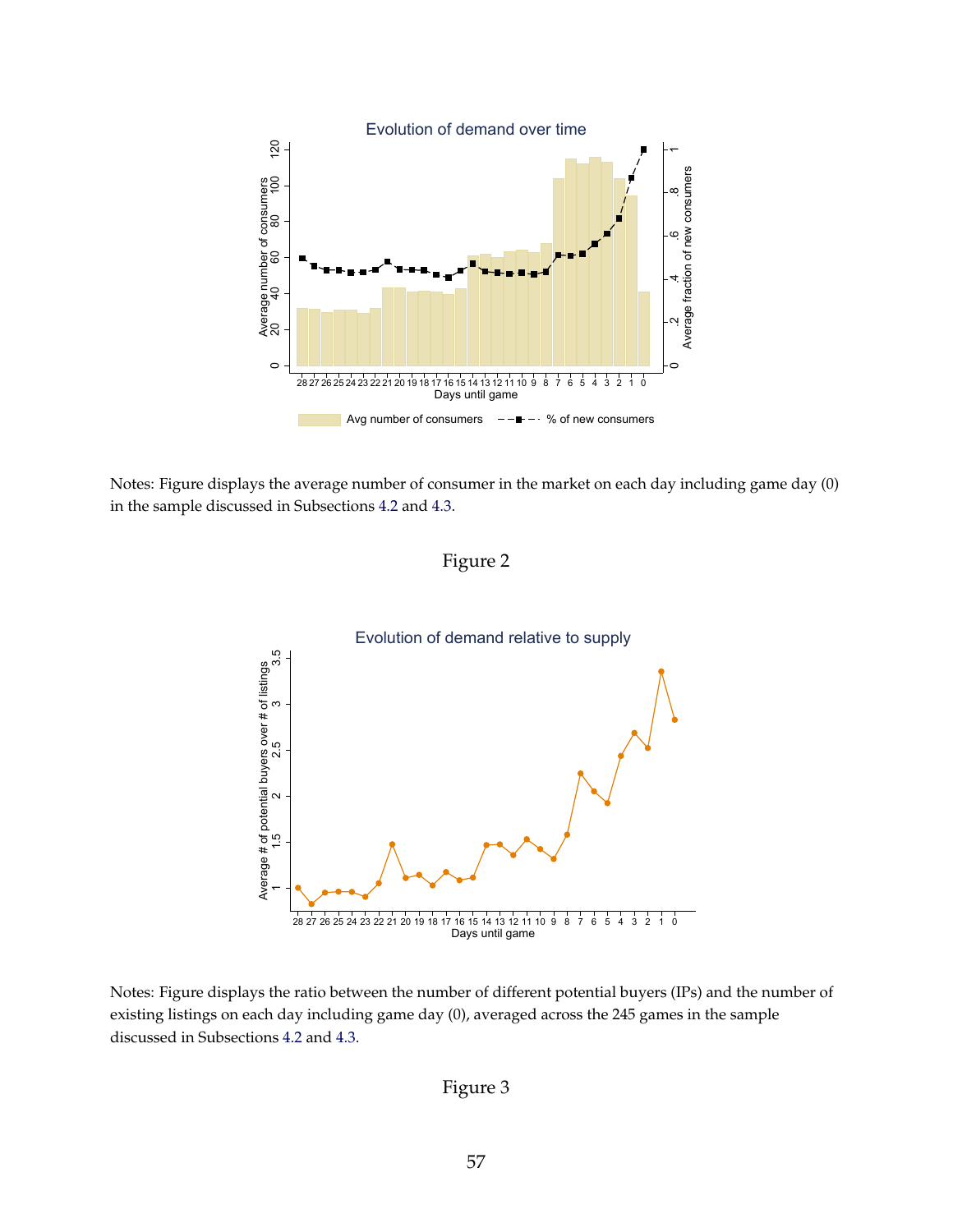

Notes: Figure displays the average auction start price and posted price, with respect to prices in the primary market, on each day including game day (0) in the sample discussed in Subsections [4.2](#page-13-0) and [4.3.](#page-15-0)

Figure 4



Notes: Histogram displays the number of listings on each day including game day (0), with quantities shown in the left Y-axis, and scatter shows the fraction of these listings that were created as auctions, with percentages on the right Y-axis, in the sample discussed in Subsection [4.4.](#page-17-0)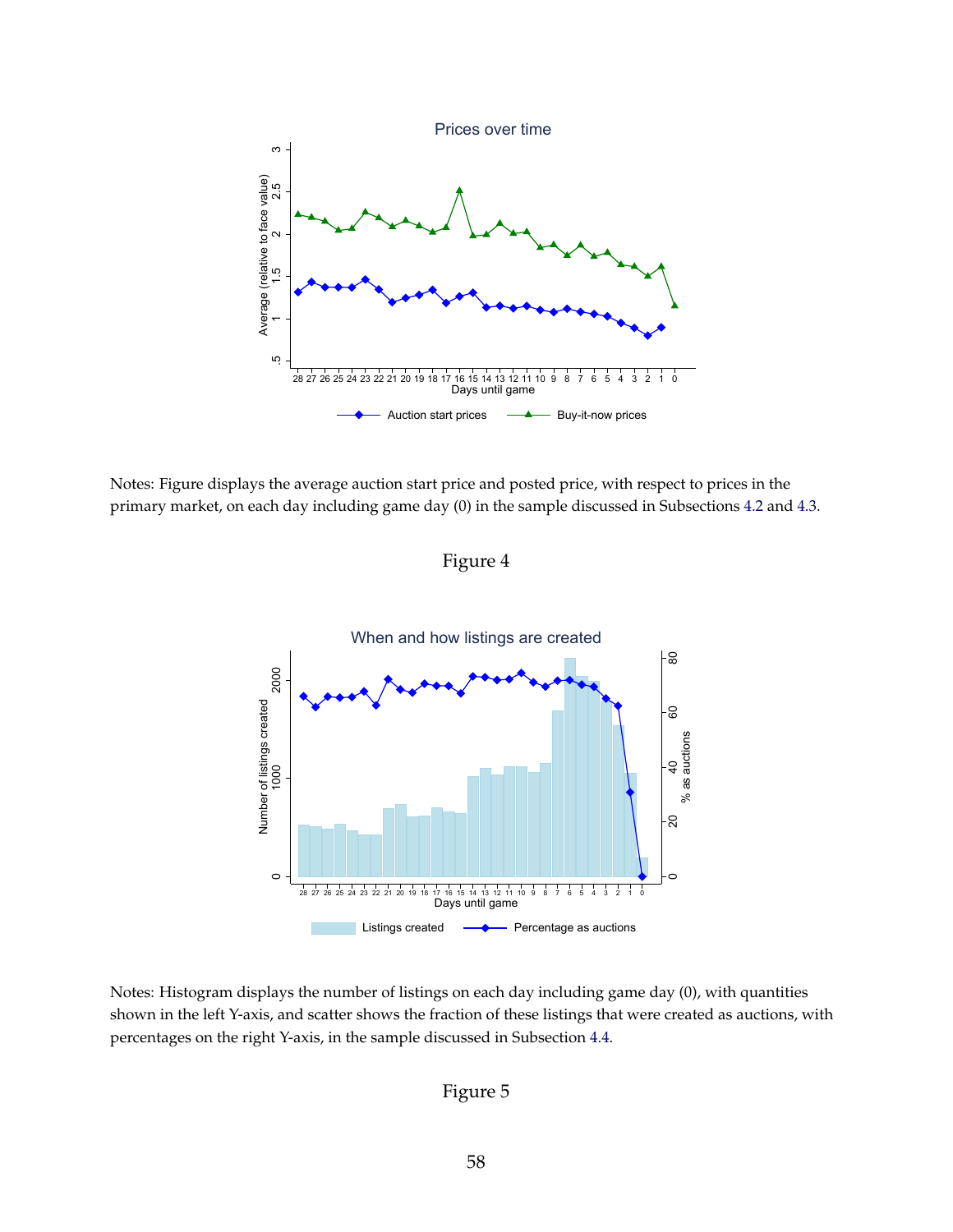

Notes: Histogram breaks down the choice of length for all auctions created on each day including game day (0) in the sample discussed in Subsection [4.4.](#page-17-0)





Notes: Graph shows the probability of switching from an auction to another auction or a posted price on each day including game day (0) in the sample discussed in Subsection [4.4.](#page-17-0)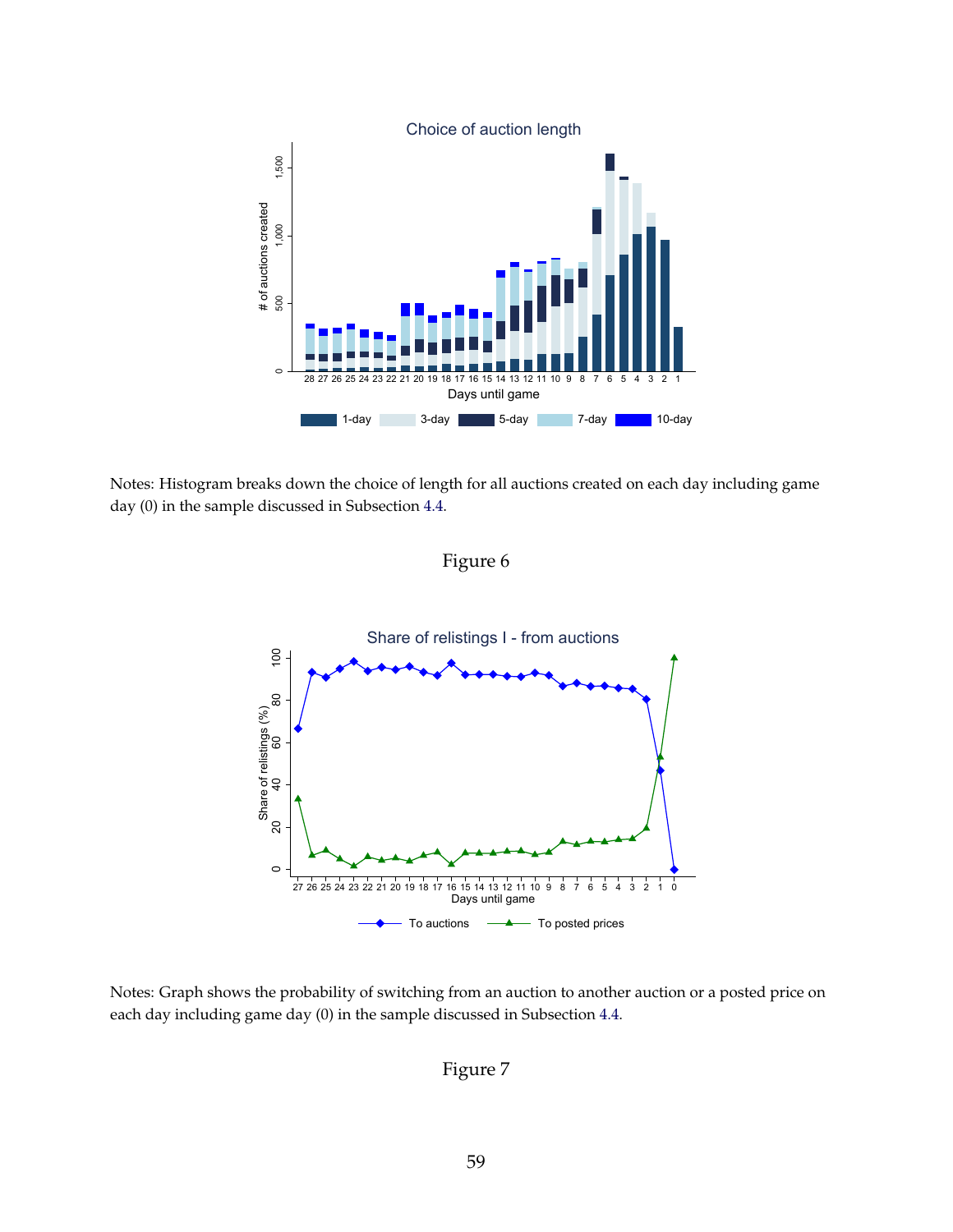

Notes: Graph shows the probability of switching from a posted price to an auction or another posted price on each day including game day (0) in the sample discussed in Subsection [4.4.](#page-17-0)

Figure 8



Notes: Graph shows the probability of sales of auctions posted prices by the day the listing was created on each day including game day (0) in the sample discussed in Subsection [4.4.](#page-17-0)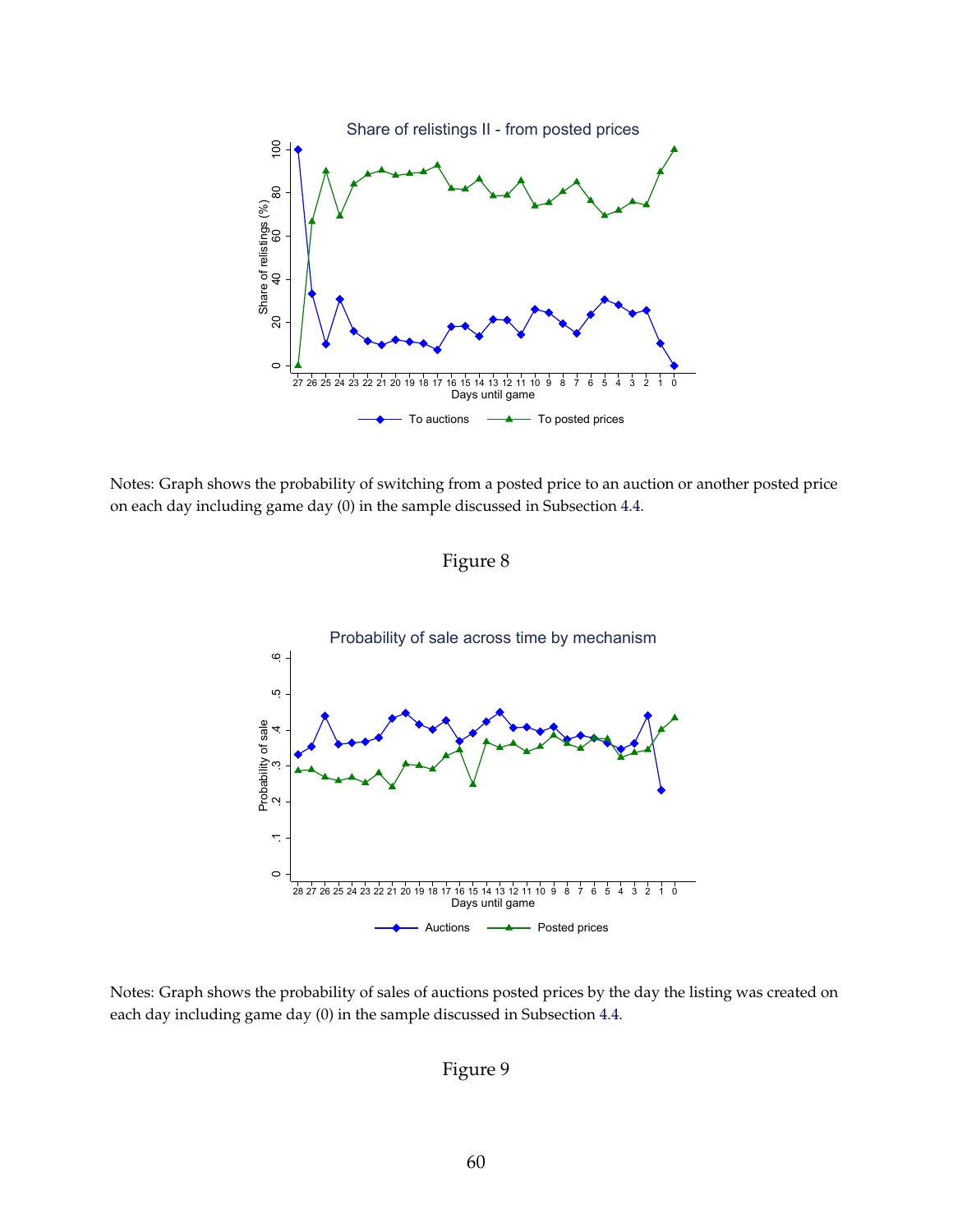

Notes: Graph shows the average final prices relative to prices in the primary of auctions posted prices conditional on a sale by the day the listing was created on each day including game day (0) in the sample discussed in Subsection [4.4.](#page-17-0)





Notes: Graph shows the average number of consumers who viewed at least one listing across auctions and posted prices on each day including game day (0) in the sample discussed in Subsections [4.2](#page-13-0) and [4.3.](#page-15-0)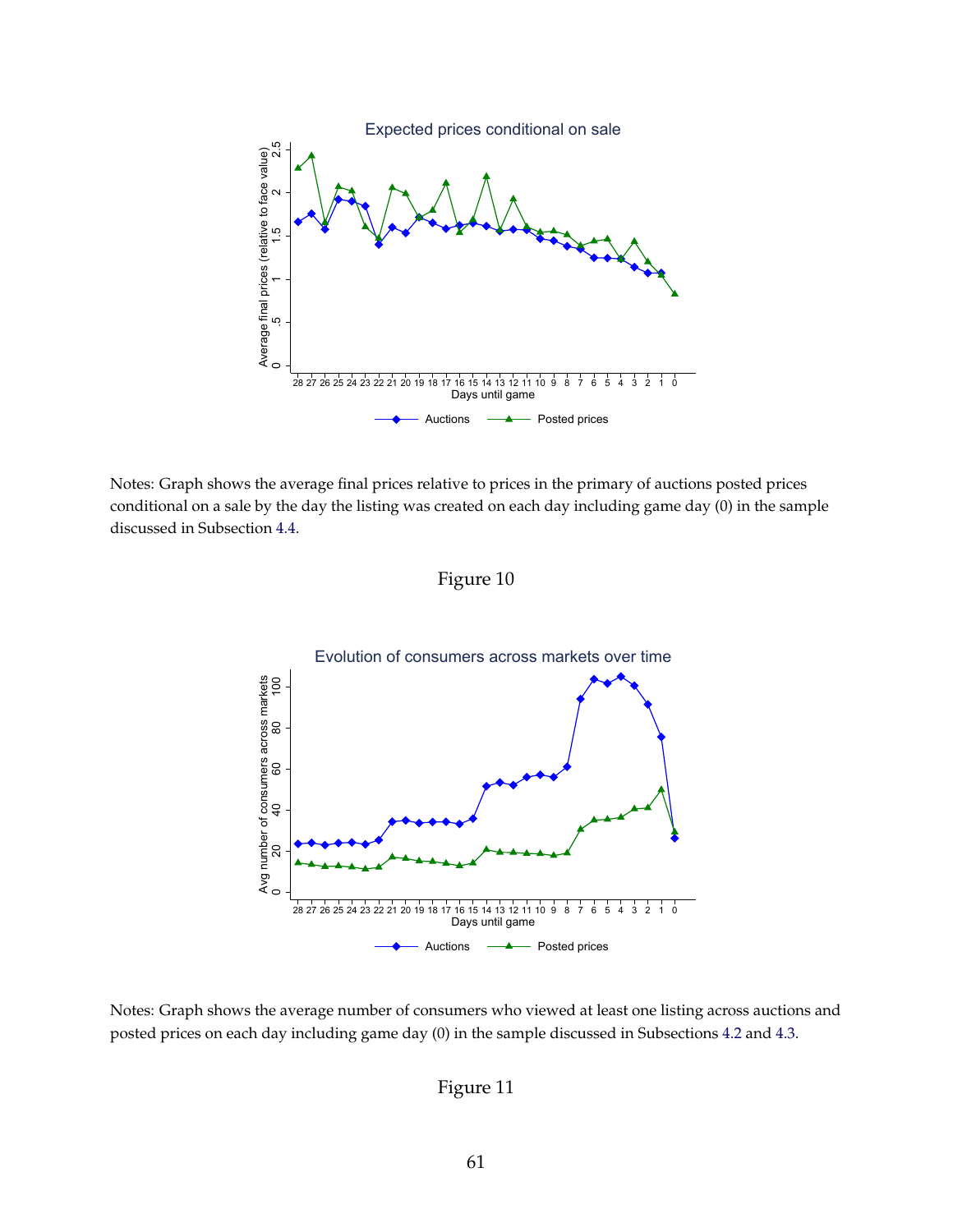

Notes: Figure displays the ratio between the number of different potential buyers (IPs) and the number of existing listings across mechanisms on each day including game day (0), averaged across the 245 games in the sample discussed in Subsections [4.2](#page-13-0) and [4.3.](#page-15-0)

Figure 12



Notes: Graph shows the ratio between the average number of different potential buyers (IPs) who viewed auction pages and the same quantity for posted prices on each day including game day (0) in the sample discussed in Subsections [4.2](#page-13-0) and [4.3.](#page-15-0)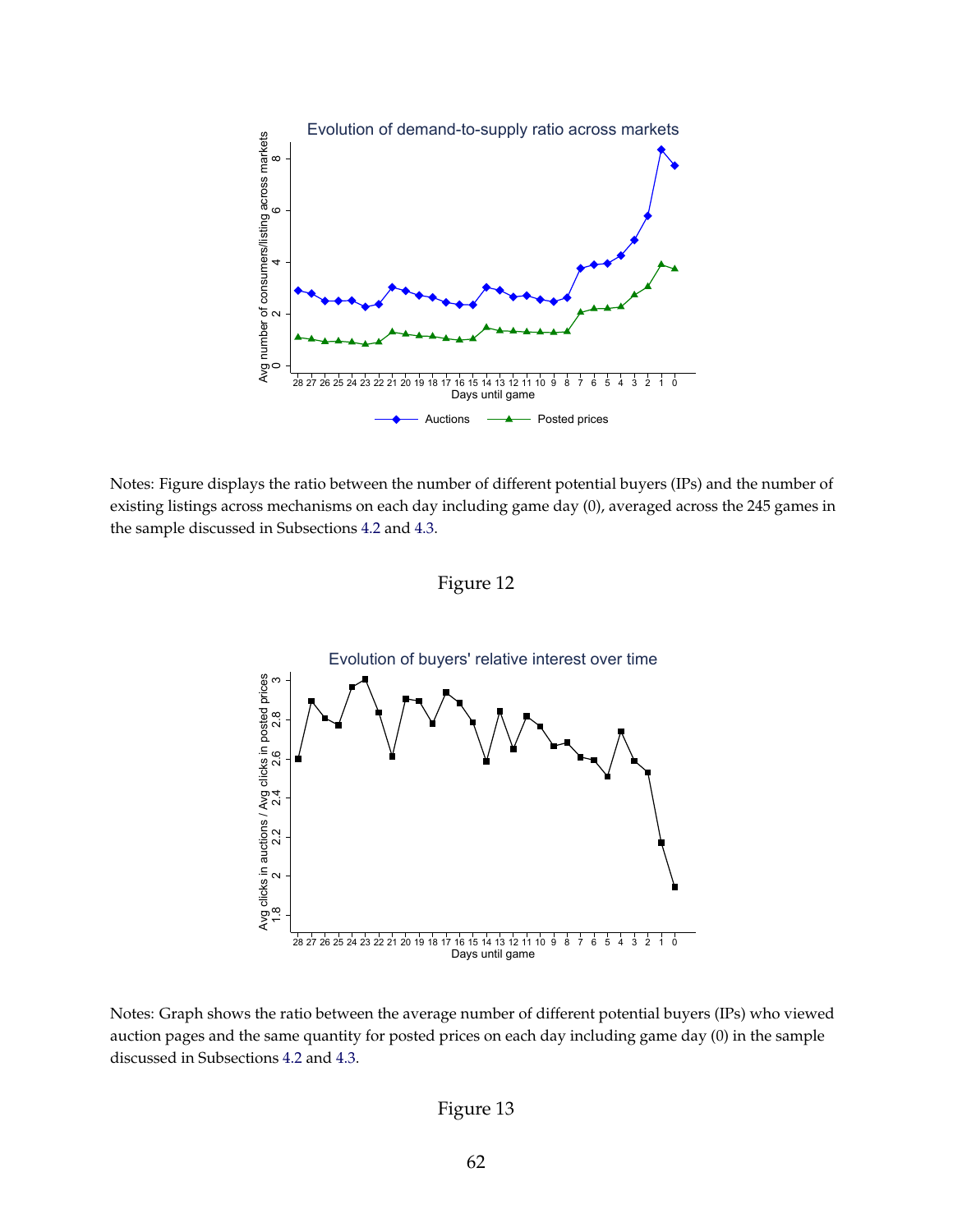

Notes: Graph shows the distributions of valuations for lower level sideline tickets for the game hosted by the Buffalo Bills against the New England Patriots on four different days. Estimates are based on based the sample on all auctions which received at least two bids from Subsections [4.2](#page-13-0) and [4.3.](#page-15-0)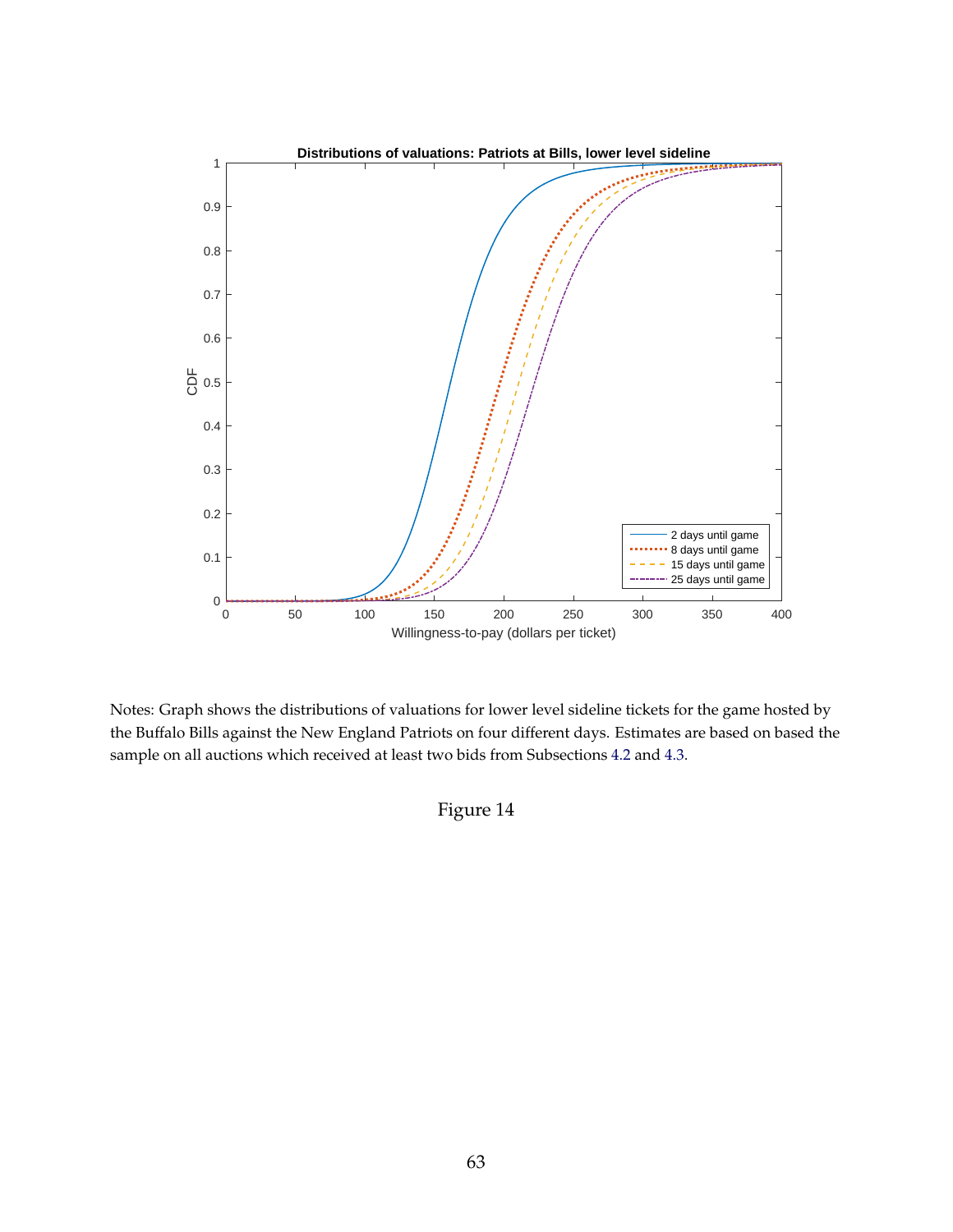

Notes: Graph shows the distributions of sellers' coefficient of relative risk aversion.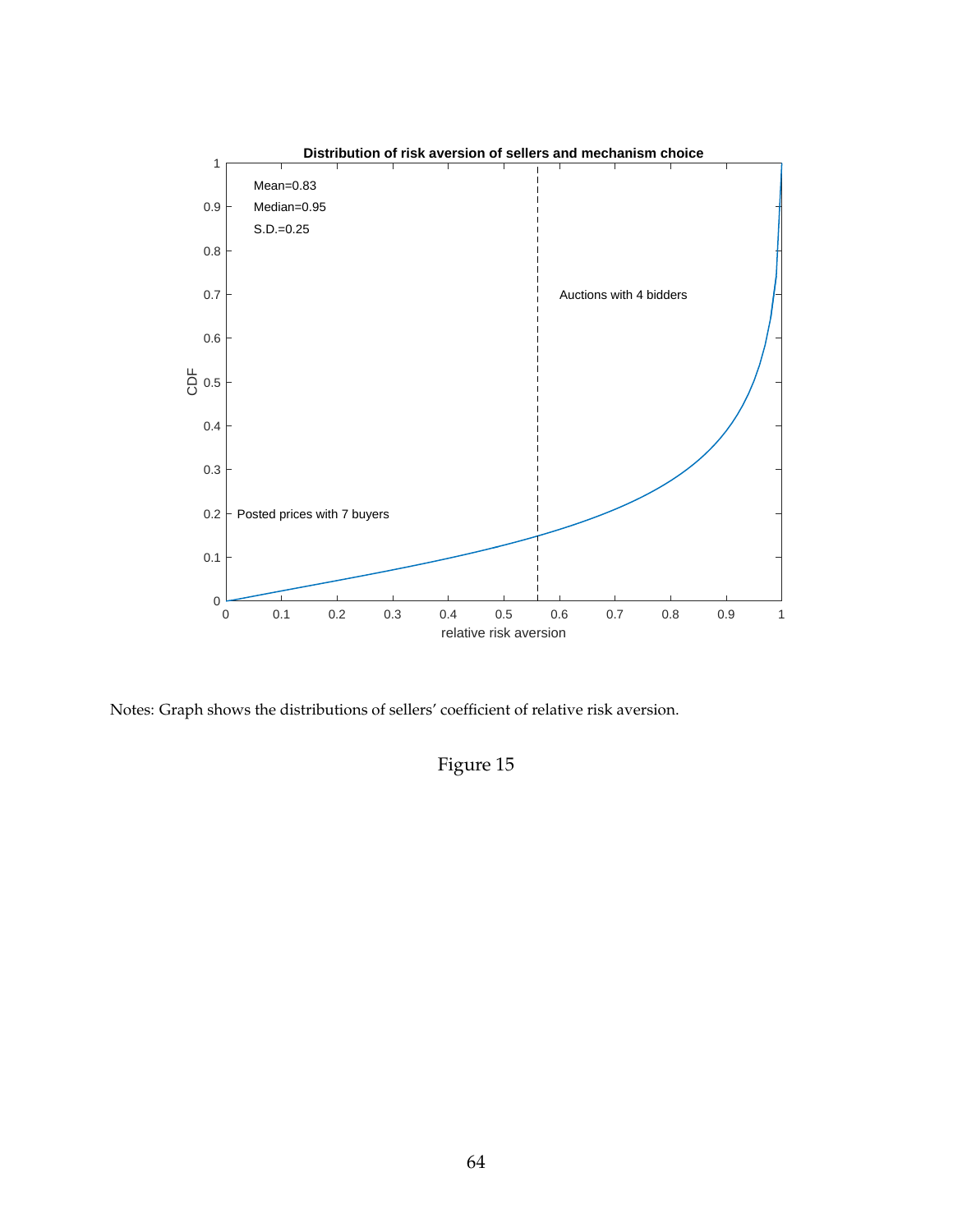# **Appendix**

## **A Sample construction**

I describe here in detail the procedure I used to create the chains of listings described in Section [4.](#page-12-0) The key information used to create the chains consists of the number of tickets being offered, and the section and row in which the tickets were located. This information is key for two reasons. First, the linking process to track the same set of tickets over time is based on them.<sup>24</sup> Second, these variables allow me to identify the price of these tickets on the primary market, which, in turn, yields a measure of their quality.

Information on the game corresponding to a given listing is often available in a standardized fashion. When this is not the case, I attempt to obtain this information from the title or subtitle of the listings. When these are not informative, the dates in which listings were created by the sellers are ordered to potentially fill in this missing information. I also make use of this procedure to correct listings for games that were created after these games had taken place, which were usually instances in which the seller corrected the information shortly after. When this was not the case sellers just removed the listing within a few days indicating that they were erroneous and possibly the result of automatic re-listing.

Around 97% of the remaining listings have information on number of tickets, section, and row. To fill in the missing information I use the listing's title or subtitle. I also verify whether sellers had offered multiple listings for the same team at the same location and whether the listings with missing information were created and terminated in between listings with complete information. This procedure was also useful to correct instances in which the information was erroneous, either because the section and row numbers were exchanged or because the information did not conform with what was reported on the title or subtitle.

With this information in hand I define as potential chains of listings combinations of different seller-game-section-row quadruples. I then identify instances in which listings within the same chain are created before the previous one was over. These cases are inspected and classified into five scenarios. First, multiple chains at the same location of-

 $24$ Ideally the process would be based on the seat numbers being offered as this would make the linking trivial. Unfortunately this information was rarely available, a difficulty also faced by [Leslie and Sorensen](#page-41-1) [\(2014\)](#page-41-1). A possible explanation is that potential buyers make their decision based on location of the seats at the section and row level, but not the exact seat. One fact that corroborates this explanation is that the ticket pricing in the primary market is almost always a function of the section and row only.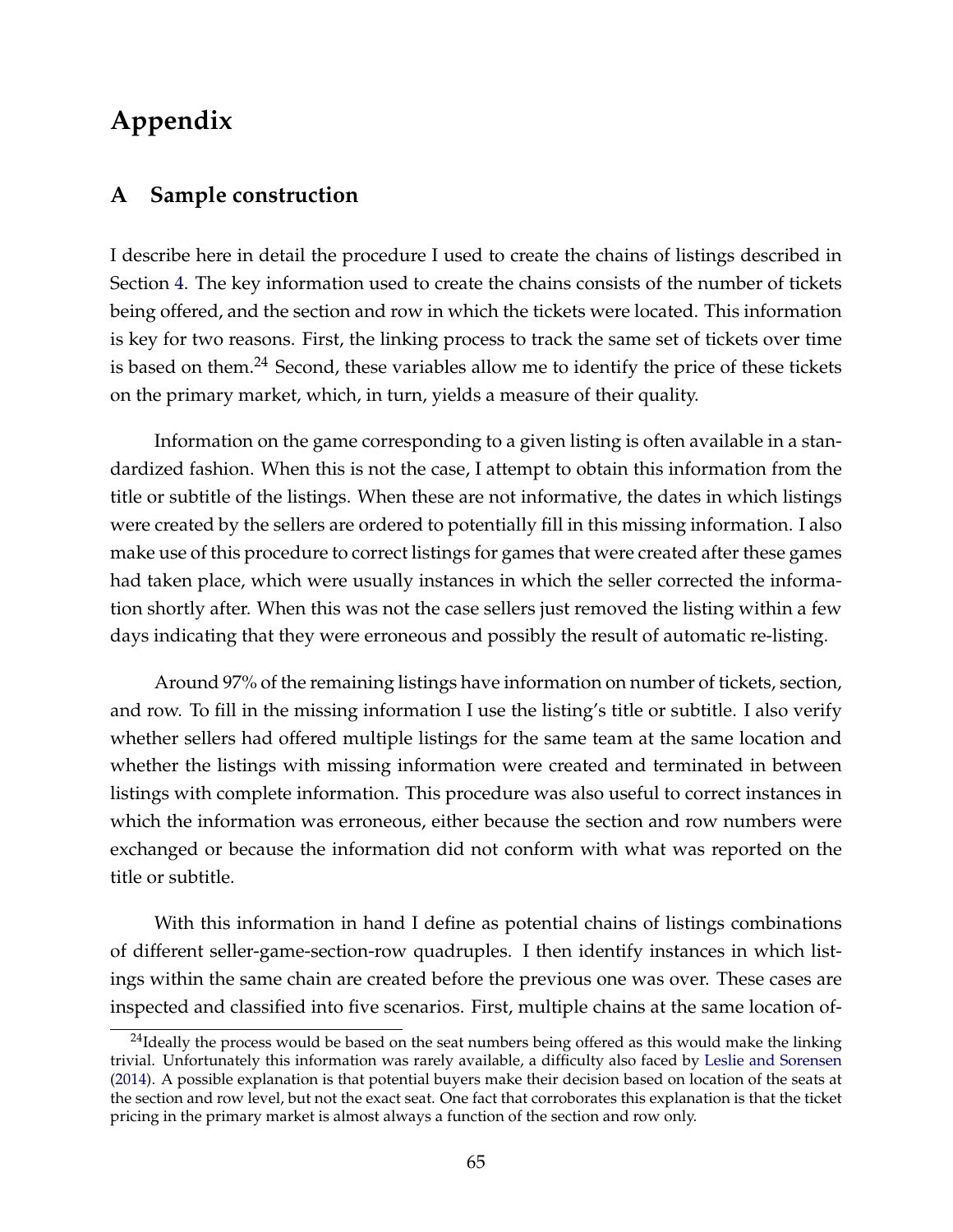fered by the same seller. This is done based on information on the titles, complete sales, and other chains by the same seller. Cases in which the seller creates two identical listings across all dimensions at virtually the same time are assumed to be for the different tickets. The second scenario is reorganization of quantities, or rebundling. For example, turning a single listing for four tickets into two listings of two tickets each. Third, listings which were removed within a day and recreated shortly after are assumed to be mistakes and deleted. The final two scenarios concern listing the same set of tickets more than once concurrently, which I call doublelisting.

I classify doublelisting scenarios into two cases. The first is separation across quantities: for example, having a listing for four tickets and, at the same time, two separate listings for two tickets each. This is again cross-checked with the seller's story of listings and their outcomes. Returning to the example, if both a two-ticket and four-ticket listings are sold then they were for different sets of tickets, while if the four-ticket one is sold and the other two two-ticket listings are then removed from the website it suggests that the same tickets were listed twice. Finally, the second case consists of listing the same set of tickets through different mechanisms. I verified these cases according to the same procedure that I employed in the previous case.

At the end of this procedure I obtain a sample of 38,520 sets of tickets, which were offered across 78,865 listings. However, the analysis will be restricted to activity within four weeks of a game. This restriction is not extreme: in this period, almost 61% of tickets were introduced to the market, more than 70% of tickets are offered, and more than 73% of the transactions observed in the data took place. Therefore, the final sample contains 27,047 sets of tickets across 43,221 listings. Of these, 290 listings across 223 chains do not have information on the number of tickets, section, or row, and therefore are not used for estimation, but are used to create measures of market conditions.

The remaining chains are used to estimate parameters of the demand side of the market. To study seller behavior, I further restrict the sample to tickets that were introduced to the market during the period of interest, were always offered as a pair, and were not rebundled or doublelisted. This is a considerably smaller sample, containing 19,175 pairs of tickets over 28,266 listings. Nevertheless, pairs are the most common bundle offered (more than 74% of listings). Furthermore, even though rebundling and doublelisting are ruled out, just a little more than 5% of chains display these features.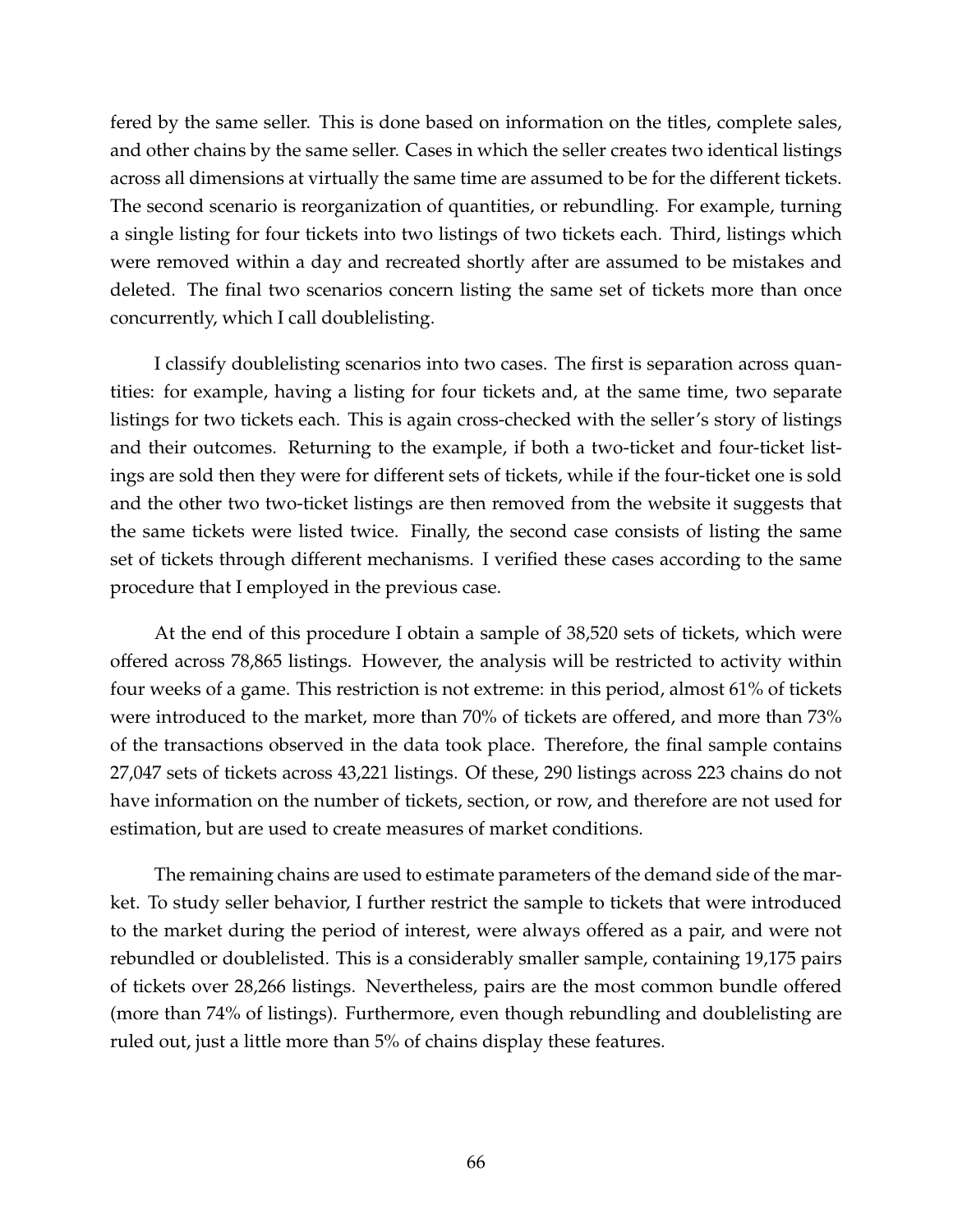### **B Mechanism choice: hybrid auctions and bargaining**

This subsection documents patterns relative to mechanisms which were not explicitly considered: auctions with an immediate purchase option and bargaining-enabled posted prices. To do so it employs the main subsample, which was also used in Subsection [4.4.](#page-17-0) First, Figure [B.1](#page-67-0) shows which among the four options sellers choose across time.

<span id="page-67-0"></span>

Notes: Graph shows the fraction of each mechanism among all listings created on each day including game day (0) in the sample discussed in Subsection [4.4.](#page-17-0)

#### Figure B.1

The aggregate pattern across all auctions and all posted prices can be seen within each specific mechanism, showing that they are not driven by one specific type. However, it becomes more clear that sellers are more likely to choose more flexible options as the deadline approaches. This can be seen in at least two ways. First, while hybrid auctions display the same sharp decrease as auctions due to the aforementioned reasons, this decrease starts earlier and is more intense for usual auctions than for hybrid auctions. Second, sellers become more prone to allow for bargaining when closer to the game. It is noticeable how the probability of choosing each posted price is virtually the same across time, until it decouples with bargaining-enabled listings becoming substantially more likely to be chosen in the last two days.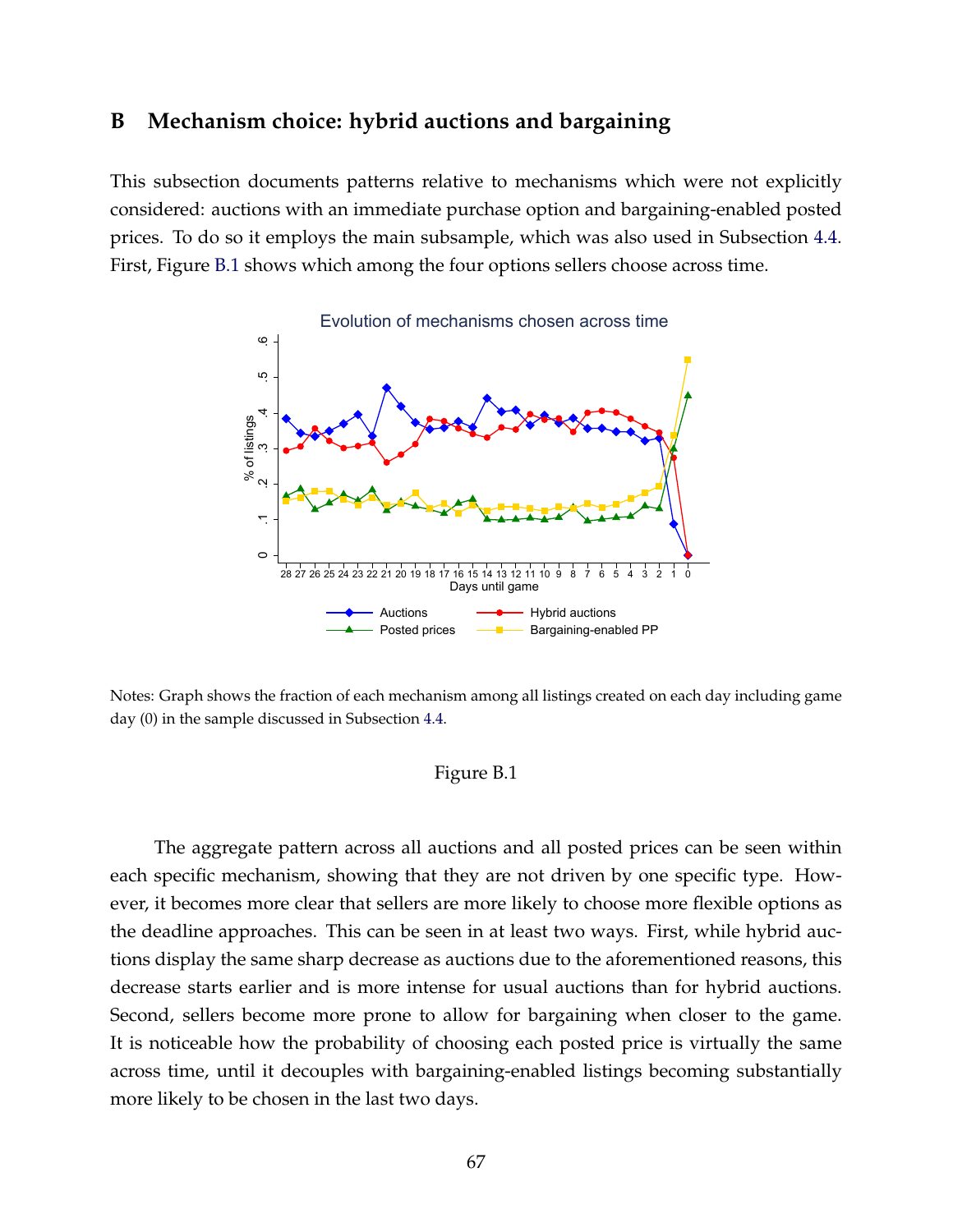Table [B.1](#page-68-0) displays the overall choices by sellers to give a sense of the magnitudes as well as the outcomes per mechanism.

<span id="page-68-0"></span>

| Type                          |        |       |     | Quantity Sold Sold via buy price Sold via bargaining |
|-------------------------------|--------|-------|-----|------------------------------------------------------|
| Auctions                      | 10,051 | 4,581 |     |                                                      |
| <b>Hybrid</b> auctions        | 10,059 | 3,692 | 588 |                                                      |
| Posted prices                 | 3,692  | 1,029 |     |                                                      |
| Posted prices with bargaining | 4,464  | 1,155 |     | 694                                                  |

Table B.1: Distribution of listings across mechanisms II

Notes: Table displays quantities of the sample described in Subsection [4.4.](#page-17-0)

While hybrid auctions are slightly more numerous than usual auctions, buyers rarely make use of this option. In part this is due to the fact that whenever a bid equal to at least half the buy-it-now price is submitted the option of immediate purchase goes away. Therefore, abstracting from hybrid auctions is arguably inconsequential for the results. On the other hand, most posted price listings are bargaining-enabled, in part because this is the default option on eBay. Furthermore, most purchases of bargaining-enabled listings are through bargaining, and the average discount buyers obtain conditional on a purchase is roughly 21%. These figures are not negligible, but I choose to disregard this option for a few reasons.

The first reason is simplicity: negotiations between buyers and sellers probably displays two-sided incomplete information. In addition, eBay caps the number of offers within a single negotiation at six. Embedding bargaining interactions between buyers and sellers with these features would almost surely require a so-called "reduced form" approach, in which case it is not clear whether ignoring negotiations is a higher order concern. Second, it mitigates one potential concern about the empirical model. In practice, sellers rarely change prices every day, and it is not possible to determine the reason why. Since valuations decrease daily, according to the model the probability of a sale, conditional on a price level, would decrease. The actual probability of a sale with a discount possibly mitigates this issue, and is as least in part captured through the daily price decision.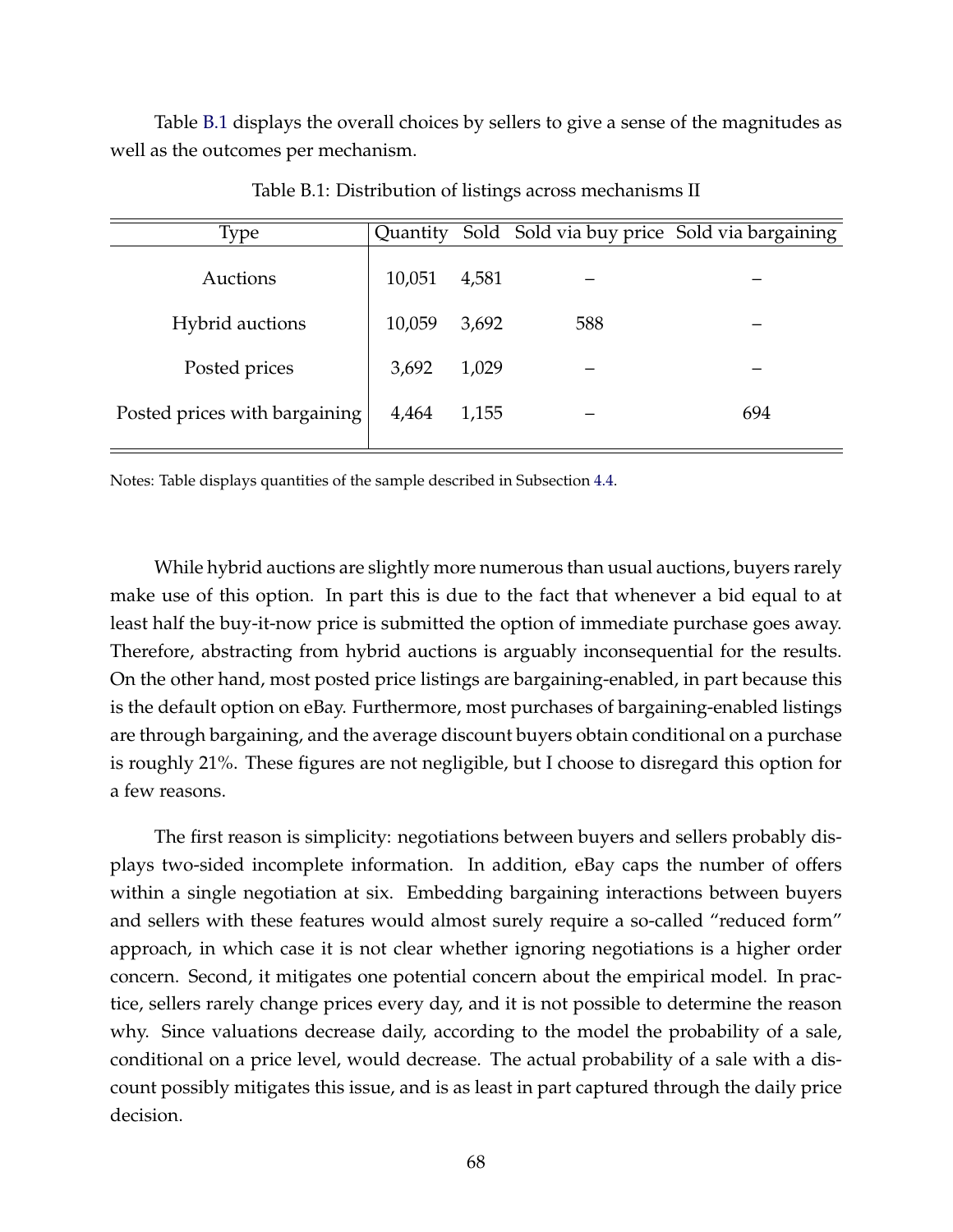## **C Buyers' behavior: hybrid auctions and bargaining**

This subsection presents further evidence that buyers also change their behavior as game day approaches. To do so it shows how buyers make choices regarding whether to accept the buy-it-now option in hybrid auctions and how they initiate negotiations in bargainingenabled posted price listings.

<span id="page-69-0"></span>Figure [C.1](#page-69-0) below shows how many hybrid auctions are created on each day, and the share of such auctions that are sold via buy price purchase.



Notes: Histogram displays the number of listings on each day including game day (0), with quantities shown in the left Y-axis, and scatter shows the fraction of these listings that were created as hybrid auctions, with percentages on the right Y-axis, in the sample discussed in Subsection [4.4.](#page-17-0)



Buyers are noticeably more likely to use the buy-it-now option on the day before the game. A possible explanation is that if a buyer wishes to make sure that she will attend the game she will choose pay the buy price rather than submit a bid not to wait until the auctions is over to find out if she won, despite expecting to make a higher payment.

Another example of a change in buyers' behavior is displayed in Figure [C.2.](#page-70-0)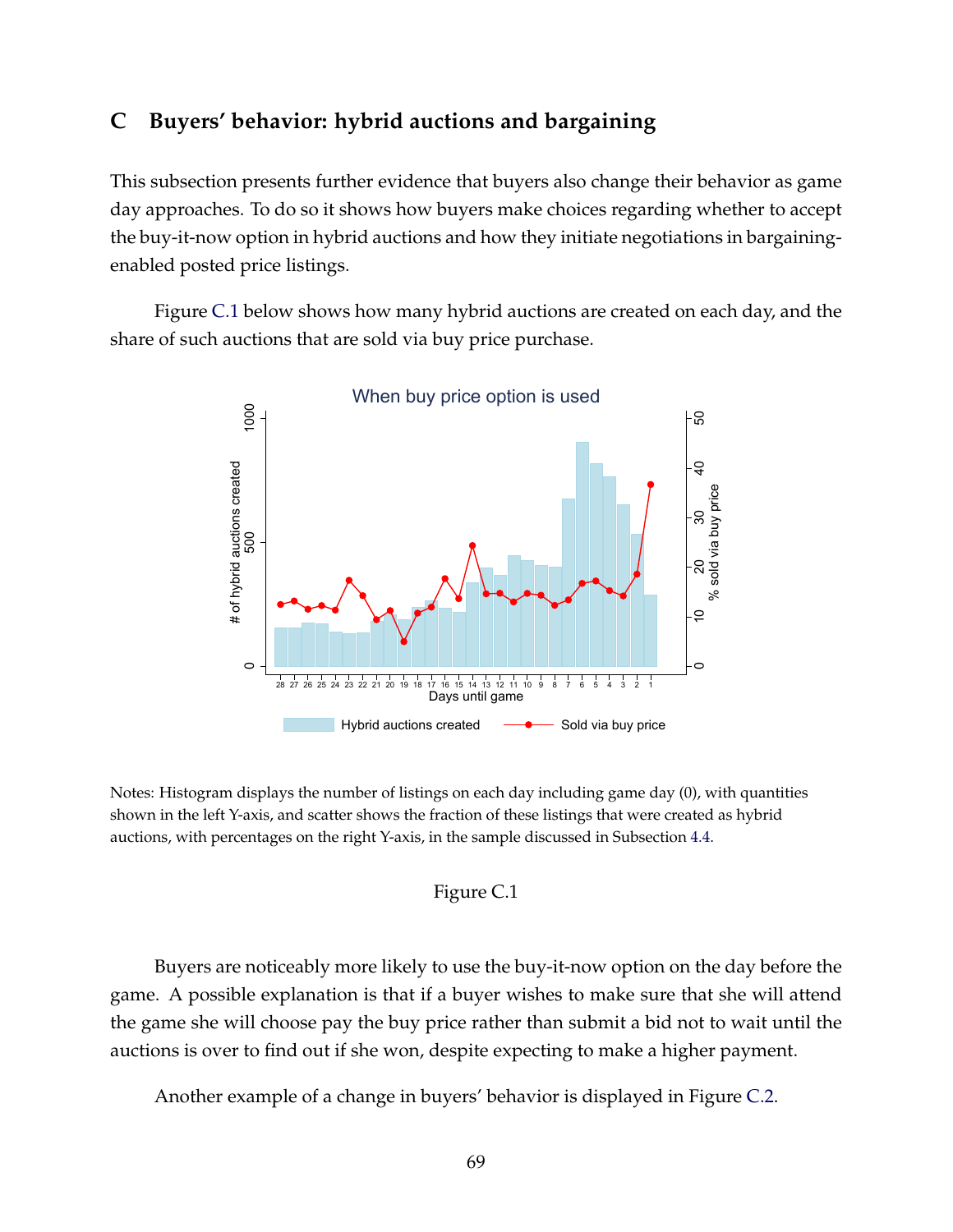<span id="page-70-0"></span>

Notes: Histogram displays the number of negotiation that on each day including game day (0), with quantities shown in the left Y-axis, and the scatter shows the ratio between the amount of the first offer and the ask price, with numbers on the right Y-axis, in the sample discussed in Subsection [4.4.](#page-17-0)

## Figure C.2

The histogram shows how many negotiations started on each day. A bargaining interaction begins when a potential buyers send an offer to the seller. The plot displays the average ration between this first offer and the original posted price chosen by the seller, which I simply call "buyers' aggressiveness", showing that this ratio is weakly decreases as the deadline approaches. This suggests that buyers become more relatively more aggressive in bargaining if game day is close, possibly because they take into account that sellers' option value of waiting is smaller, which implies that they are more likely to accept offers with lower prices.

## **D Seller heterogeneity and choices**

This subsection expands the aforementioned analysis of seller heterogeneity and its relation to sellers' choices and the estimation of sellers' parameters described above. First, I categorize sellers into five groups: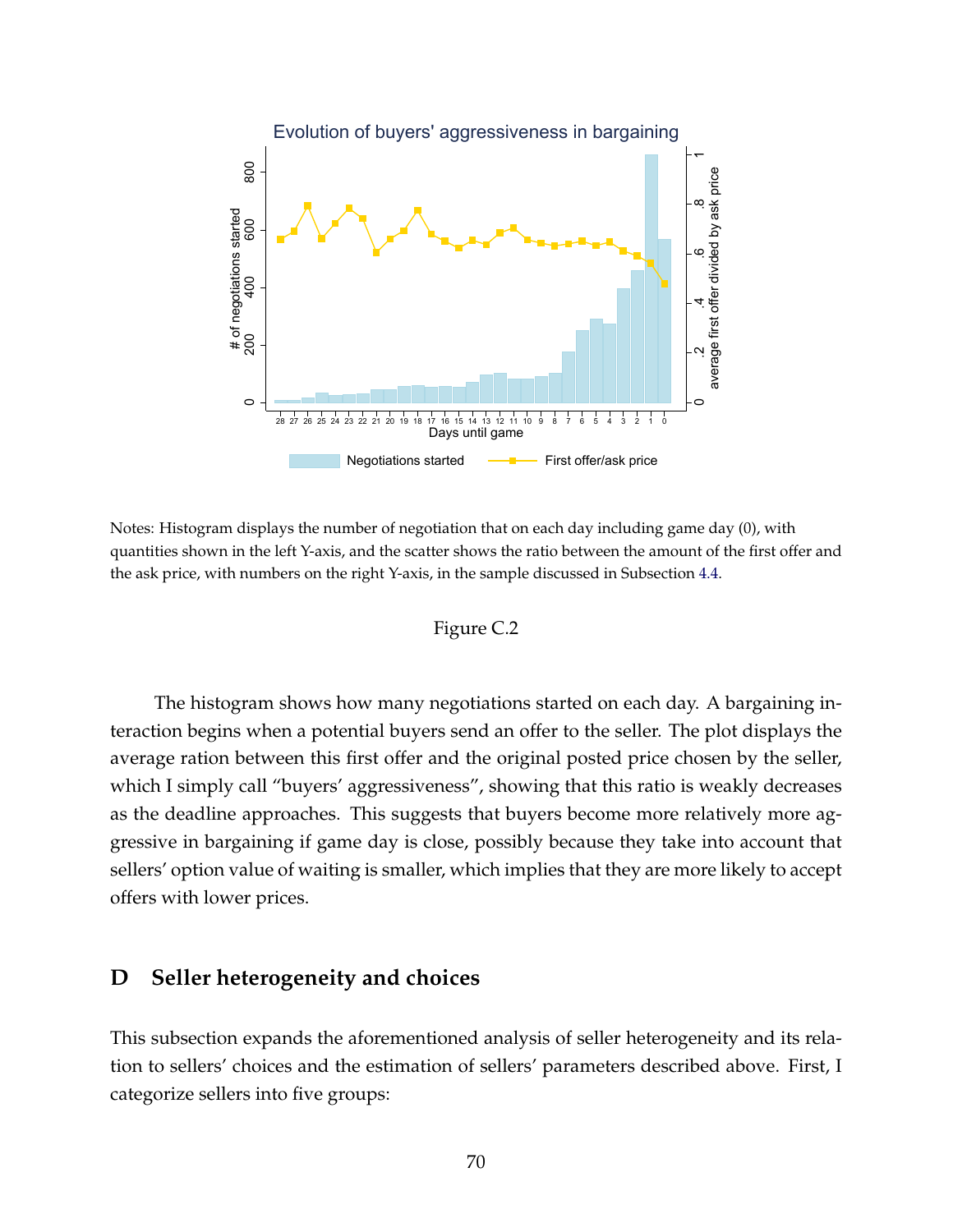- *Casual:* sellers that offer at most two chains of tickets for only one home team.
- *Recurring:* sellers who offer more than two chains for only one team or chains for multiple home teams, all in the same state.
- *Medium:* sellers who offer chains for multiple home teams from different states, but all located in the same region of the country or belonging to the same division.
- *Big:* sellers who offer chains for multiple home teams who are neither "recurring" nor "medium".
- *Specialized:* sellers specialized in football or sports as defined by their titles on the website.

<span id="page-71-0"></span>Table [D.1](#page-71-0) below shows the distribution of sellers across types as well as their listing behavior.

| Type        | Quantity |       | % relist % switch mechanism |
|-------------|----------|-------|-----------------------------|
| Casual      | 8,076    | 28.98 | 11.1                        |
| Recurring   | 2,481    | 62.07 | 40.95                       |
| Medium      | 66       | 65.15 | 46.97                       |
| Big         | 176      | 76.7  | 52.27                       |
| Specialized | 20       | 55    | 25                          |
|             |          |       |                             |

Table D.1: Seller types, supply, and listing decisions

Notes: Table displays quantities of the final sample described in Subsections [4.2](#page-13-0) and [4.3.](#page-15-0) Hybrid auctions are included within auctions with the exception of those who were sold via the buy-it-now option, and bargaining-enabled posted prices are included as usual posted price listings. A mechanism change is defined as going from any auction to any posted price or vice-versa.

As could be predicted, more active and larger sellers are also more likely to relist and to switch between mechanisms. However, it is also important to note that the absolute number of casual sellers that relist and that switch between mechanisms is comparable to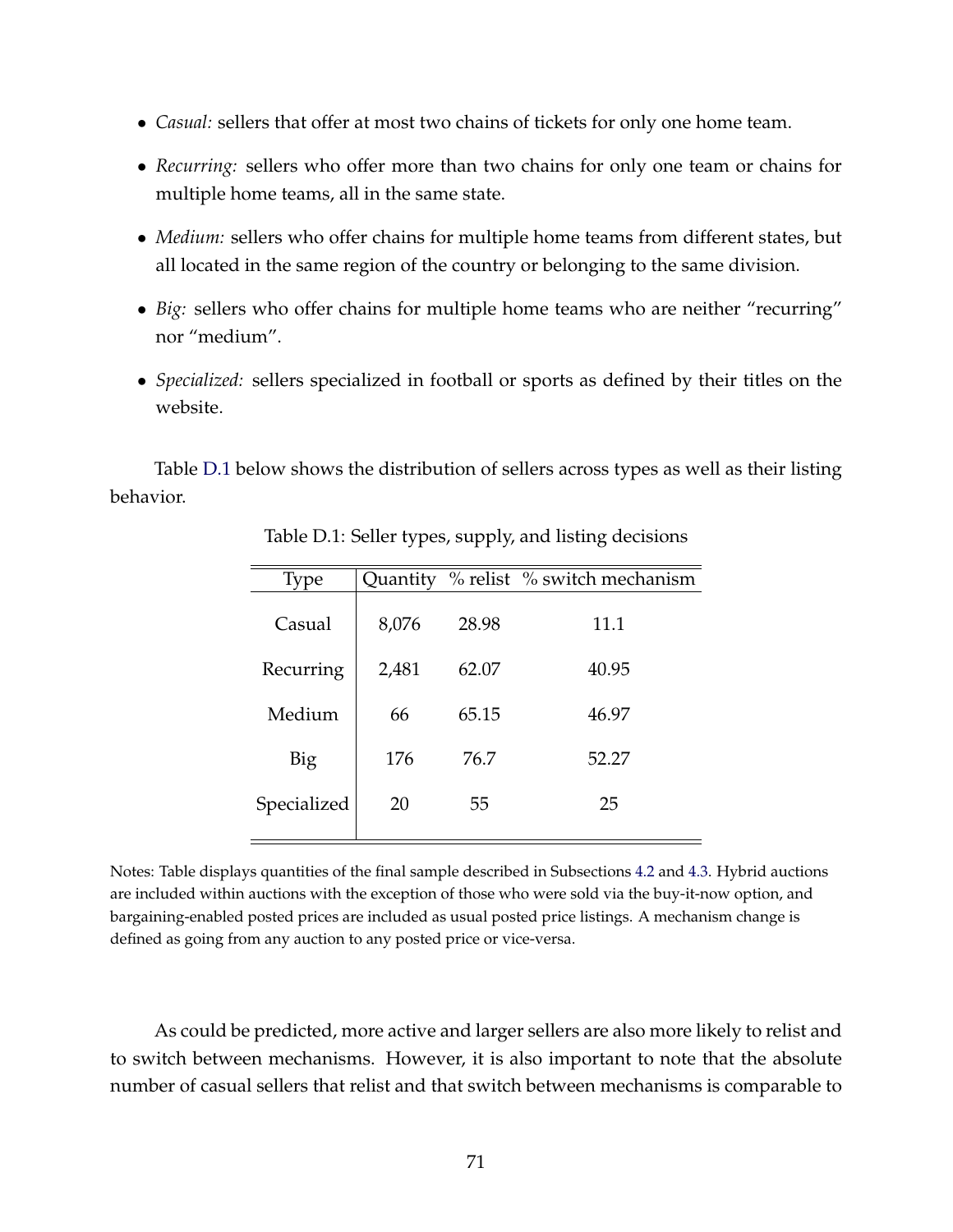the sum over all remaining types of sellers, indicating that all comparably contribute to the source of variation utilized in estimation.

To investigate seller entry, exit, and mechanism choice decisions I run a series of regressions, which are displayed on Table [D.2](#page-72-0) below.

| Variable                | Days at entry | $\mathbb{1}\{\text{unsold}\}\$ | $1$ {auction} |
|-------------------------|---------------|--------------------------------|---------------|
| Recurring seller        | 0.89          | 0.16                           | 0.03          |
|                         | (0.17)        | (0.01)                         | (0.01)        |
| Medium seller           | 1.84          | 0.06                           | $-0.02$       |
|                         | (0.69)        | (0.05)                         | (0.07)        |
| Big seller              | 1.88          | 0.11                           | $-0.07$       |
|                         | (0.81)        | (0.03)                         | (0.06)        |
| Specialized seller      | 3.66          | $-0.12$                        | $-0.35$       |
|                         | (1.14)        | (0.03)                         | (0.06)        |
| Constant                | 13.36         | 0.73                           | 0.04          |
|                         | (1.24)        | (0.08)                         | (0.09)        |
| Mean dependent variable | 12.03         | 0.61                           | 0.63          |
| Number of observations  | 27,047        | 27,047                         | 43,221        |
| Number of clusters      | 10,799        | 10,799                         | 10,799        |
| R-squared               | 0.05          | 0.09                           | 0.1           |

<span id="page-72-0"></span>Table D.2: Regressions of relative prices and mechanism chosen on time and controls

Notes: Table shows coefficients of seller types on regressions whose dependent variables are how many days there were until the game when the tickets first entered the market, whether the tickets went unsold, and whether the listing was an auction. Standard errors, clustered at the seller level, are shown between parentheses. All regressions include game fixed effects and ticket type fixed effects. The first two columns are at the chain level, while the third is at the listing level. The second and third columns also include dummies for how many days there were until the game when the tickets entered the market and the listing was created, respectively.

The first column displays estimates from a regression whose dependent variable is how many days there were until the game when the tickets first entered the market. Results indicate that more active and bigger sellers tend to enter the market earlier as all coefficients are positive, and economically and statistically significant. The relationship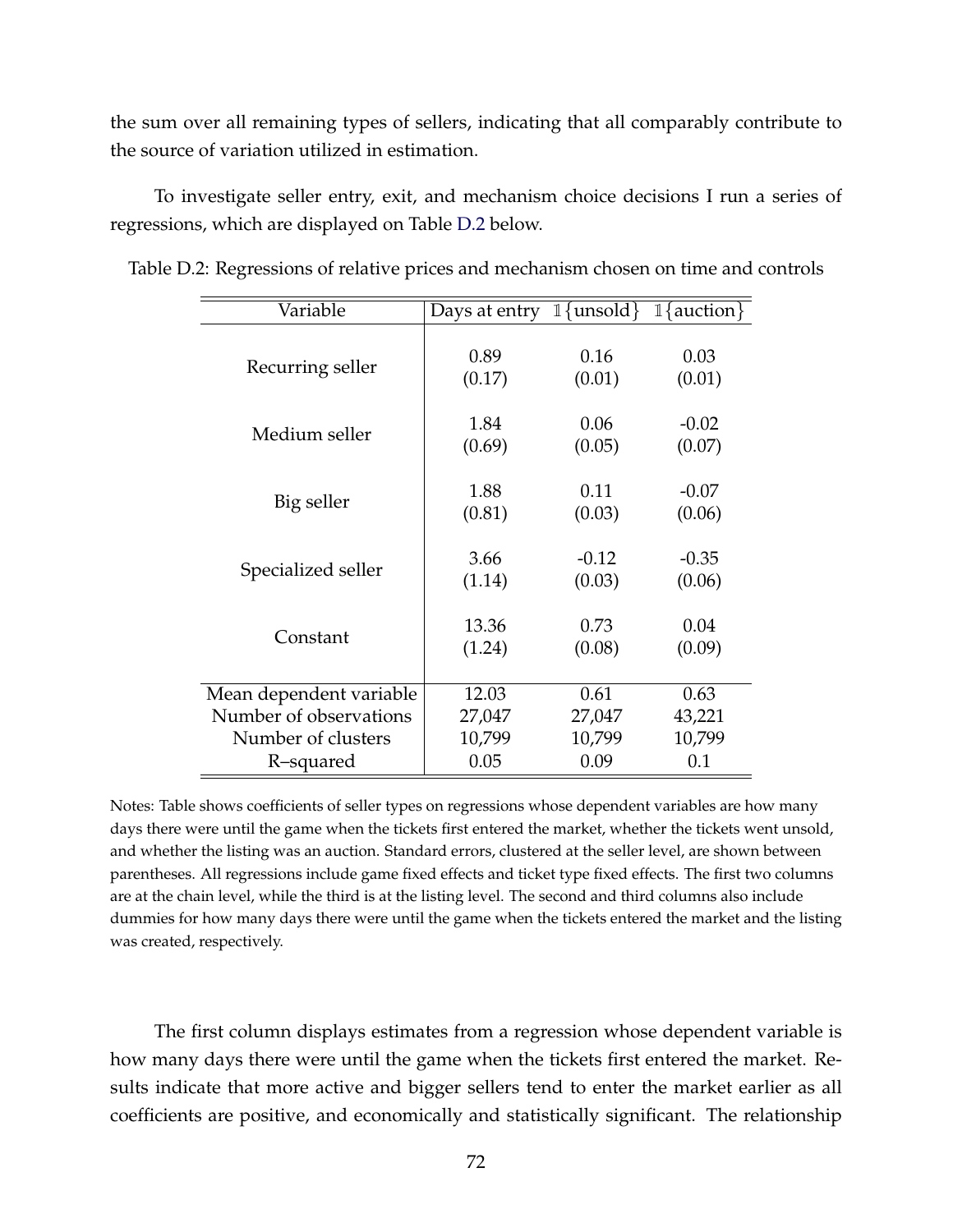between these results and the assumptions made in the model is twofold. First, it indicates that the assumption that sellers randomly enter the market is questionable. On the other hand, to the extent that these types of sellers are more experienced and acquainted with this market, the assumption of perfect foresight becomes less stringent, because this hypothesis is arguably stronger when sellers enter the market early.

The dependent variable on the second column is an indicator for whether the ticket went unsold, that is, if they were neither sold on the website nor removed before game day. Even though it is not a perfect indicator, results from this regression are meaningful and suggest that different types of seller were differentially likely to sell on the platform, despite controlling for the time when tickets first enter the market. In the context of the model, this suggests that the outside options sellers have might depend on their type.

Finally, the third column uses as dependent variable an indicator for whether the seller chose to list the tickets as auctions. Once again, results are significant and indicate that different types of seller prefer different kinds of mechanism, which, in the model, is captured via the arrival rates they induce of buyers to their listings.

## **E Empirical patterns with observed heterogeneity**

The empirical patterns displayed in Section [4](#page-12-0) ignored observed heterogeneity for ease of interpretation. This subsection incorporates observed variables to show that the main empirical patterns persist even after taking them into account. The patterns of interest addressed here are decreasing prices and auctions being relatively less likely to be chosen in the very long or short term.

Table [E.1](#page-74-0) shows the results from a series of regressions. The regressors are the same across all specifications, namely game fixed effects, ticket type fixed effects, a dummy indicating whether the seller was specialized in sports or tickets based on the user's name, and at the time the listing was created: seller's feedback score, percentage of positive reviews, number of tickets sold via auctions and posted prices in the last year, the market demand-to-supply ratio, and the number of competing posted prices and auctions. The dependent variables are auction start prices, posted prices, and auction buy prices, all relative to the face value of the ticket, and an indicator of whether an auction was chosen rather than a posted price, and the coefficient of a daily time trend for the date of creation is displayed.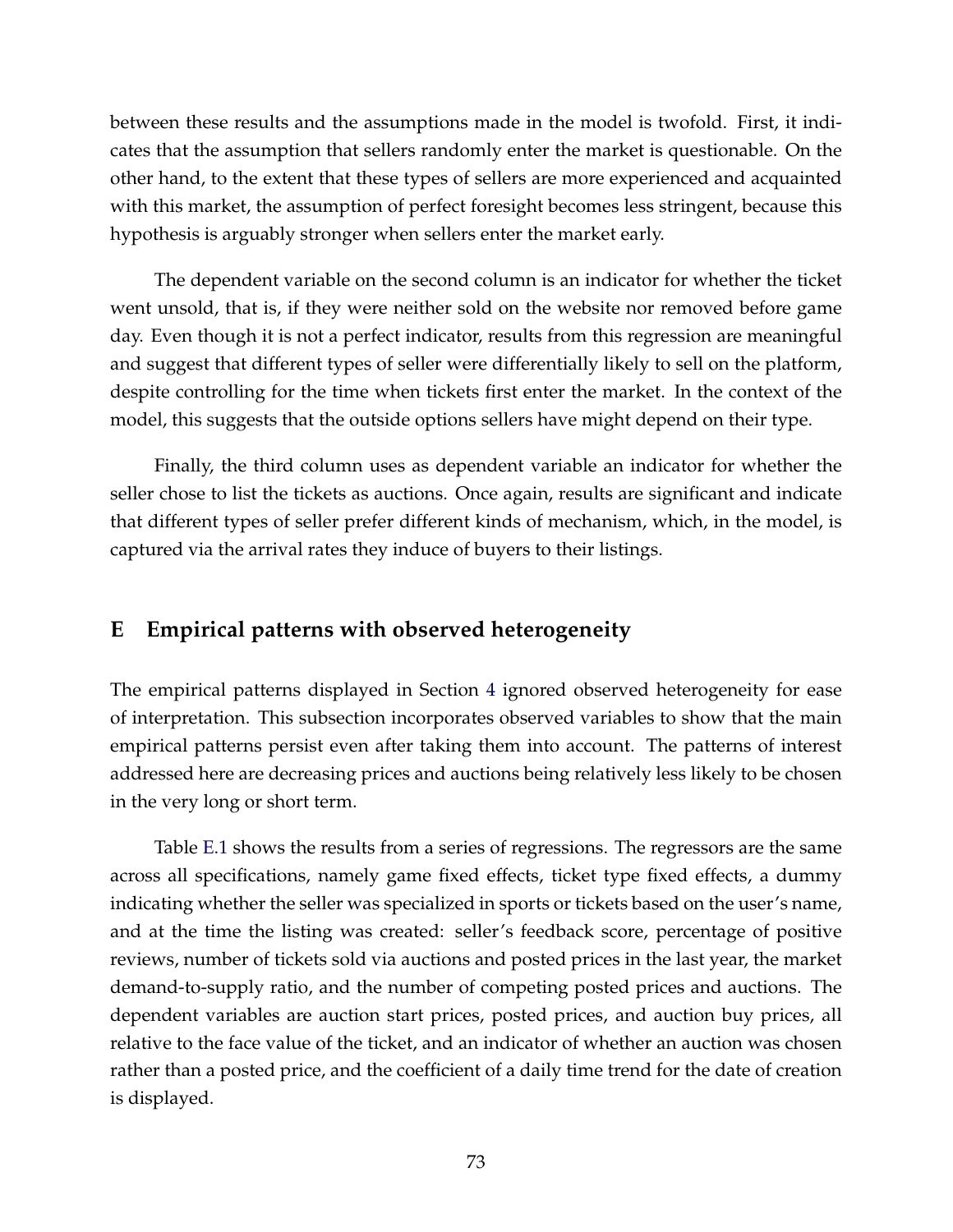<span id="page-74-0"></span>

| Variable               | Auction start prices Posted prices Auction buy prices 1{auction} |                    |                   |                    |
|------------------------|------------------------------------------------------------------|--------------------|-------------------|--------------------|
| Days until deadline    | 0.0174<br>(0.0015)                                               | 0.0356<br>(0.0029) | 0.0365<br>(0.003) | 0.0033<br>(0.0007) |
| Number of observations | 28,223                                                           | 14,640             | 13,904            | 43,221             |
| Number of clusters     | 245                                                              | 244                | 245               | 245                |
| R-squared              | 0.28                                                             | 0.24               | 0.40              | 0.10               |

Table E.1: Regressions of relative prices and mechanism chosen on time and controls

Notes: Table shows the coefficient of a daily time trend for the date of creation on regressions whose dependent variable is the ticket price relative to face values as well as an indicator of whether a seller created an auction instead of a posted price. Standard errors, clustered at the game level, are shown between parentheses. All regressions include game fixed effects, ticket type fixed effects, a dummy indicating whether the seller was specialized in sports or tickets based on the user's name, and at the time the listing was created: seller's feedback score, percentage of positive reviews, number of tickets sold via auctions and posted prices in the last year, the market demand-to-supply ratio, and the number of competing posted prices and auctions.

These results indicate that sellers make different choices across time even when controlling for seller, ticket, market, and game heterogeneity. All coefficients are are significant at the 1% level and have the expected sign higher prices are set farther from the game. The coefficient is positive when the dependent variable is the auction indicator possibly because auctions are effectively not an option on game day. To take into account non-linear time effects in a more flexible way, I run the same regressions without the time trend, and then plot the average of the residuals with a 95% pointwise confidence interval for each day. Results are shown in Figure [E.1.](#page-75-0)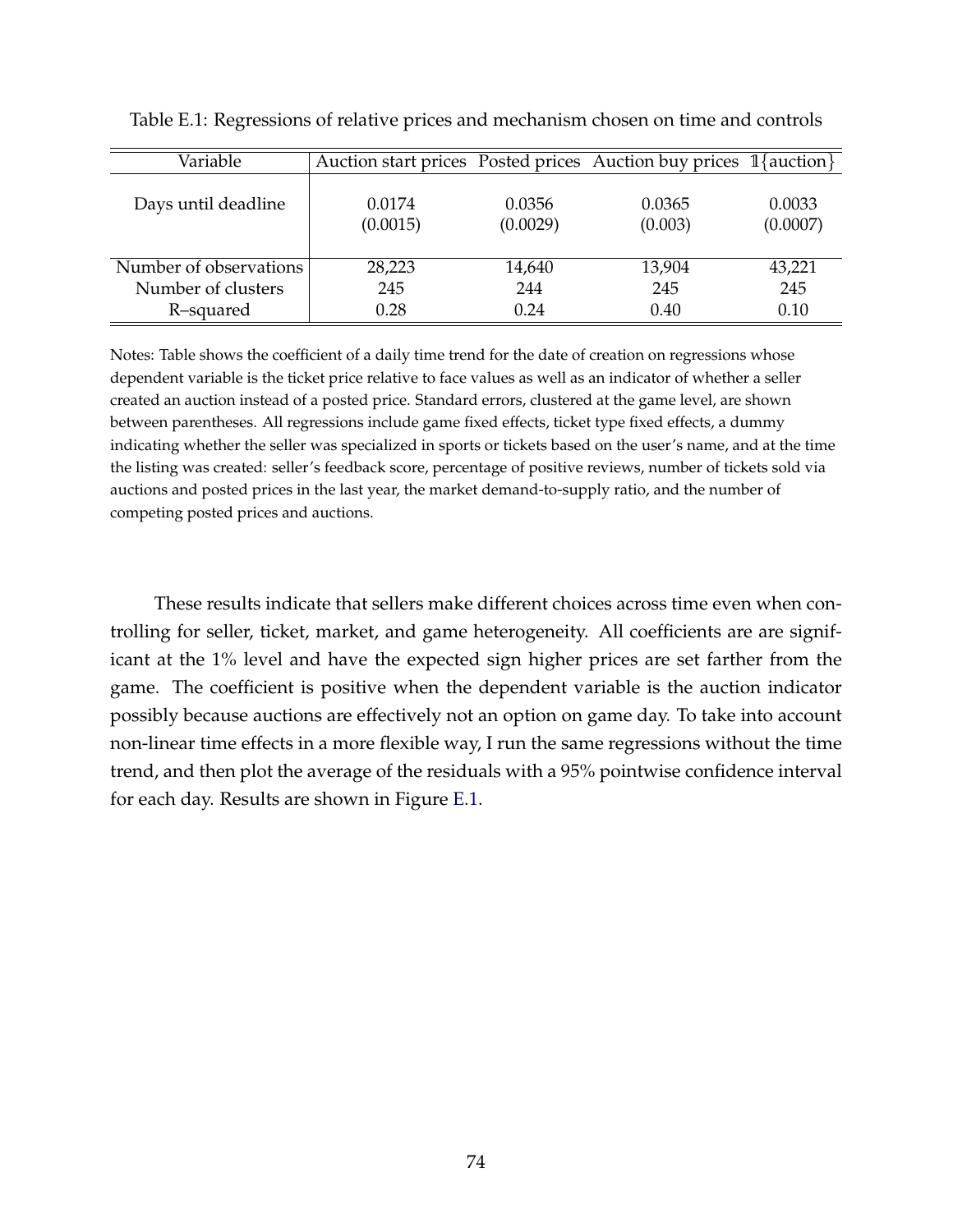<span id="page-75-0"></span>

Notes: Graph shows the average residuals on each day from regressions that include game fixed effects, ticket type fixed effects, a dummy indicating whether the seller was specialized in sports or tickets based on the user's name, and at the time the listing was created: seller's feedback score, percentage of positive reviews, number of tickets sold via auctions and posted prices in the last year, the market demand-to-supply ratio, and the number of competing posted prices and auctions. Dependent variables are auction start and buy prices as well as posted prices and an indicator of whether an auction was chosen.

Figure E.1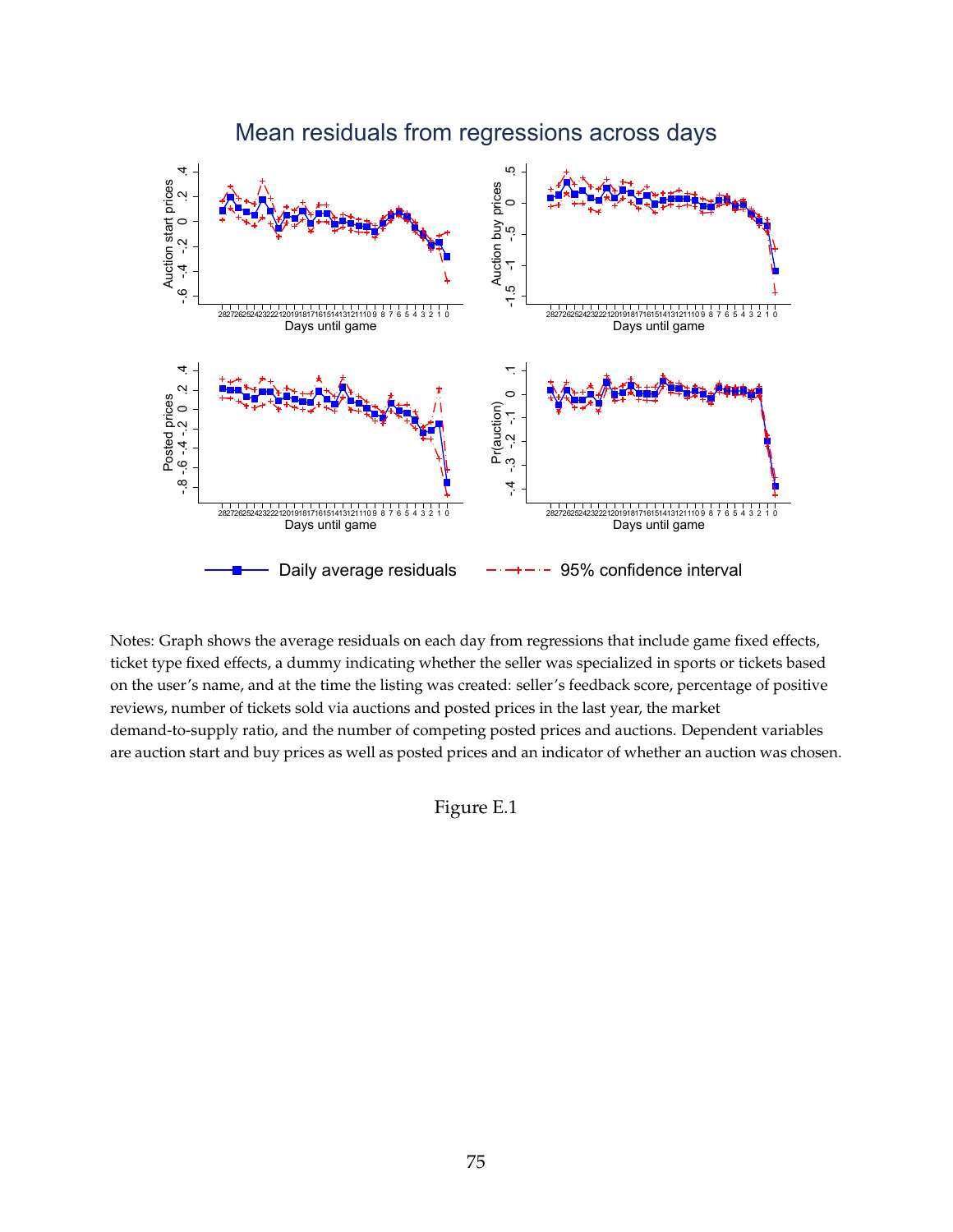These results are aligned with those shown in Table [E.1:](#page-74-0) all prices and the probability of a seller choosing an auction fall as game day approaches. Overall I these results as simply indicating that while observed variables are potentially relevant factors in sellers' choices, the main empirical patterns across time shown in Section [4](#page-12-0) are not driven by these covariates.

## **F Computing CSVF for auctions**

In this subsection I describe how the CSVF's for auctions  $(\pi^{A_\ell}_{jt})$  were computed. To ease notation I will drop the subscripts for seller (*j*), date when the auction started (*t*), and auction length  $(\ell)$ , as well as the superscript indicating that an auction was chosen  $(k = A)$ .

To calculate E  $\left\lceil \max\{V^{(N-1:N)}, r\}^{1-\rho} \right\rceil$ , I first re-write the seller's payoff using analogous equivalences from static auction theory. First, for any number of bidders *n*, any reserve price  $r$ , and any seller continuation value,  $\pi_0$ , it follows that revenue can be expressed as  $\left(\max\{V^{(n-1:n)},r\}\right)^{1-\rho} + \left(\pi_0 - r^{1-\rho}\right) \mathbbm{1}\{V^{(n:n)} < r\}$ . Hence, the expected payoff from an auction is given by:

$$
\pi^{A} = \mathbb{E}_{N} \left[ \max \{ V^{(n-1:n)}, r \}^{1-\rho} \middle| N = n \right] + \left( \pi_{0} - r^{1-\rho} \right) Pr_{N} \left( V^{(n:n)} < r \middle| N = n \right) \tag{F.1}
$$

Computing the second term in the right-hand side of [\(F.1\)](#page-76-0) is straightforward since it follows the same pattern as in expression [\(4\)](#page-26-0) in subsection [6.2.](#page-26-1) In particular, it follows that:

$$
\left(\pi_0 - r^{1-\rho}\right) Pr_N \left(V^{(n:n)} < r \middle| N = n\right) = \left(\pi_0 - r^{1-\rho}\right) e^{-\left[1 - F_V(r)\right] \lambda}.\tag{F.2}
$$

To compute the first term in the right-hand side of [\(F.1\)](#page-76-0) first note that if  $N \leq 1$ , then *r* ≥ *V*<sup>*N*−1:*N*</sup> with probability one. For these two values the expression simply is:

<span id="page-76-2"></span><span id="page-76-1"></span><span id="page-76-0"></span>
$$
\sum_{n=0}^{1} \frac{\lambda^n e^{-\lambda}}{n!} r^{1-\rho} = e^{-\lambda} r^{1-\rho} (1+\lambda).
$$
 (F.3)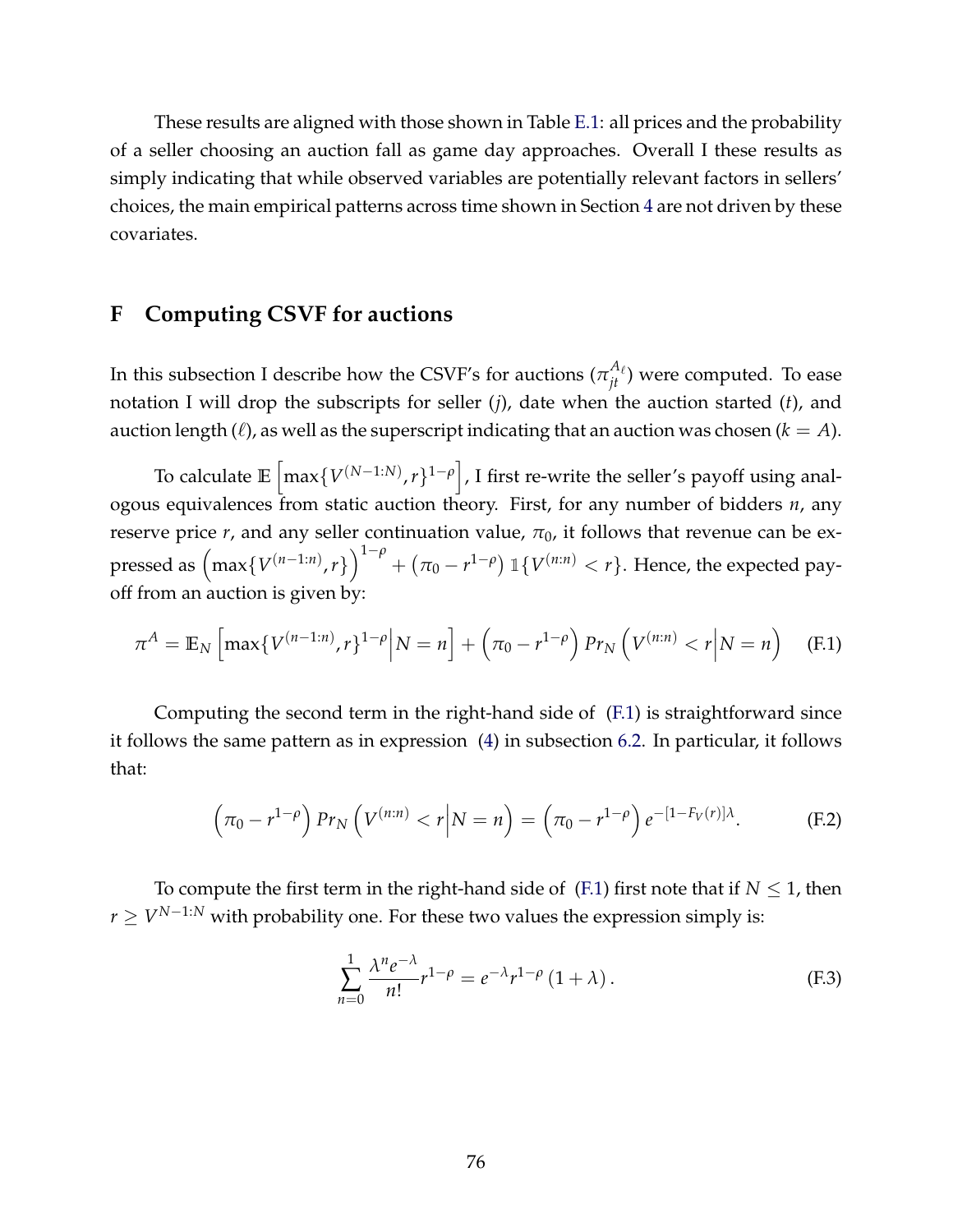Finally, consider now the case when  $N > 1$ . In particular, for any *n* and *r* it follows that:

<span id="page-77-0"></span>
$$
\mathbb{E}\left[\max\left\{V^{n-1:n},r\right\}^{1-\rho}\middle|N=n\right] = \int_0^\infty \max\{u,r\}^{1-\rho} f_{n-1:n}(u) du
$$

$$
= \int_0^r r^{1-\rho} f_{n-1:n}(u) du + \frac{1}{1-\rho} \int_r^\infty u^{1-\rho} f_{n-1:n}(u) du.
$$
(F.4)

The two terms in [\(F.4\)](#page-77-0) are now evaluated separately, beginning with the first in the right-hand side. Remember that due to properties of order statistics it follows that  $F_{n-1:n}(r) = nF(r)^{n-1} - (n-1)F(r)^n$ . Thus,

<span id="page-77-1"></span>
$$
\mathbb{E}_{N}\left[r^{1-\rho}F_{n-1:n}(r)\middle|N=n\right] = r^{1-\rho}\sum_{n=2}^{\infty}\frac{\lambda^{n}e^{-\lambda}}{n!}\left[nF_{V}(r)^{n-1}-(n-1)F_{V}(r)^{n}\right]
$$
\n
$$
= r^{1-\rho}\left\{\lambda\left[1-F_{V}(r)\right]\sum_{n=2}^{\infty}\frac{[\lambda F_{V}(r)]^{n-1}e^{-\lambda}}{(n-1)!}+\sum_{n=2}^{\infty}\frac{[\lambda F_{V}(r)]^{n}e^{-\lambda}}{n!}\right\}
$$
\n
$$
= r^{1-\rho}e^{-\lambda[1-F_{V}(r)]}\left\{\lambda\left[1-F_{V}(r)\right]\left(1-e^{-\lambda F_{V}(r)}\right)\right\}
$$
\n
$$
+1-[1+\lambda F_{V}(r)]e^{-\lambda F_{V}(r)}\right\}
$$
\n
$$
= r^{1-\rho}e^{-\lambda[1-F_{V}(r)]}\left\{1+\lambda\left[1-F_{V}(r)\right]\right\}-r^{1-\rho}e^{-\lambda}\left(1+\lambda\right).
$$
\n(F.5)